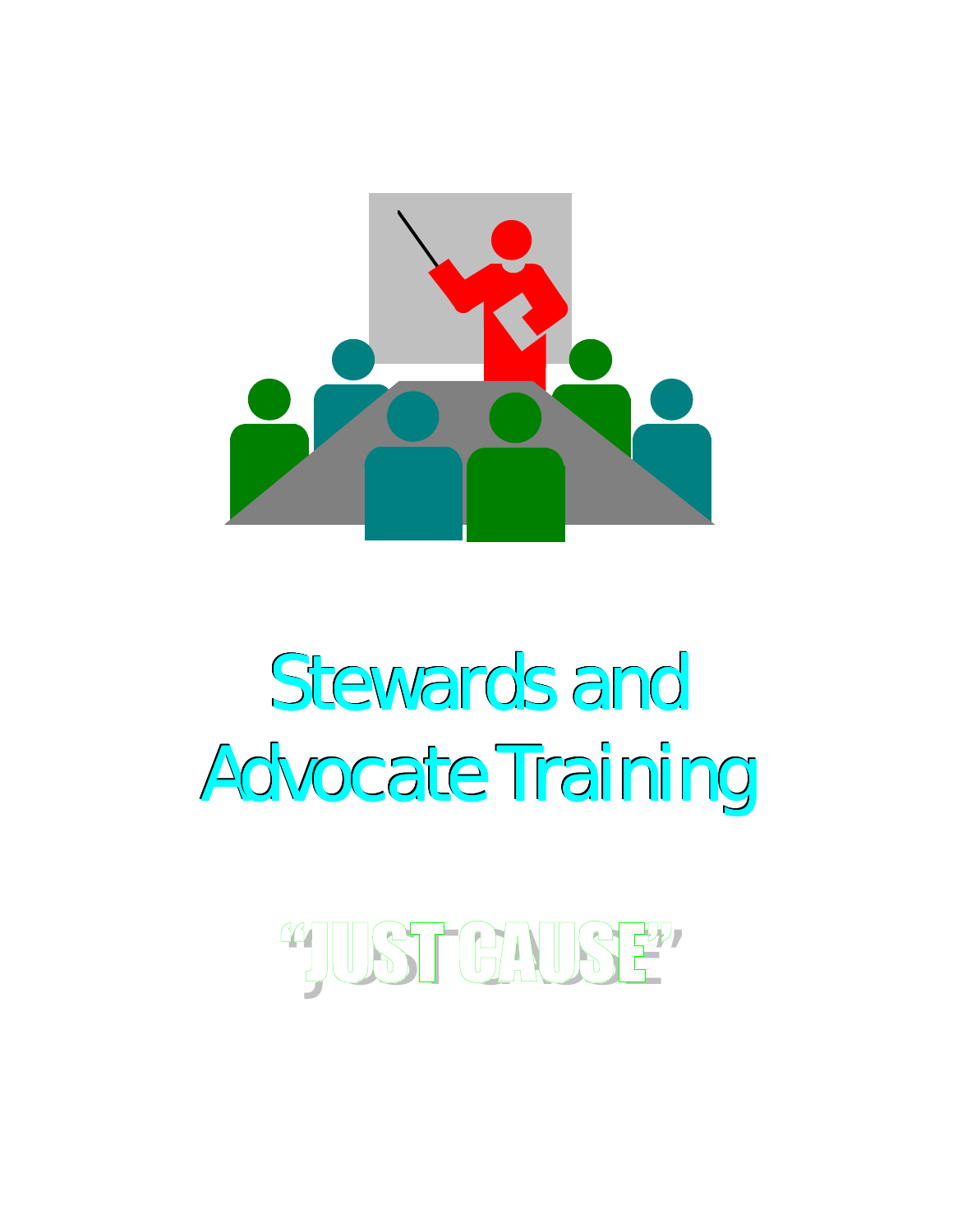## **Question that need to be Answered**

There are obvious questions which need to be understood in order for an advocate to successfully defend against discipline. What follows are some of those questions.

Please remember volumes have been written about just cause. The term is more subjective than objective. Nevertheless, proper understanding of applicable concepts and strategies will undoubtedly aid the aggressive advocate. The following questions will be explored in this part.

In general

What does just cause mean?

What does just cause mean to the players? To the employee To the employer To the union To the arbitrator

Does the degree of discipline matter to the arbitrator?

Does **the quantum of proof** change with the severity?

Do you stress the impact the discipline has on the employee? And, if so how?

What should the advocate do, and how should be done?

What concepts should I be aware of?

What are my best strategies and how do I apply them?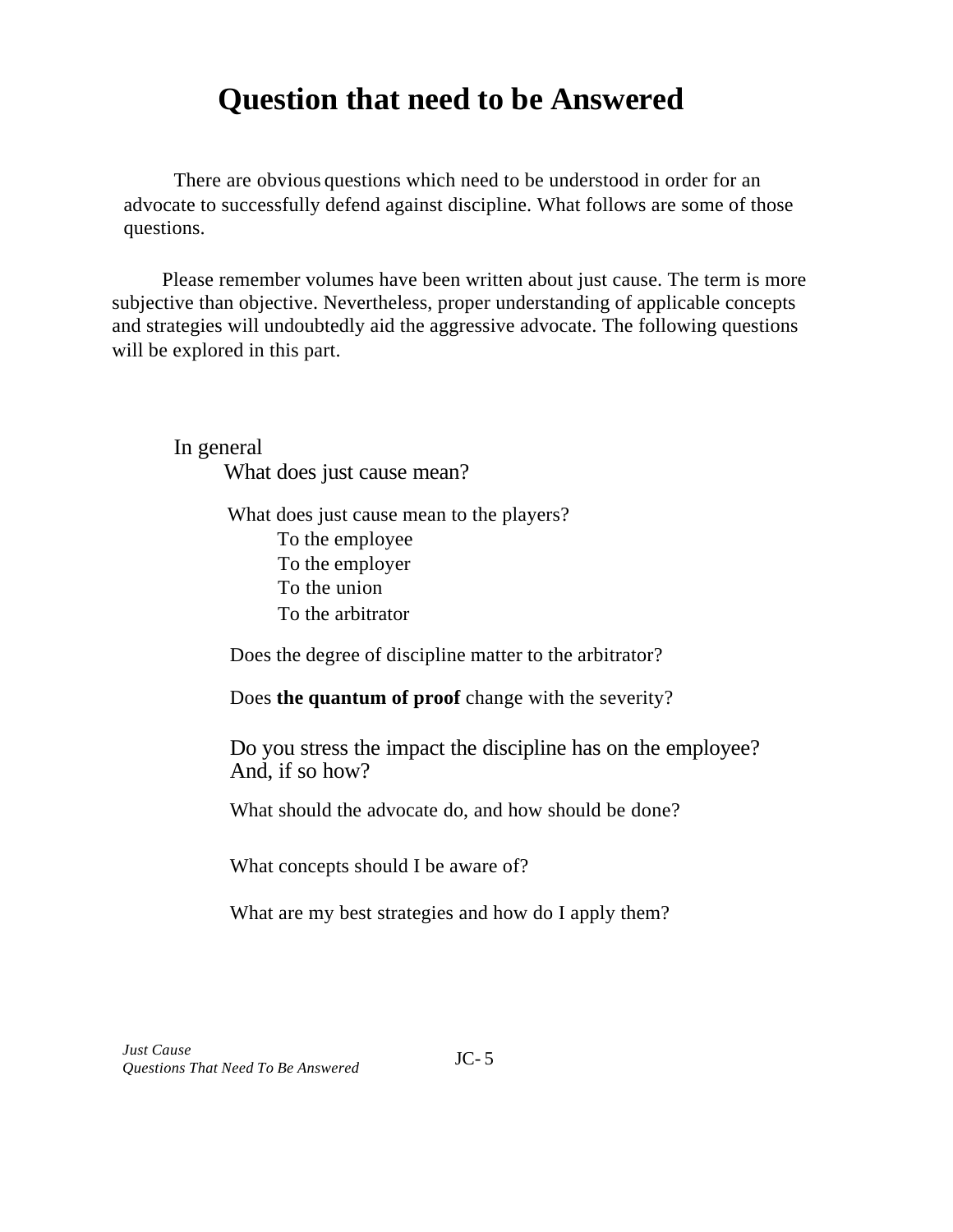## **JUST CAUSE CONCEPTS**

- $\triangleright$  Procedural protections may protect the guilty but more importantly, they protect the innocent.
- $\triangleright$  In discipline th6 employer starts with the upper hand as the arbitrators must overturn an action already taken by management.
- $\triangleright$  If arbitrators are taxed with conducting a fair hearing, and they are, then they must have flexibility in fashioning remedies. Normally the parties are not seeking the last best offer.
- $\triangleright$  Discipline normally must be corrective rather than progressive. However, is there a difference? See page 7 for the answer
- $\triangleright$  The quantum of proof should be a significant one. Therefore the standard would be clear and convincing at a minimum and beyond a reasonable doubt on issues dealing with moral turpitude. (See pages 10 & 11 in this part)
- $\triangleright$  Mitigating and extenuating factors are normally considered by arbitrators. Therefore the *Douglas Factors* apply. The key is making this argument without telling the arbitrator these factors are automatically binding on the parties. (See pages  $12 \& 13$  in this part)
- $\triangleright$  Certain arbitrators take an active role during the arbitration proceedings they assert it is their role. See page 8.
- $\triangleright$  It is the employer who is on trial when the issue is framed, "Did the employer have just cause to issue the discipline?"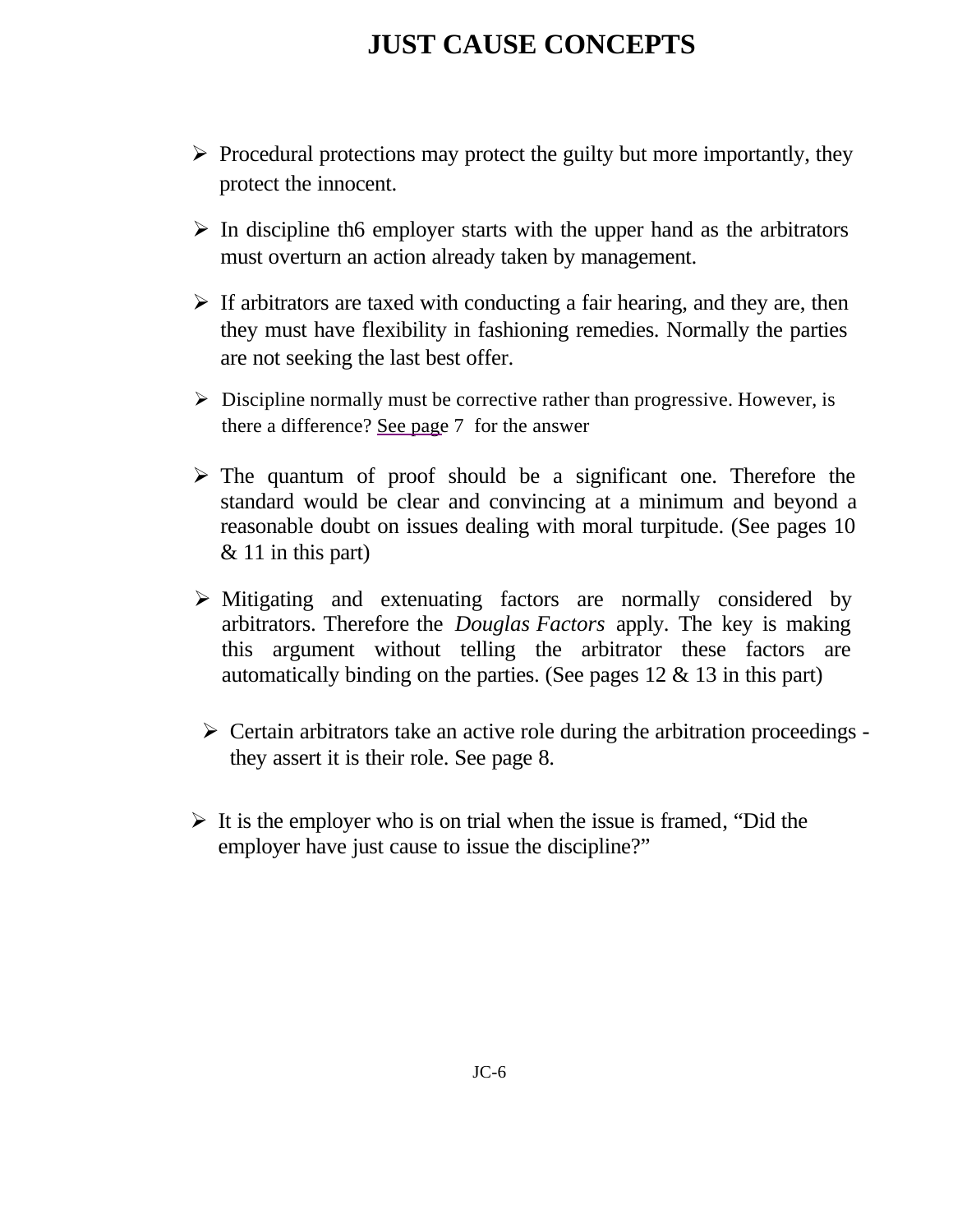## **Progressive Versus Corrective**

If an employee is given minimal discipline for minor misconduct and corrects the conduct the discipline has served its corrective purpose. However, what happens if the initial discipline is still alive based on the two (2) year rule of Article 16.10 and the employee commits a different act of minor misconduct. Management many times will argue the act forces the next progressive step of discipline. To accept this single track of discipline negates the corrective language of Article 16.1 and creates the three strikes and you are out philosophy.

Arbitrators will look to the Collective Bargaining Agreement or practice of the parties to determine whether or not to apply progressive discipline. The union should argue discipline must be corrective. Progressive discipline only applies to similar acts of misconduct where a live past record exists. It therefore becomes vitally important for the advocate to make this marked distinction in front of the arbitrator.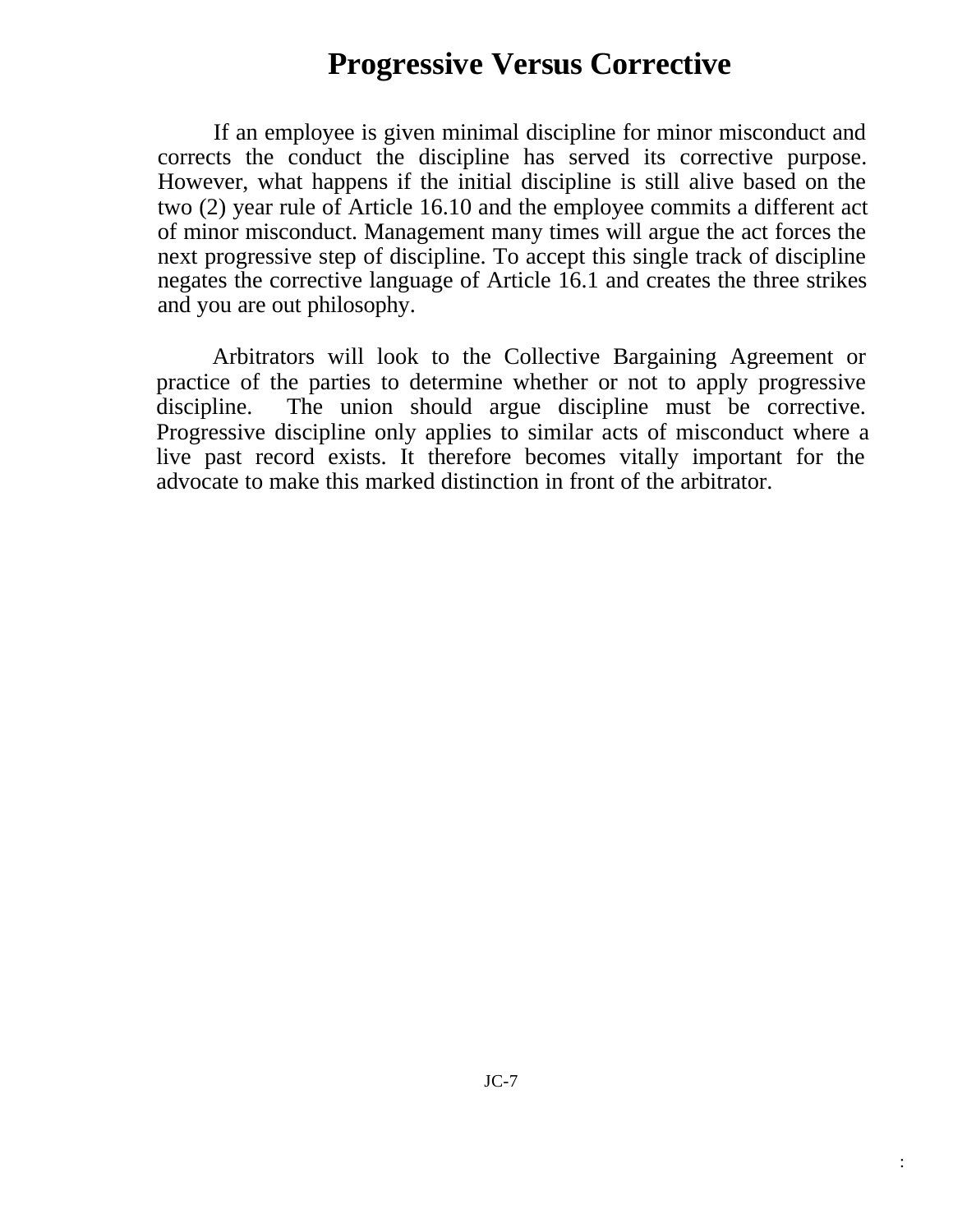## **ARBITRATORS ROLE**

Most competent advocates do not want a 'talking' arbitrator. Yet, many arbitrators will ask questions beyond clarification, and occasionally request evidence. When asked why they do this, the response is their ,view of what part they play in the proceedings. They tell us it is important to maintain a sense of fairness, keep the playing field level, and as a trier of fact be sure they have sufficient information and evidence to make informed decisions.

Arbitrators attempt to teach us the adage, "you can't win a bad case but you can lose a good one". If their purpose is to correctly enforce the contract, their involvement must reach a level to ensure they do. Accepting this, whether we like it or not, leads to the obvious need to properly educate the arbitrator in order to minimize the 'talking'. Comprehensive openings, written when possible, help ensure this. Letting the arbitrator know up front your theory of the case also helps. And, perhaps most importantly, sticking to your theory allows you to present your case with minimum interruption.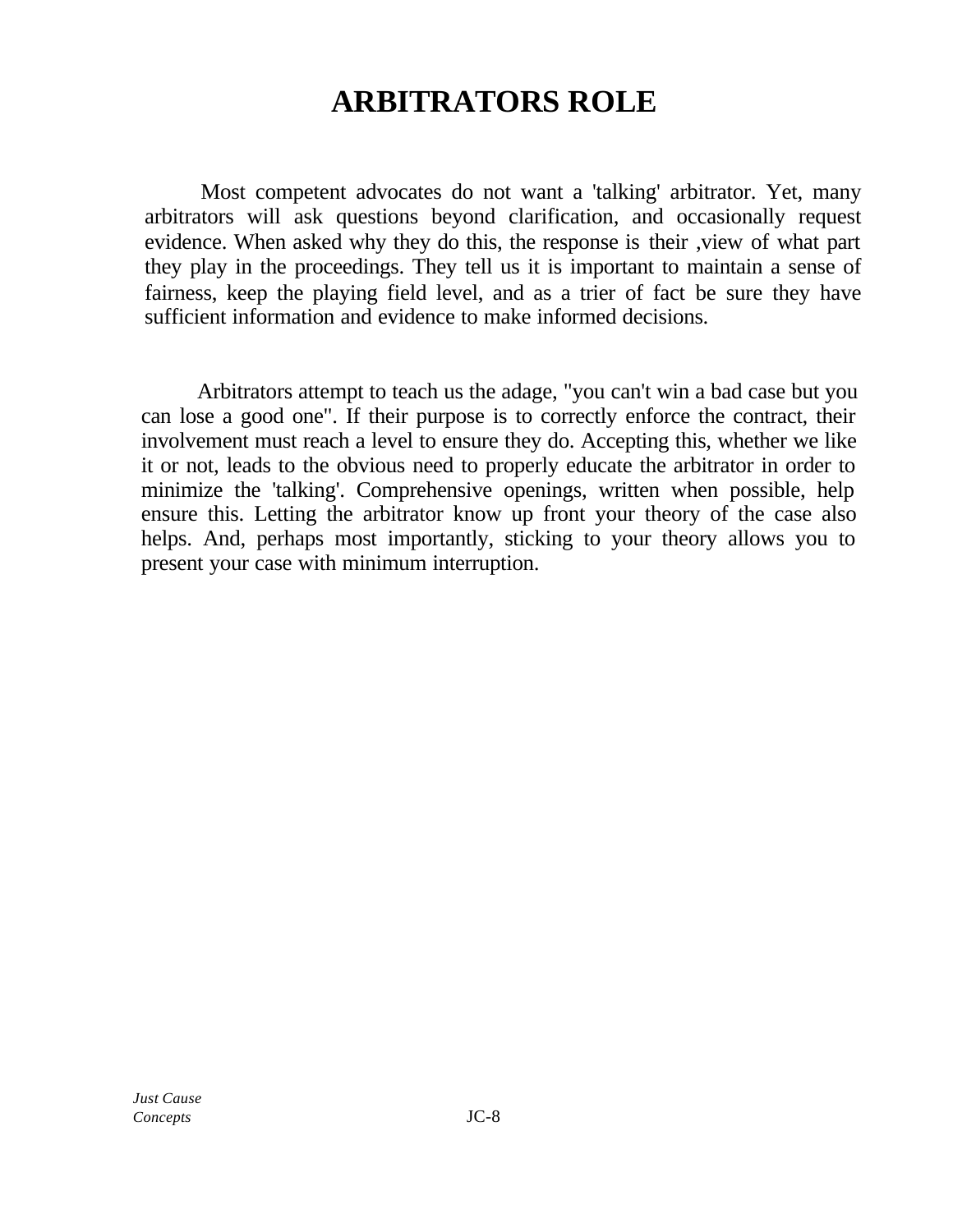# **CHALLENGES**

The advocate must have technical ability, knowledge, and experience.

The advocate must have full control of the case and know when to settle.

The advocate must develop a theory of the case and keep it in mind through all phases of arbitration. Should also anticipate what management's theory will be and react accordingly.

The advocate must be able to read both the arbitrator and management's counsel.

Always give an opening statement

The advocate must educate the arbitrator on all critical aspects of the case as soon as possible. This might well entail lengthy openings.

At a minimum the advocate should have either a written opening or closing.

Procedural arguments should be argued first and separately, but not made into threshold issues.

Framing the issue should include at a minimum the just cause standard and right for the arbitrator to fashion a remedy. Keep it short and uncomplicated.

Progressive discipline is different than corrective discipline. To allow a merger of these terms benefits the employer and hurts the employee. It also allows the arbitrator to apply a lower quantum of proof.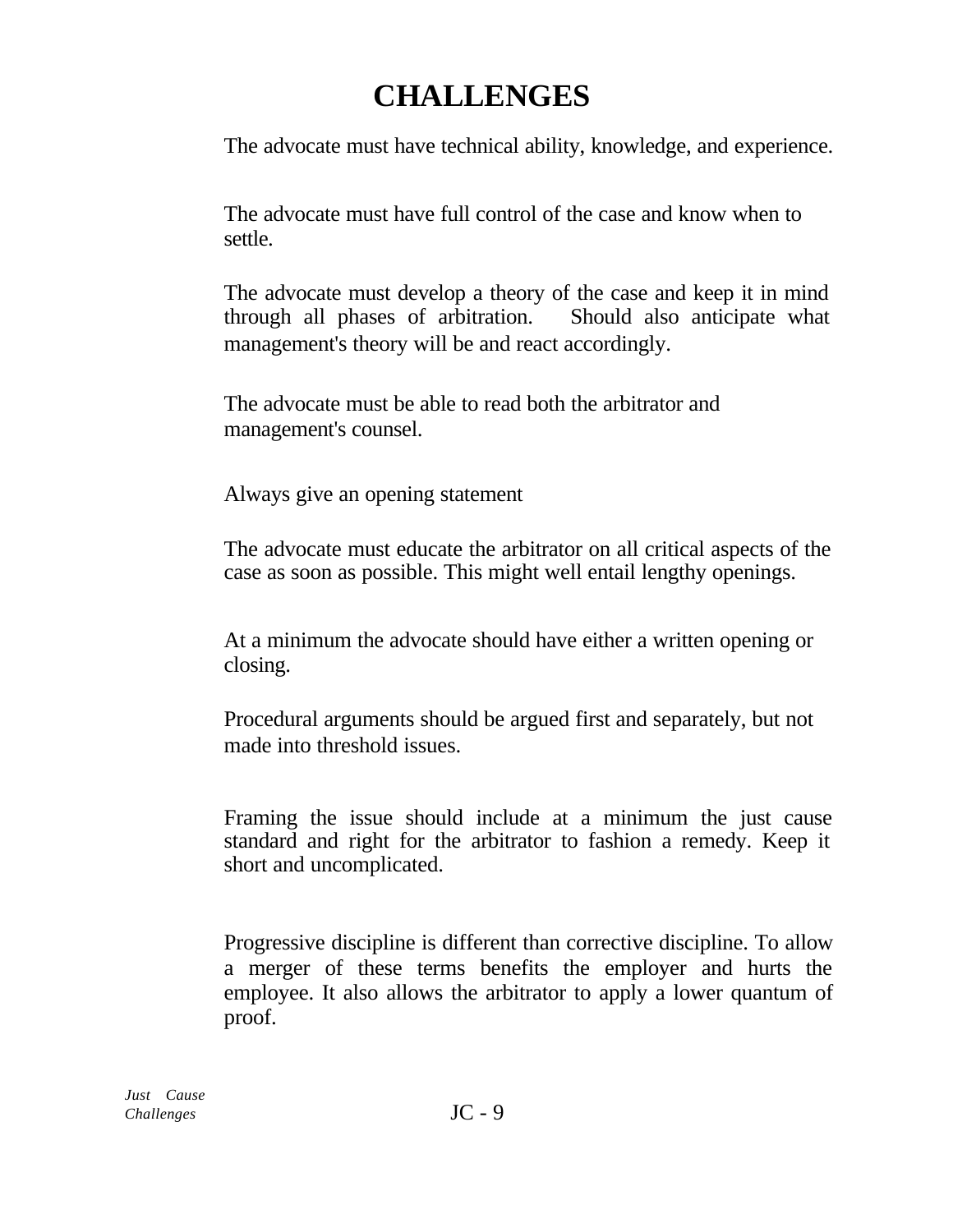# **QUANTUM OF PROOF**

Arbitrators are all over the board on what is needed. Some argue the least burden, preponderance of evidence, is enough for any degree of discipline. Others say clear and convincing evidence is required for serious discipline. A minority believe the criminal standard, beyond a reasonable doubt, applies to serious discipline involving charges of moral turpitude, examples - theft and child molestation. Finally there are some arbitrators who profess no standard per se, but rather argue, 'I just have to be convinced." (Seitz, NAA 1983) In 1966 one arbitrator took the definition to a different plane, "...think in terms of variable degrees of caution, so long as it is recognized these degrees are metaphorical and not mathematical."

There are few arbitrators who apply a higher standard of proof when dealing with minor discipline. In fact, some appear astounded when the parties arbitrate Letters of Warning. Most arbitrators are reluctant publicly or privately to tell you what standard applies to the varying degrees of discipline.

What follows are a simple definition and suggestions on how to argue for a higher standard regardless of discipline.

West Coast Tripartite Commission (NAA -1 962)

- ÿ Preponderance - more persuaded than not
- ÿ Clear and convincing - pretty certain
- ÿ Beyond a reasonable doubt - completely convinced

The advocate must always address the standard needed and explain why. The standard must always give the grievant the benefit **of** substantial doubts and be corrective in nature.

*Just Cause Quantum of Proof*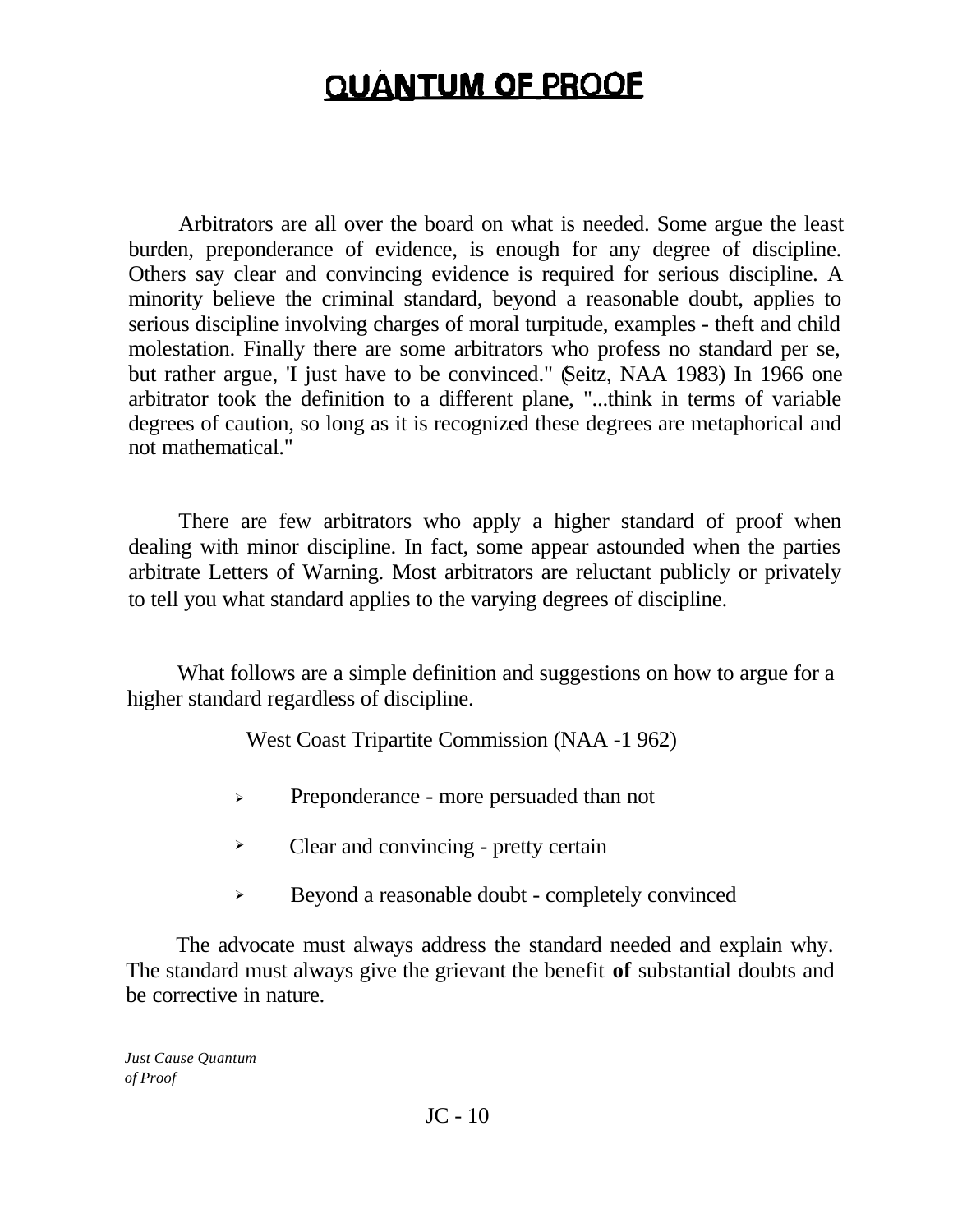The arbitrator' needs to understand the ongoing ramifications of discipline, within the Postal Service. Minor discipline inevitably leads to major discipline. The brutalization of serious discipline impacts the grievant on all fronts. Financially and emotionally the impact is substantial and long lasting. Compensatory and punitive damages are not available to balance or overcome close or bizarre calls by management. In today's job market equivalent work is hard to come by. The actual costs of time on the street because of discipline should be pointed out and compared to civil sanctions. As Arbitrator Hilpert suggested regardless of the 'verbal formulas for the requisite degree of proof' arbitrators may profess to require, the fact is that 'most of us - consciously or unconsciously - require the highest degree of proof in discharge cases where the involved employee action ... also constitutes a crime.'

The union will normally argue the degree of proof must be significant. But to what does this apply? Are we saying the same degree of proof is required for a Letter of Warning as a Notice of Removal? **And,** if so, are we saying it for the right reasons? Said differently, should a Letter of Warning for absenteeism be held to the same standard as a Notice of Removal for theft? Few would answer the last question with a yes. It is important to point out to the arbitrator the track record of the Postal Service is to flood the system with minor discipline so as to build a progressive single track of past elements. Therefore a higher standard of proof should be utilized in the beginning.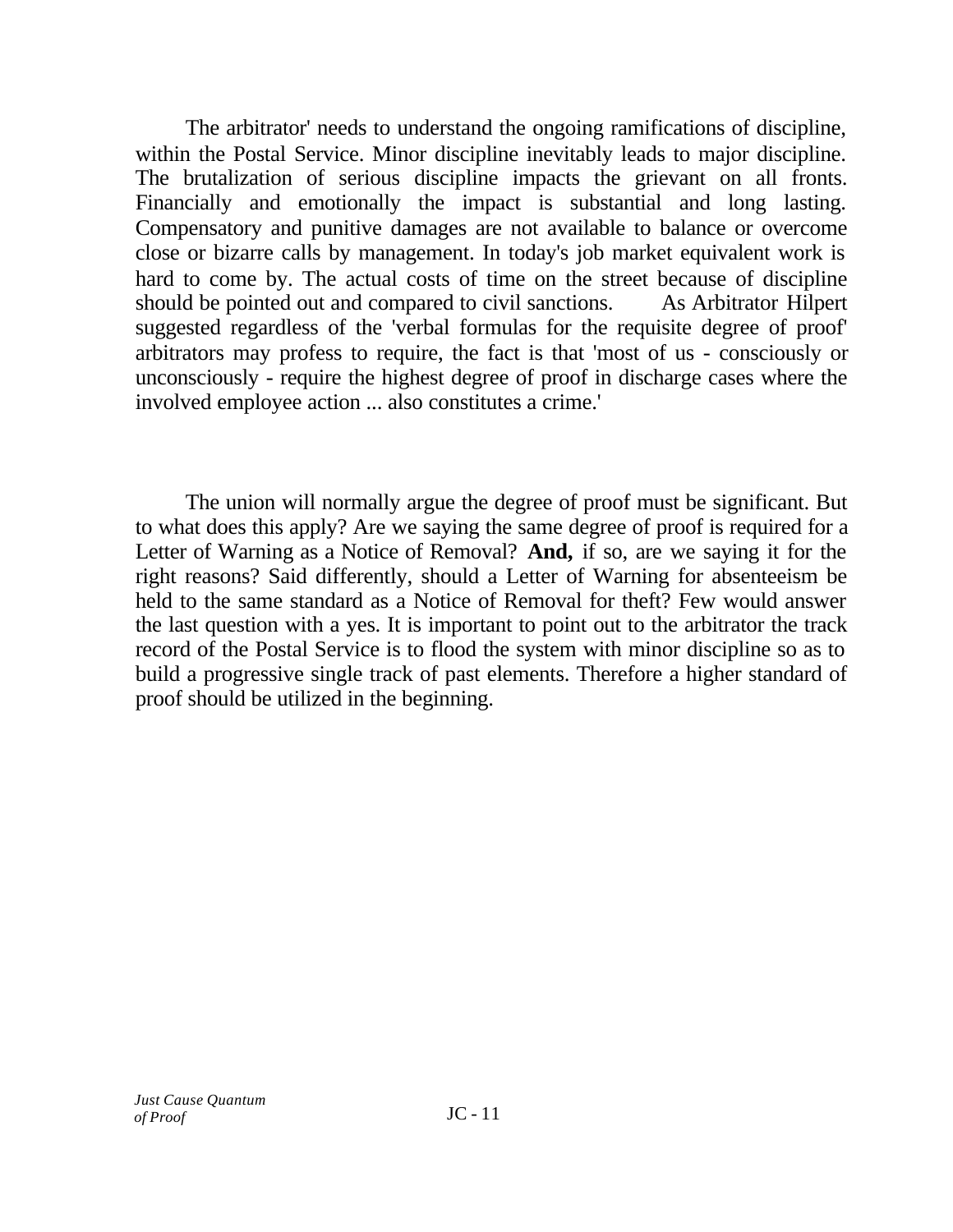## **Douglas Factors**

In 1981 a seminal case (Douglas, et al v. Veterans Administration, et al) the Merit Systems Protection Board took on its legal and historical right to modify or reduce a penalty imposed on an employee by the Agency. It concluded the right to do so and set forth various considerations which would be utilized in invoking this right. These modifiers are currently referred to as the Douglas Factors. Below are a listing of those factors.

#### **FACTOR 1:**

 The nature and seriousness of' the offense and its relation to the employee's duties, position and responsibilities, including whether the offense was intentional, technical or inadvertent, or was committed maliciously or for gain, or was frequently repeated.

#### **FACTOR 2:**

The employee's job level and type of employment, including supervisory or fiduciary role, contacts with the public, and prominence of position.

#### **FACTOR 3:**

The employee's past disciplinary record

#### **FACTOR 4:**

The employee's past work record, including length of service, performance on the job, ability to get along with fellow workers and dependability.

#### **FACTOR 5:**

The effect of the offense upon the employee's ability to perform at a satisfactory level and its effect upon supervisor's confidence in the employee's ability to perform assigned duties.

#### **FACTOR6:**

Consistency of the penalty with those imposed upon other employees for the same or similar offenses.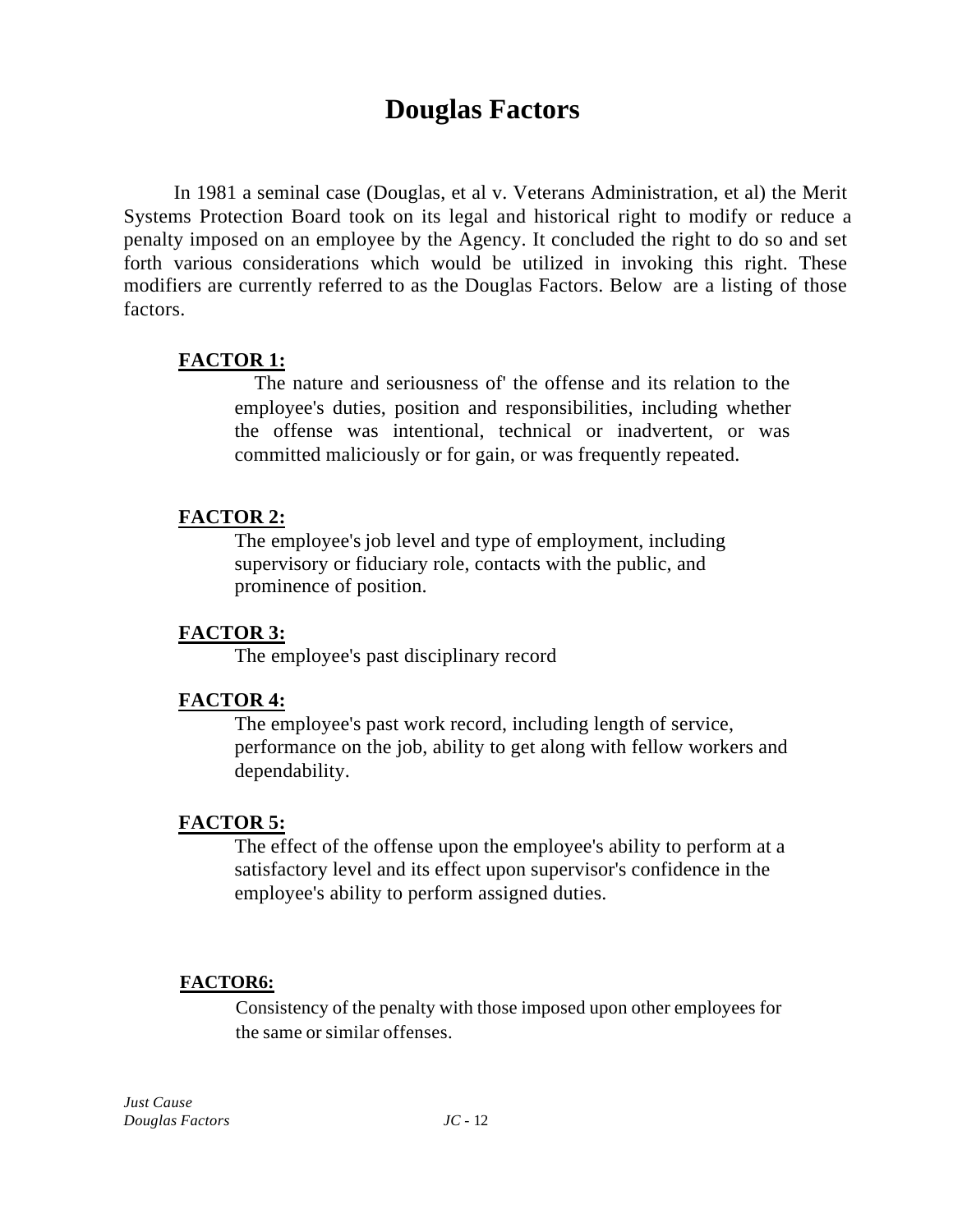#### **FACTOR 7:**

Consistency of the penalty iivith the applicable agency table of penalties.

#### **FACTOR 8:**

The notoriety of the offense or its impact upon the reputation of the agency.

#### **FACTOR 9:**

The clarity with which the employee was on notice of any rules that were violated in committing the offense, or had been warned about the conduct in question.

#### **FACTOR 10:**

Potential for employee's rehabilitation

#### **FACTOR 11:**

Mitigating circumstances surrounding the offense such as unusual job tensions, personality problems, mental impairment, harassment, or bad faith, malice or provocation on the part of others involved in this matter.

#### **FACTOR 12:**

The adequacy and effectiveness of alternative sanctions to deter such conduct in the future by the employee or others.

The Board recognizes not all of these factors will apply to any given case. Also, the factors may weigh against the employee and be viewed as aggravating circumstances.

Board will use these factors to balance appropriate discipline

Board believes the clear and ultimate burden is upon the agency to convince the Board its actions were proper as the amount of discipline issued was originally determined and made by the agency.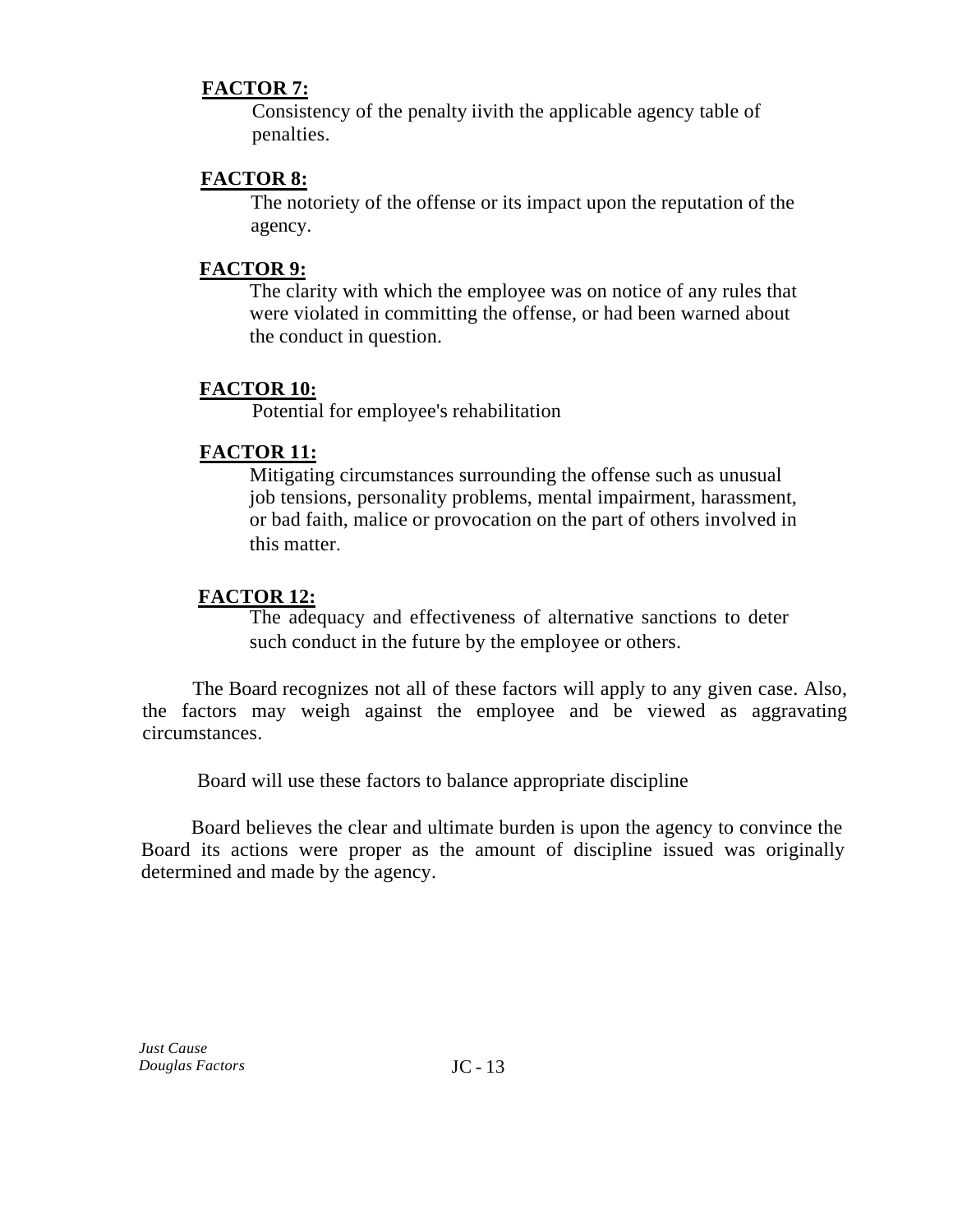## **DAUGHERTY – PAST or PRESENT**

Elsewhere in this part is a listing of Arbitrator Daugherty's seven (7) tests of just cause. (Attachment #1) These tests have in their simplest form stood the test of time. Even now you can read volumes about them or rent a video which explains them to you. Triple A (AAA) continues to utilize them in its training manual (see attachment #2). Why then is there a growing trend by arbitrators to not only ignore them but also to criticize them? Included as attachment #3 is a presentation made by John E. Dunsford, past president of the National Academy of Arbitrators. Although saying these tests favor neither side, he spends most of the Article saying these tests have been misapplied, overused, and are not particularly helpful to arbitrators. In sum, he believes arbitral discretion is the best test.

A thorough review of these tests does leave 'the advocate with some apprehension. Yet, are we not better served with a more objective measure than arbitral discretion? This advocate thinks so. And, the Postal Service utilizes the following listing of tests in giving guidance to the handling of discipline (EL-921). Similar questions are also found many times on the Request for Discipline form.

- 1 . Is there a rule?
- 2. Is the rule a reasonable one?
- 3. Is the rule consistently and equitably enforced?
- 4. Was a thorough investigation completed?
- 5. Was the severity of the discipline reasonably related to the infraction itself and in line with that usually administered, as well as to the seriousness of the employee's past record? Was the disciplinary action
- 6. taken in a timely manner?

You will note in all these variations of Daugherty's propriety of discipline no mention is specifically made of the merits. Said differently, these tests basically go to procedure rather than whether or not the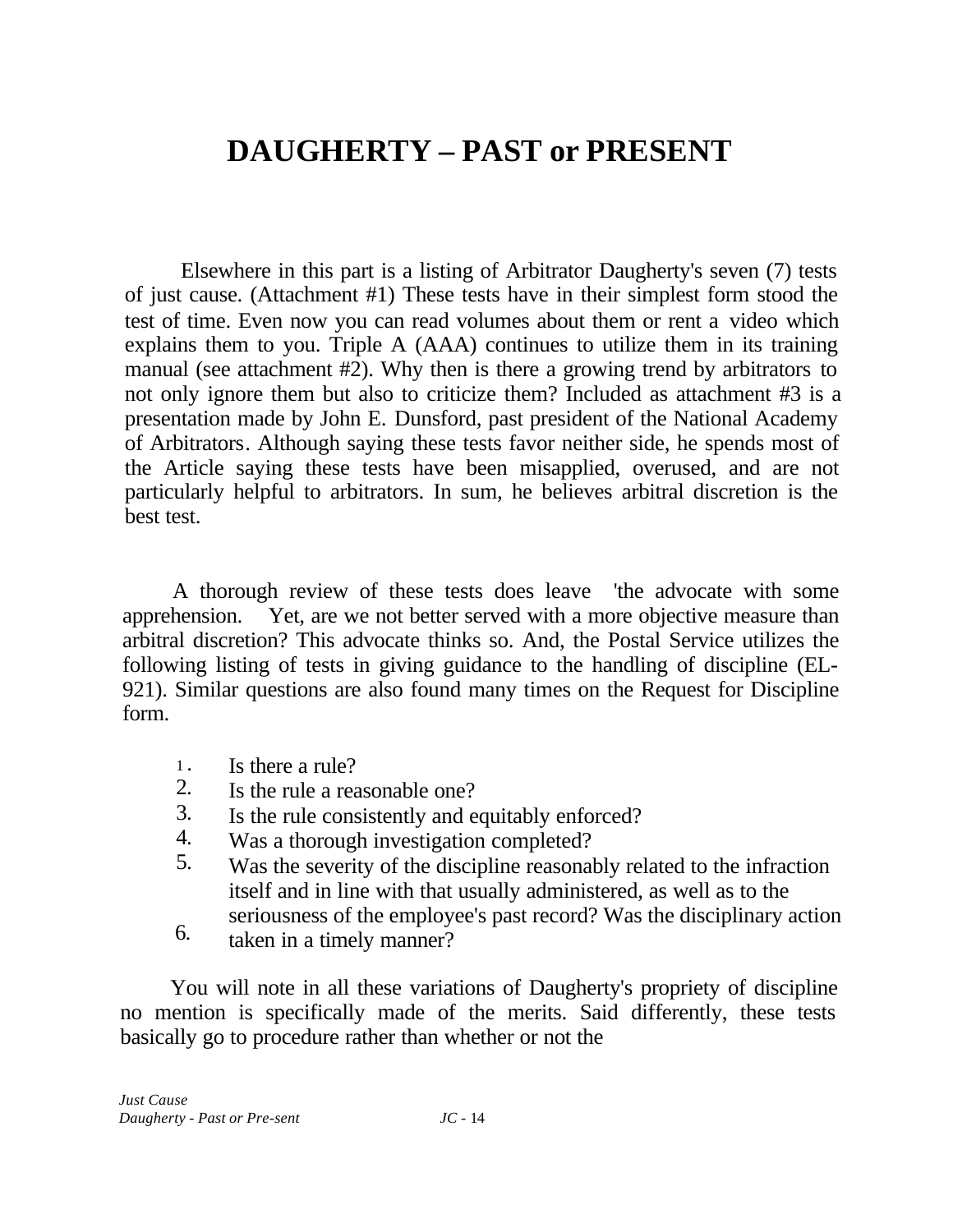employee did it. These protections coupled with due process (covered in another part) give a strong shield to the working person. This added to the potential for the charges not being proven or the discipline being too severe give the advocate good tools in representing our members when discipline is issued.

Please remember, when applying these tests a no answer normally means the discipline should be set aside. However, even if the arbitrator is hesitant to totally dump the discipline, you should argue this failure constitutes serious mitigation.

The UAW as a proponent of the Seven Tests has concluded, 'Overall, the Seven Tests are a very effective and uniform way of determining whether or not the employer has fulfilled its obligation under the 'just cause' standard. Remember, it is when employers learn to adhere to due process and equity that we can ensure fairness in the workplace.

For the best, most thorough and comprehensive discussion of the Seven Tests, the UAW Arbitration Department recommends *Just Cause: The Seven Tests,* by Arbitrator Adolph M. Koven, published by SNA. As previously discussed, the UAW Arbitration Department highly recommends the use of the *SEVEN TESTS* by arbitrators when determining just cause in discipline and/or discharge cases.' For the full text of this excellent presentation see attachment 4.

*Just Cause Daugherty - Past or Present*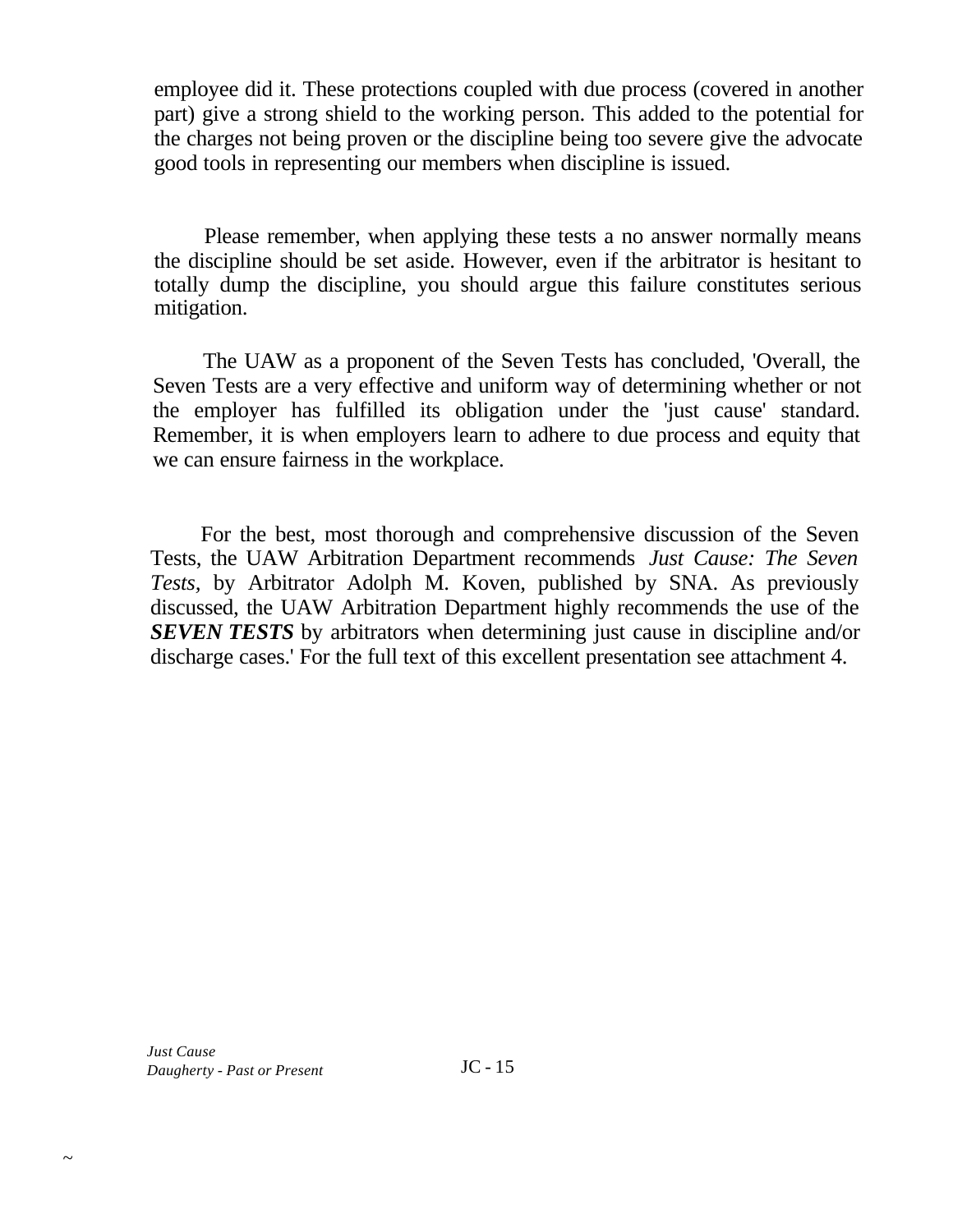## **ARBITRATOR'S VIEWS OF JUST CAUSE**

### **PRINCIPLES IN DISCIPLINE-AND DISCHARGE**

(Read this presentation and then answer questions at the end **of it)**

No other area of the grievance procedure polarizes the respective parties concept of who was right and who was wrong, and it is this concept of right versus wrong which permeates throughout any case involving discharge and discipline. The principles or rules applicable in discharge or discipline cases are not difficult. They are mere guidelines to be followed by the arbitrator. Often a rule or principle is discarded in one case, and yet, applied in another, even though the facts in both may, at first, seem to call for its application. It must also be recognized that each rule or principle is subject to a number of exceptions which, depending upon the facts of the particular case, will dictate which rule or exception is to be applied.

In any discipline case, there are two competing interests which must be reconciled -- the employee's and the company's. In a discharge case, the employee has suffered what has often been called the capital punishment of the industrial community. Once an employee is fired, the fact of his discharge becomes a permanent part of his record. Thus, it can have serious and oft-times harsh consequences on the employee's future, as well as his family, when the employee seeks a job elsewhere. It can literally follow him throughout his employment life.

On the other hand, the company, too, has an interest to protect. Simply stated, it is in business to make a profit. Toward that end, the company has a right to maintain discipline and efficiency and to direct the working forces. As an adjunct to these rights it can unilaterally impose rules and regulations upon its employees. The only limitation on the company in this regard is that the rule must (1) not be in conflict with the provisions of the labor agreement, (2) be communicated to the employees, and (3) be reasonable. On the first point, if the rule does conflict with the agreement, it should not be enforced and the discipline administered for its violation should not stand. With regard to the second requirement that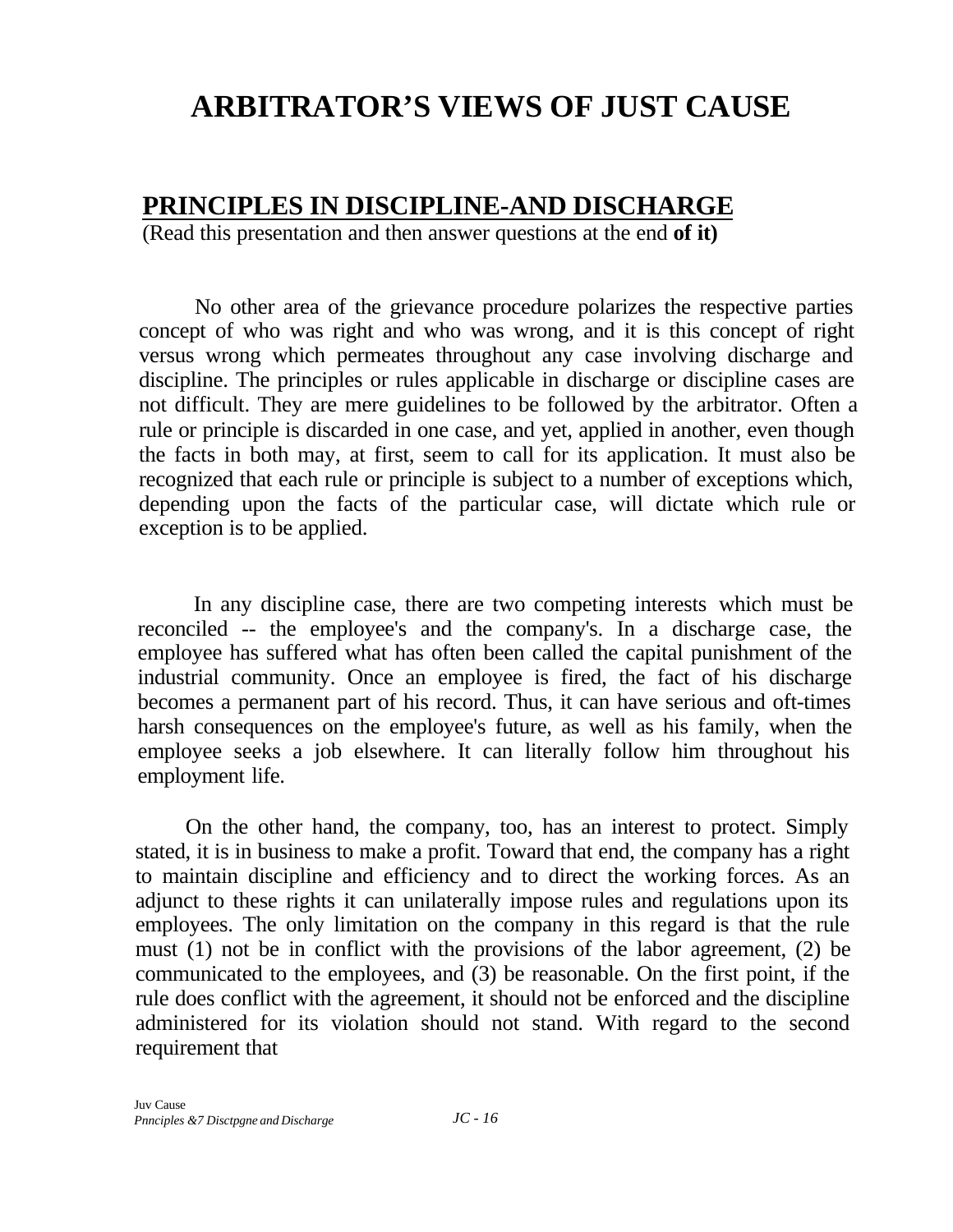the rule be communicated to the employees, here is a simple example where a general principle is subject to an exception. A Company is engaged in the processing of expensive caviar. A list of company rules is posted throughout the plant; however, the rules are silent on the questions of stealing caviar and smoking cigarettes. Along comes Joe, an employee, who decides to have -- you guessed it - caviar for lunch. With a handful of caviar in one hand and a cigarette in the other, Joe proceeds to his private hiding place. He is grabbed, red-handed, by his supervisor and subsequently discharged for stealing and smoking. The union argues that the discharge should not stand because the rules did not prohibit stealing or smoking cigarettes. Two questions are presented: (1) does the company lose because it failed to communicate to the employees that stealing was prohibited, and (2) does it lose because it failed to communicate to employees that smoking was prohibited? I think most of us would agree that when it comes to stealing, it is an offense so widely recognized as a violation of a company's interest that employees need not be forewarned. The very nature of the violation would dictate that discipline is warranted. As stated by Arbitrator Markowitz in Buffalo Forge Company (52 LA 1 203, 1 969), 'theft is intrinsically so serious an offense that management cannot be required to run the risk of its repetition.' So the general principle that the rule must be communicated to the employee would not be applicable here, because the nature of the offense would allow for an exception. This is probably not true with regard to smoking. Here the failure to communicate the rule would preclude the imposition of discipline.

I have already discussed the first two principles for determining the propriety of a rule - that it not be in conflict with the agreement and that it generally be communicated to the employee. The third requirement is that the rule is reasonable. A simple test is applied here - a rule is reasonable if (1) it reasonably relates to the performance of the job, and (2) if the rule has been applied in a consistent manner in the past. If smoking were listed in the plant rules, an argument could be made that tobacco diminishes the quality of the caviar, and thus the rule is job related. The second question of consistent application will be discussed later.

Right now, let's turn to an examination of the labor agreement itself.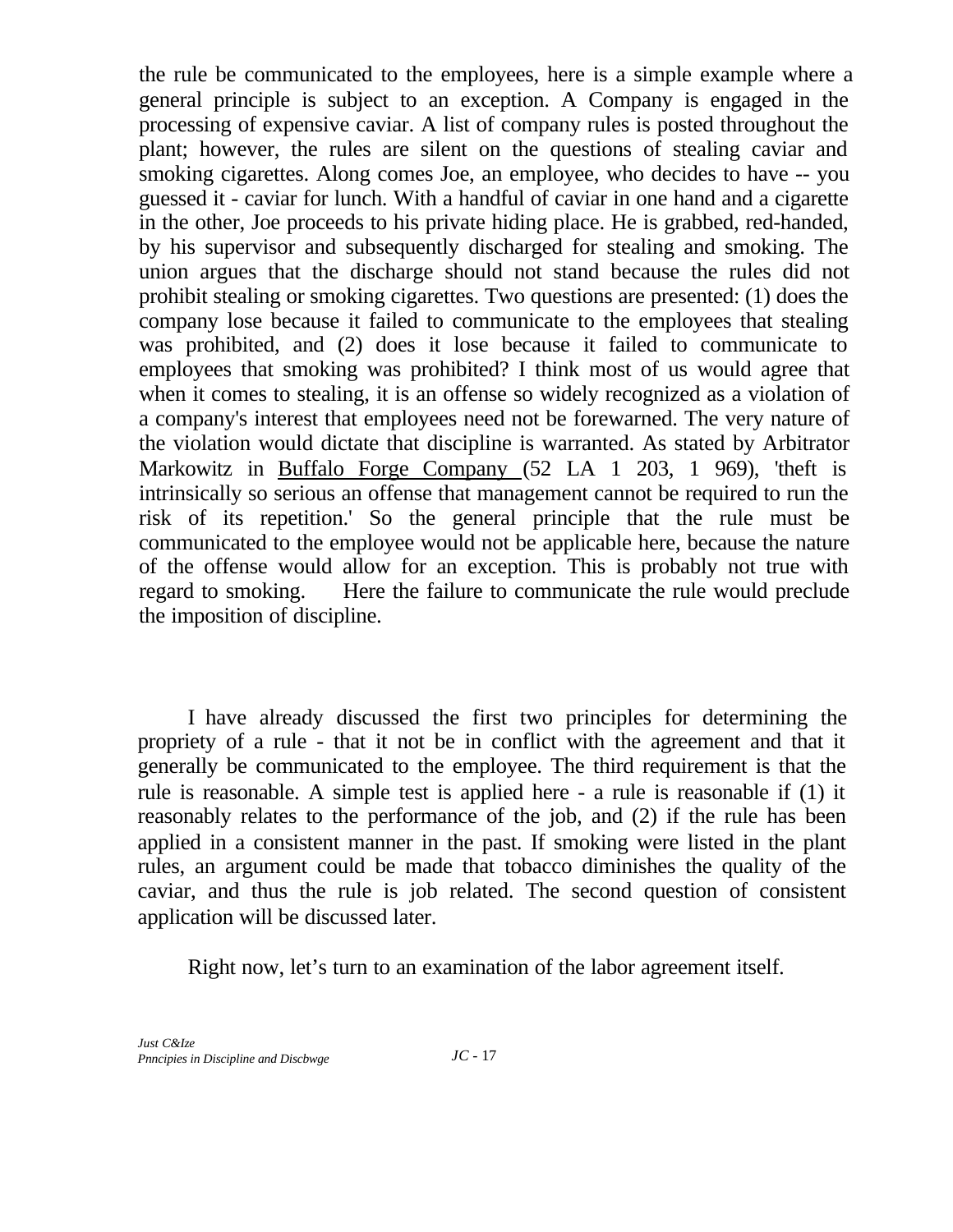The overwhelming number of labor agreements today contain a provision allowing the company to discharge or discipline an employee for "just cause", "just and sufficient cause", "proper cause" or just plain, ordinary cause. There is little, if any, difference in these terms. Their purpose is to limit and restrict a company from disciplining or discharging an employee for mere whim or caprice., However, there are agreements which do not contain such a limitation on the company's prerogative. In such instances, arbitrators have consistently held that just cause, or similar terms, are implied from the agreement itself. Imagine what would happen if a just cause provision was not implied from the agreement. Absent a just cause provision, a company would be free to fire an employee for any reason. If there could be a discharge without cause, the company could lay-off without cause. It could thereafter recall, transfer, promote or demote without cause. Thus, the company would reduce to annulity (not provided for] the most fundamental provision of a labor agreement -- the security of the worker at his job. Thus, even absent a cause provision, an arbitrator will imply one from the labor agreement. In the regard, see Cameron Iron Works, 25 LA 295, 301.

Some agreements that do contain a cause provision also specify the types of misconduct for which an employee can be disciplined or discharged. What is the result if, for example, a provision in the contract says that employees shall not be discharged except for just cause, then proceeds to list gross insubordination, fighting, and reporting for work under the influence of alcohol as just cause for discipline or discharge. Absent from this provision is any mention of theft. Arbitrators have generally concluded that the enumerated references for disciplinary conduct are merely illustrative and not exclusive, and therefore, other acts of misconduct could form the basis for discipline. So there is no misunderstanding, the arbitrator is not amending or adding to the contract but, rather, giving meaning to the just cause provision.

Having discussed the principles applicable to Plant rules and just cause generally, I would like to move on to a discussion of the rules to be considered by arbitrators in determining the outcome of a disciplinary grievance. These rules will be discussed in reference to simple fact situations which, of course, the arbitrator is never lucky enough to have bef ore him.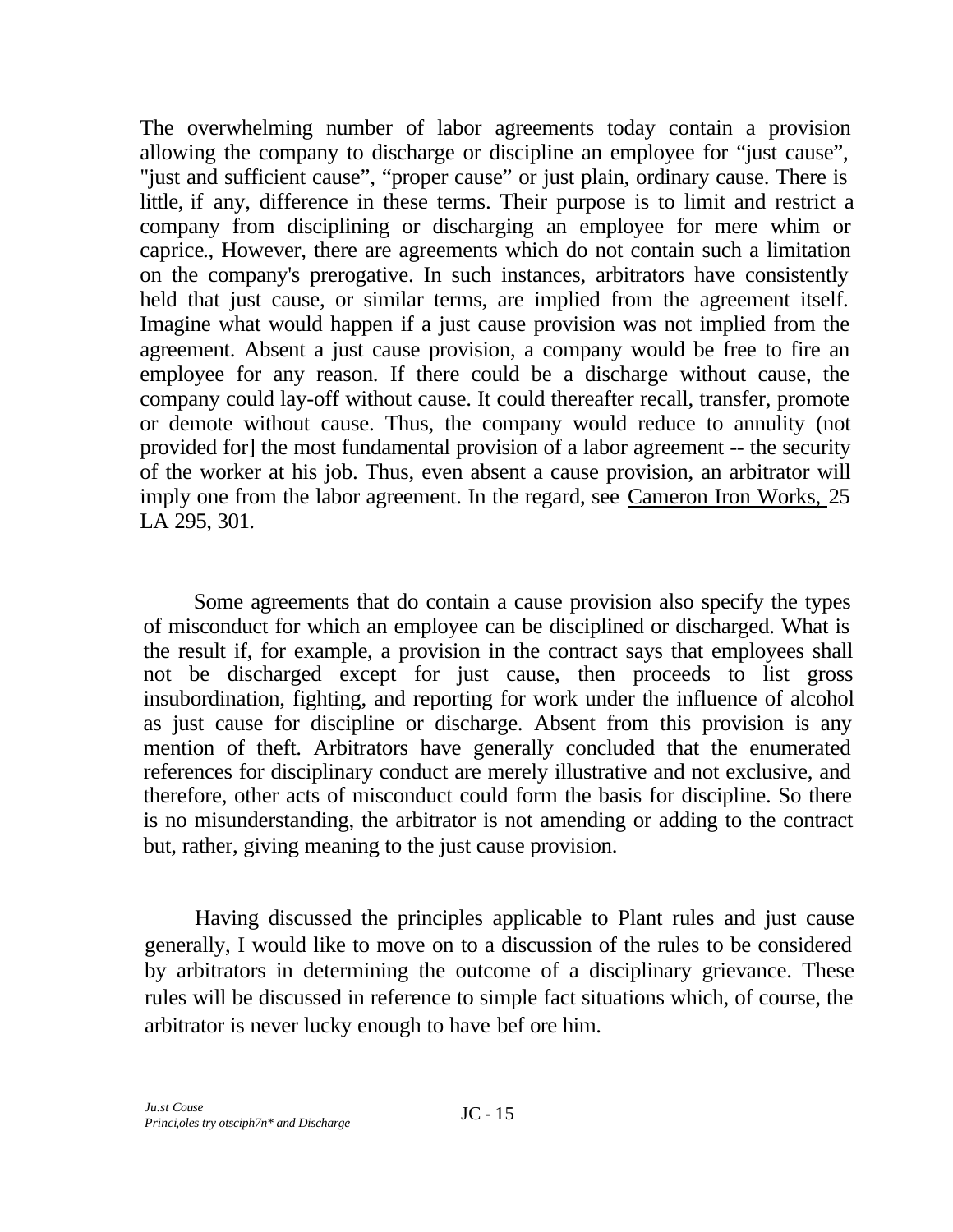#### **An employee winds up and belts his superior during working hours and on the plant premises**.

I think all of you would agree that based on these facts alone, a company could properly discharge the employee. However, lets suppose for some inexplicable reason the union proceeds to arbitrate this grievance. The first item to be concerned with is the burden of proof - A generally accepted rule, absent contract language to the contrary, is that the company has the burden of proving the wrong. However, the quantum or amount of proof required to show the wrong doing is the subject of some disagreement. In some cases 'proof beyond a reasonable doubt' is necessary, whereas in other cases arbitrators have required proof by a 'preponderance of the evidence' or by 'clear and convincing evidence". I think it is safe to say that arbitrators generally will require a high burden -- of 'proof beyond a reasonable doubt' - when the alleged misconduct constitutes an act which is also punishable under criminal law.

However, where the act would not , also constitute criminal misconduct, arbitrators have required a lesser standard, such as preponderance of the evidence. Still other arbitrators have used another test - "is the employee guilty, and if so, is the act he committed serious enough to justify discharge". Southern Bell--Telephone and Telegraph. Whatever standard of proof is used, it is clear that management must present enough evidence to clearly show that a wrong was committed and that the grievant committed the wrong.

In the example given of an employee belting his supervisor, one must also look at the severity of the offense. Basically, offenses fall into two categories; the first, those which by their nature are so serious they would justify immediate discharge without attempts at correction through prior warnings or corrective discipline. The second category of the offenses are those of a less serious nature, such as absences and tardies and minor acts of insubordination. These offenses would not necessarily call for discharge on the first occurrence, and the more acceptable approach would be another form of discipline such as a warning letter of a short suspension. This is known as progressive or corrective discipline. There is a real split of authority on the use of progressive discipline if it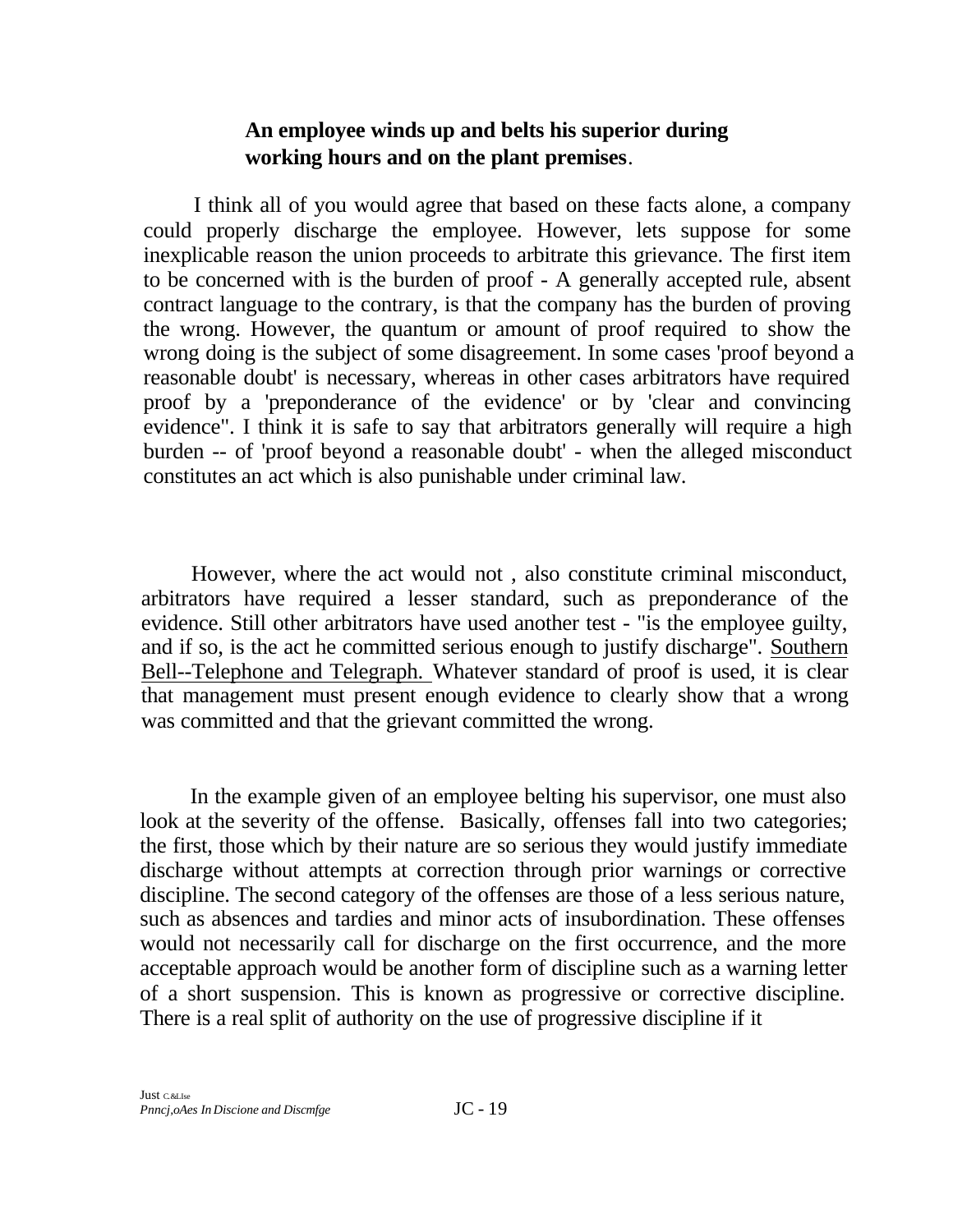is not set forth or provided for in the agreement. One arbitrator held that an employer may adopt progressive discipline for certain offenses; another arbitrator has said that a company need not adopt such a provision. Still others have imposed progressive discipline upon an employer even though there is nothing in the agreement which requires it, nor was there a past practice of the company in utilizing a progressive discipline concept. See 56 LA 884, 887. A recent case out of our 10th Circuit Court of Appeals may indicate that an arbitrator exceeds his authority by imposing corrective or progressive discipline when not provided for in a contract and where there has been no past practice of allowing it. The case I'm referring to is Mistletoe Express Service v. Motor Expressmen's Union. There, a provision in the contract stated that employees may be discharged for just cause and one of the reasons specified was the failure to settle bills and funds collected for the company within 24 hours. The grievant clearly violated this provision and the company discharged him for it. The arbitrator, in ruling that some form of discipline was appropriate, nevertheless refused to uphold the discharge, stating that "progressive discipline was not pursued during the handling of the grievance". The Court ruled that in the appropriate case where there is a past practice or custom, the arbitrator could construe the just cause provision to include a progressive discipline requirement, even though not incorporated into the agreement. Thus, the arbitrator could conclude that although grievant's conduct was proper cause for discipline, it was not cause for discharge. The Court stated, however, that the absence of a provision in the contract and the absence of a past practice or custom precluded the arbitrator from substituting his views of industrial relationships for the provisions of the contract. In other words, the arbitrator was told not to re-write the agreement.

Returning now to our first example, the severity of the offense is obvious. The contract, custom or practice would then dictate whether or not a penalty less than discharge would be appropriate. Since most of us have already decided that the grievant should be hanged, let's provide for some additional facts which might help him win his job back.

 $II<sub>II</sub>$  Here the employee belts his supervisor after the supervisor insults his family lineage.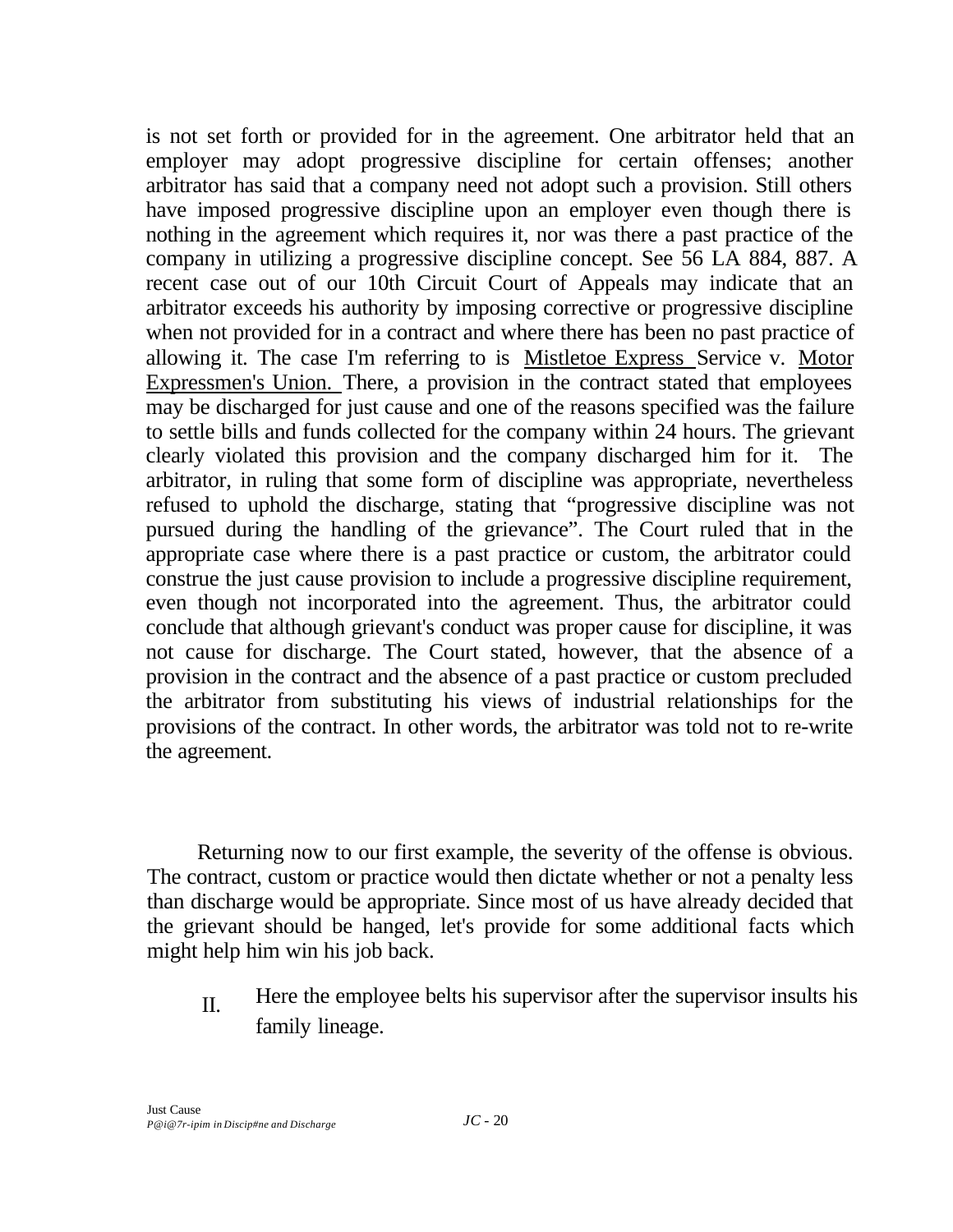Here the case becomes less clear because of the issue of provocation. Although it has generally been recognized that words alone are not justification for an assault on the person who spoke them, a number of exceptions to this rule have been cited by arbitrators in refusing to uphold the discharge of an employee. Racial slurs have been found just provocation for fighting, and the affected employee has been reinstated with back pay to his former position of employment. Provocation was also found where one employee told another employee that he had been 'brown-nosing' his supervisor, and where an employee, who had an affair with a grievant's wife, was hit when he told the grievant, 'hi, sucker'. In another case, a fight was justified when one employee called another a 'Jesus freak'.

On the issue of provocation, it is important to view the totality of the circumstances in which a statement was made -- for example, was it made in jest or in the heat of an argument where both were insulting one another. Other factors to be considered in fighting cases are whether or not an object was used or a closed fist, the injury sustained by the supervisor or other employee, whether or not it was an exchange of blows or a single punch. So in our example, if the grievant beat the supervisor unmercifully and caused serious injury, even though there may have been provocation, the severity of the attack might call for severe discipline.

III. Continuing with our factual analysis, here we have an employee who belts his supervisor after the supervisor insults his family lineage, and the employee has been with the company for 15 years.

It is a standing rule of arbitration that an arbitrator can consider the past record of the employee. If a grievant's long record of employment is a good one, it can be considered in mitigation of the discipline. In one case, an arbitrator weighed an admitted gambling violation by the grievant against his long, good record with the company and determined that the employee should be reinstated to his employment. In another case (65 LA 1271), an arbitrator considered [1 5 years] 9 months and 1 5 days of perfect service to the employer as one factor in mitigation of the discharge.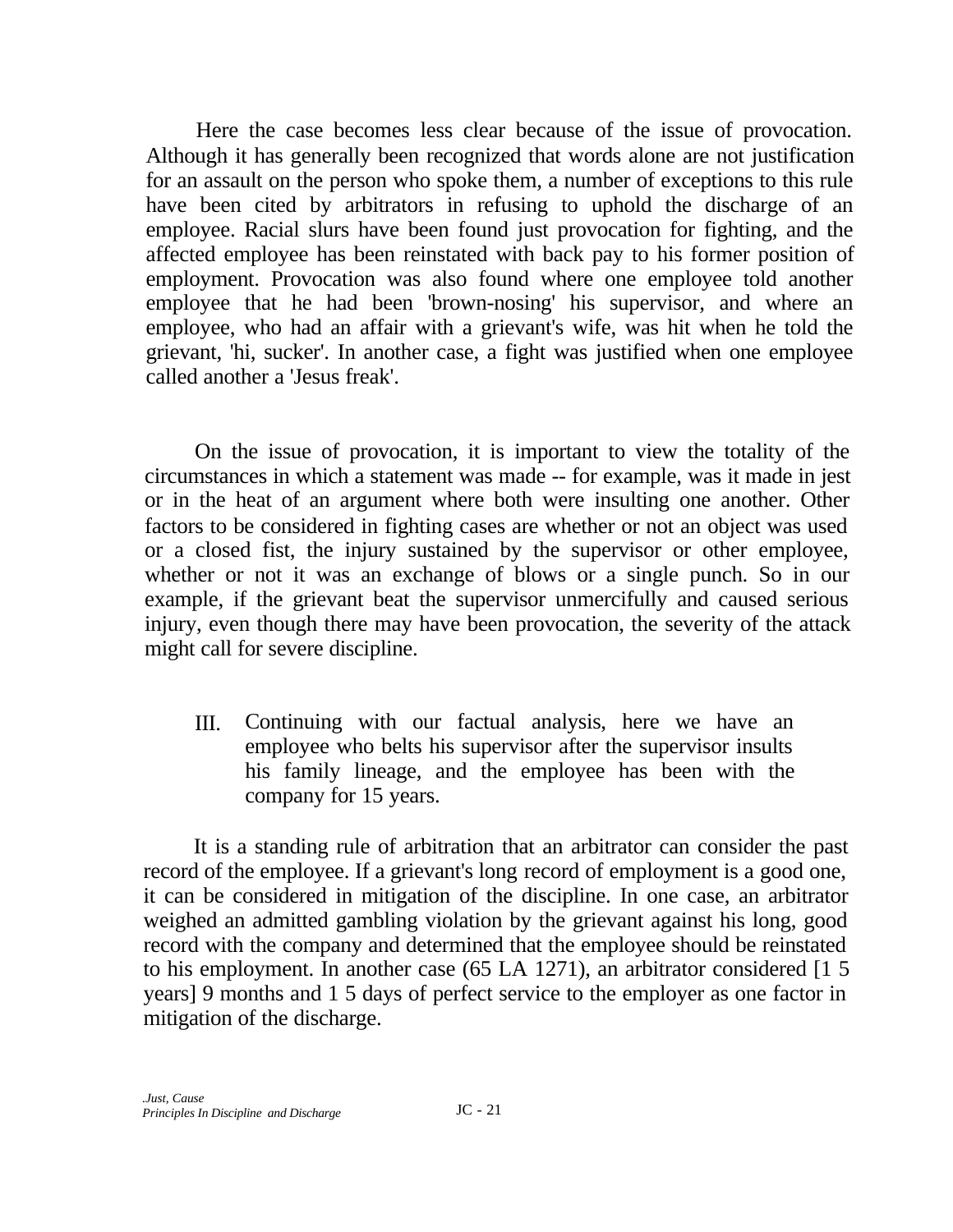If the employee's record is a bad one, an arbitrator can refuse to reduce the discipline for that reason alone. Suppose our grievant's personnel file indicates adverse notations for which grievant was not notified? Arbitrators will usually reject such entries as evidence of a poor record. However, if the grievant had notice of a prior infraction and failed to grieve it when it occurred, an arbitrator could accept this prior infraction as evidence of a poor record.

IV Now let's add another factor to our situation. Here we have an employee who belts his supervisor after the supervisor insults his family lineage. The employee has been with the company for 1 5 years, and during that time there have been a number of instances of fighting where employees have either not been disciplines, or the extent of discipline has been limited to a written warning or short disciplinary suspension.

Where an employee has violated a rule, and the custom and past practice of the employer is to impose no discipline whatever, arbitrators have consistently refused to uphold discipline administered for the rule's violation on the basis of lax enforcement of the rule. The grievant need only show that the employer had knowledge of prior violations by other employees but imposed no discipline to discourage future conduct. Once that is shown, the company is deemed to have waived its right to impose discipline in this instance. This reasoning is based on the concept that the employer's failure to discipline for the same infraction condones or sanctions its repeated violation.

How does an employer correct this problem? It must place all employees on notice that henceforth a violation of this rule will result in discipline up to and including discharge. In this regard, at least one arbitrator has held that the arbitration of a discharge case places employees on notice that this form of conduct will no longer be tolerated. Thereafter, once employees are on notice of this change in policy, an employer should then be able to discipline an employee for violation of the rule.

Lax enforcement is somewhat different from the concept of unequal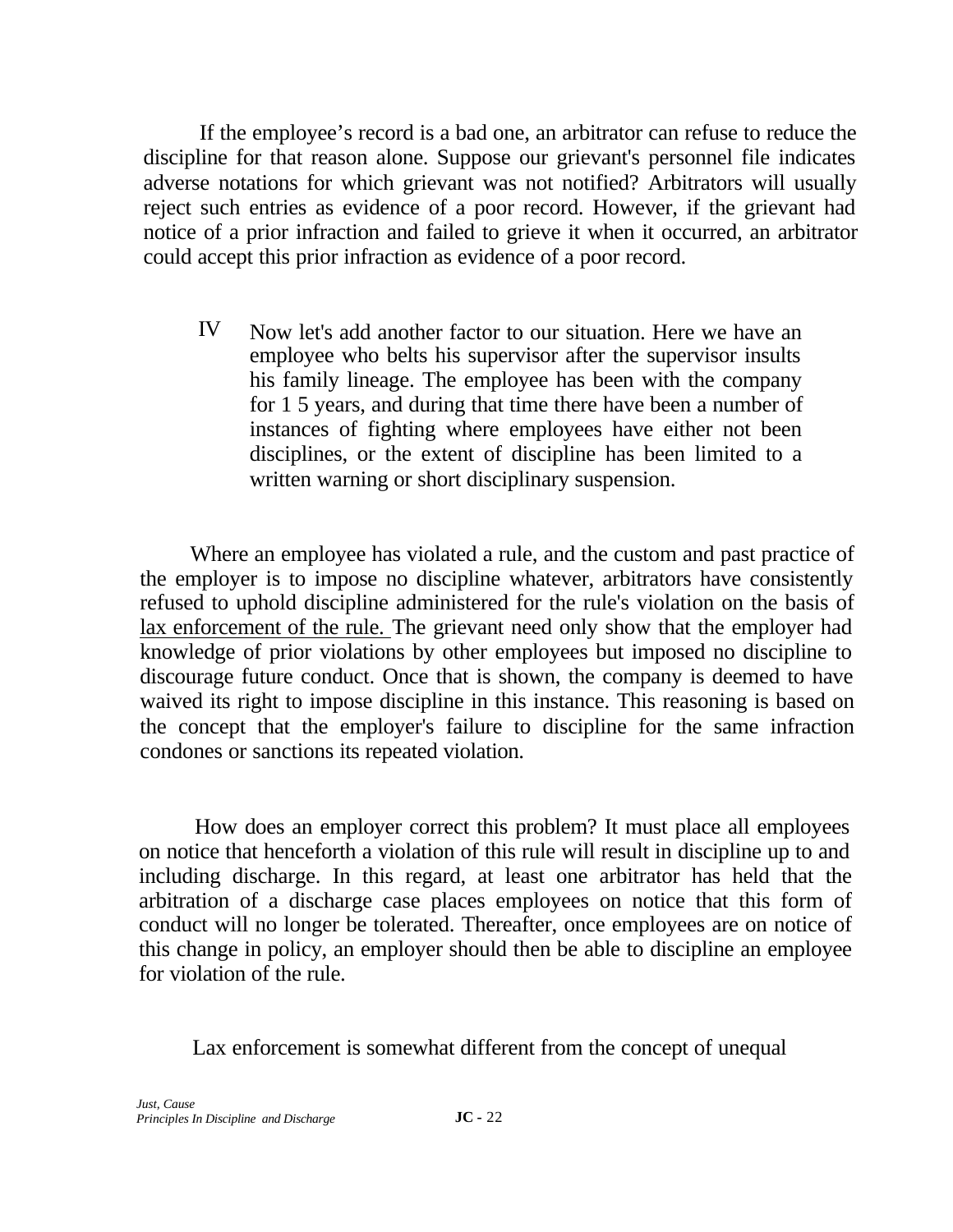or discriminatory treatment. Here, we are speaking of a concept which requires not only enforcement of the rule in question, but also that the discipline imposed for its violation be applied in a consistent manner. In other words, where employees have engaged in the same form of misconduct, the discipline imposed should be reasonably consistent. One exception is a wild-cat strike situation. There an employer has been allowed to selectively discipline employees based upon their involvement or instigation of the strike. If this exception were not recognized, the result would indeed be interesting. Imagine if you will, a situation where an entire work force goes out on strike. The employer is shut down; he is unable to produce his product. Applying this discriminatory treatment concept, the employer would have two choices - none and none. He could fire all of his employees and shut down, or he could fire none of his employees and remain shut down. Thus, there is a major exception to this rule against discriminatory treatment. Where there is a reasonable basis for varying the penalty imposed, no discrimination will be found. A reasonable basis might be the degree of fault of the wrong doer, or prior warnings received by the grievant for similar acts of misconduct, or aggravating circumstances such as degree of force used in a fight situation and the injuries sustained.

Thus, in conclusion of the matter of discriminatory treatment, variations of penalties in and of itself do not necessarily mean that the company acted in a discriminatory manner. Discriminatory treatment can be found only where similar facts and circumstances existed in the past, but the discipline was different from that imposed in the grievance under consideration. Absent those circumstances, an arbitrator should not be constrained to find that one employee deserves discharge, whereas another employee deserves a lesser form of discipline.

V. Continuing with this soon to be released docu-drama, another consideration is now added. The employee belts the supervisor after the supervisor insults his family lineage. The employee has been with the company for many years, and during that employment there have been other similar instances under similar circumstances resulting in varying degrees of discipline. The employee is then taken to the personnel office. Our labor relations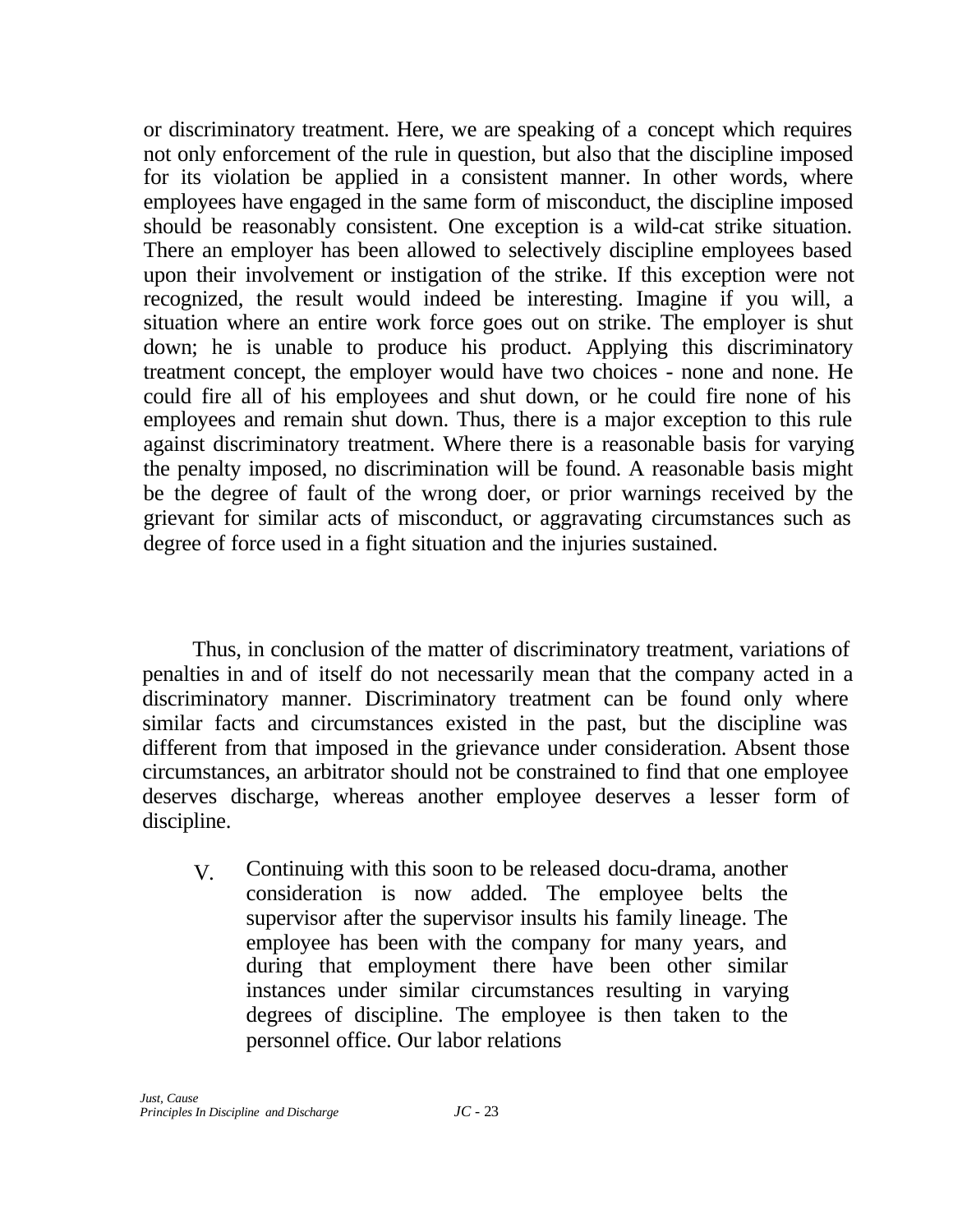expert asks the supervisor what occurred and is told that the employee hit him. The employee is neither asked his side of the story, nor allowed to speak. By the way, during this meeting the supervisor denies that there was any provocation.

This aspect of the case presents for consideration first a concept known as industrial due process. In recent years, arbitrators have imposed upon the employer notions of fairness in investigating matters concerning discharge and discipline. Increasingly, arbitrators have reversed disciplinary or discharge penalties, or substantially reduced the penalty imposed because of the company's failure to conduct a fair and thorough investigation.

There are basically two requirements necessary for a fair and thorough investigation. The first is the right of an employee to know, with reasonable certainty, the offense for which he is being charged. Here there is an obligation on the part of the employer to state the reason for the discipline. The failure to do so invariably causes the discipline to be set aside. The employer should be. extremely careful in this regard, because arbitrators have also ruled that the discipline must stand or fall based upon the reasons given at the time the discipline is imposed. This should be reason enough for the employer to conduct a thorough investigation before announcing the reasons for discipline of the employee. The second requirement is the employee's right to be heard prior to the imposition of discipline. The underlying basis for this requirement is best summarized in Aerosol Technigues, Inc. 66-2 ARB Para. 8400, wherein the Arbitrator stated:

> 'There is an inherent unfairness in discharging employees first and then determining whether they deserve it. The action, once taken, loads the scales with the desire to justify.'

In the factual example stated above, discharge was imposed before the employee was allowed to give his side of the story. Due process issues arise in other situations as well. In (Gillman Paper Co.., 61 LA 416, the grievant was called to the personnel office where a letter of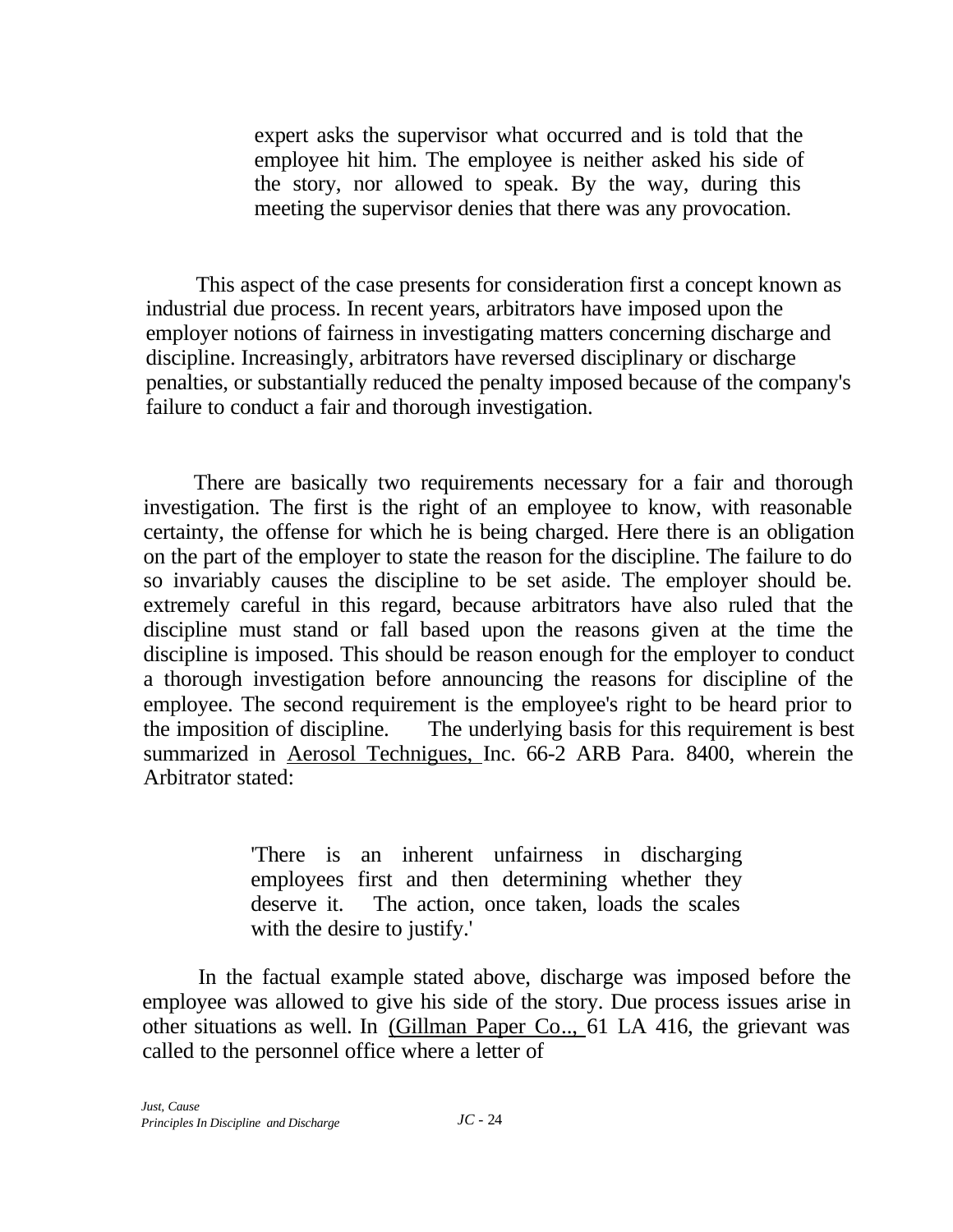termination had already been prepared. In United Telephone Comgany of Florida 61 LA 443, the facts which formed the basis for the discipline were never disputed by the grievant or the union. Thus, the company argued that an investigation was not necessary. Nevertheless, Arbitrator Murphy found it was not only what the grievant did that was important, but the reasons why he did it, since those reasons could minimize the gravity of what he did and thus bear directly upon the question of the discipline to be imposed.

The opportunity to be heard is, as one arbitrator characterized the employee's day in court. Arbitrators have ruled that the employer has a responsibility to consider any and all facts, from whatever source, that could have an influence on the extent of the discipline. If the employer gives consideration to only one side of the story, the investigatory process is so tainted as to amount to no investigation at all. Closely related to the requirement of a fair and thorough investigation is the right of an employee to have his union representative present if the employees requests it, and if the employee reasonably believes that the meeting will result in some form of discipline. This was the holding in the 1975 Supreme Court decision in NLRB v. Weingarten. This.; holding was applied in a recent arbitration case of Combustion Engineering, Inc., 67 LA 349, a case involving the discharge of an employee. The arbitrator found that there was no just cause for the discharge for the sole reason that the employee was denied his request to have a union representative present. The employee was ordered reinstated with full back pay and without loss of benefits.

Returning to our fact situation, I think you can see the effect of a failure to conduct a fair and thorough investigation. If the grievant had been allowed to defend himself, the labor relations person may have, at least, weighed grievant's story and possibly concluded that discharge was not warranted because of provocation, or because of other factors involved in the case.

Which leads us to the question of who to believe, the supervisor or the grievant. The determination of the credibility of the given witness is perhaps the most difficult area of all when considering discharge and discipline cases. All too often, the determination of the witnesses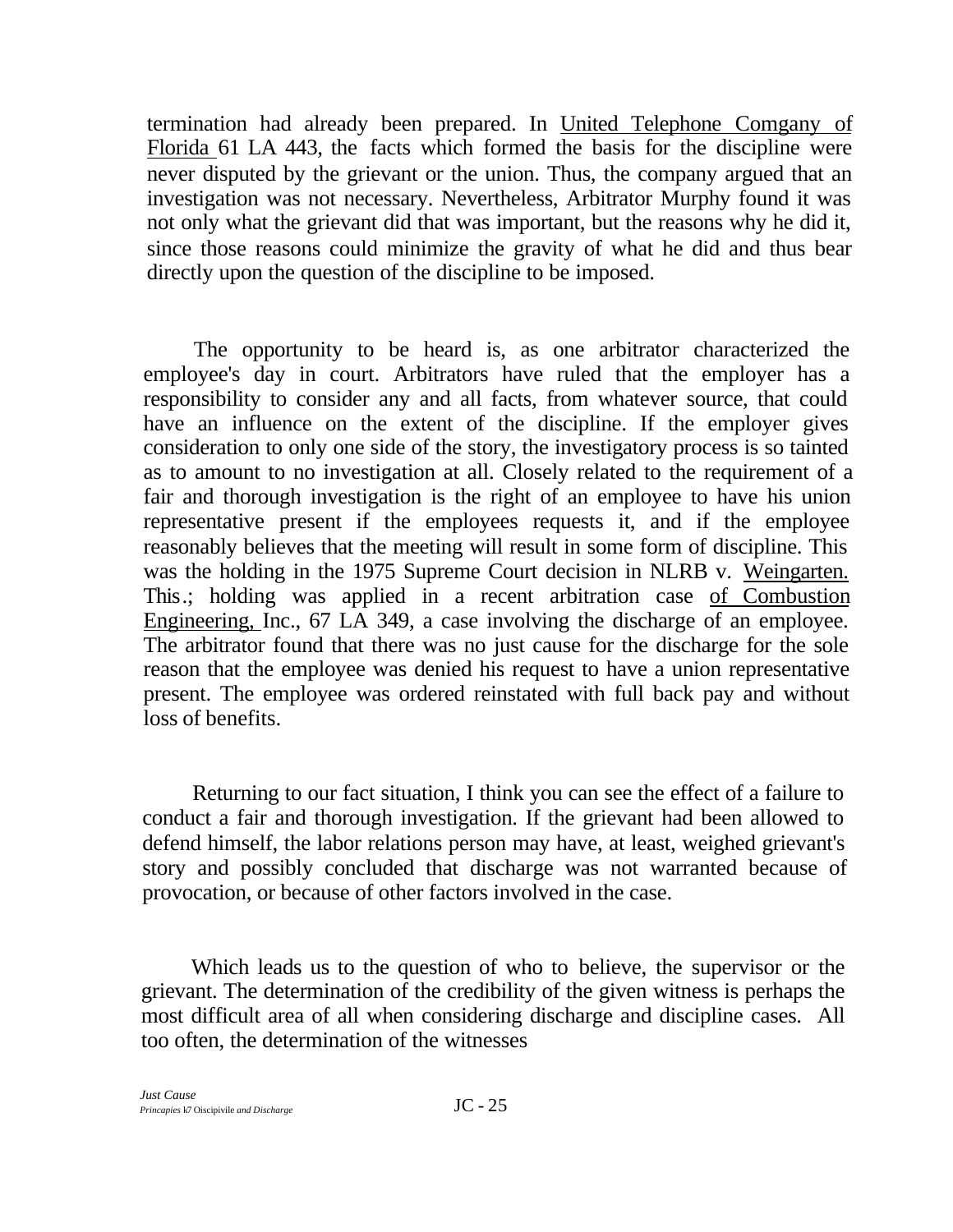credibility will dictate the outcome of the grievance. An arbitrator, probably like most people, must often rely on impression and gut reaction in determining the credibility of a witness. Often it is an indefinable feeling about a certain witness which causes the arbitrator to reject his testimony. Perhaps the witness' testimony was too perfect, too supportive, or too similar to the grievant's or the supervisor's. Perhaps it was the witness' body movement in reaction to crossexamination, or perhaps it was the monotone delivery of his testimony that raised serious questions about the person's veracity as a witness. No arbitrator is equipped with a divining rod or crystal ball to help in determining credibility questions. His human frailties are not unlike those of others. However, the parties, by appointing him as an impartial arbitrator, empowered him, and indeed required of him, to determine the reliability of witnesses. The best that the ;arbitrator can hope for is that his credibility findings are correct. He cari only be secure in knowing that his attempts at reconciling inconsistent testimony were made after careful and thorough review of his notes, ii-npressions, and, when available, a transcript of the proceedings.

In conclusion, it is suggested that each of the parties examine its case in light of the totality of the circumstances surrounding the discharge or other discipline. While at first your case may appear unbeatable, upon closer examination there may be pitfalls which can only lead to defeat. Perhaps the best way to prepare for a discipline case is to place yourself in the position of the opposing party and argue his cause. Look at the rule which has been violated and determine for yourself if it is reasonable. Look to the contract and see if the rule conflicts with it. Consider the custom and practice of the company in disciplining employees for the same violation and under similar circumstances. Look at the facts and see if there are matters in mitigation and see if the investigation was fair and thorough. Finally, look to your witnesses and evaluate for yourself the impression that a witness will leave with the arbitrator. After evaluating these facts and applying the principles discussed above, only then can a determination be made if the grievance should be brought to arbitration for final determination.

Thank you.

(Questions on next page]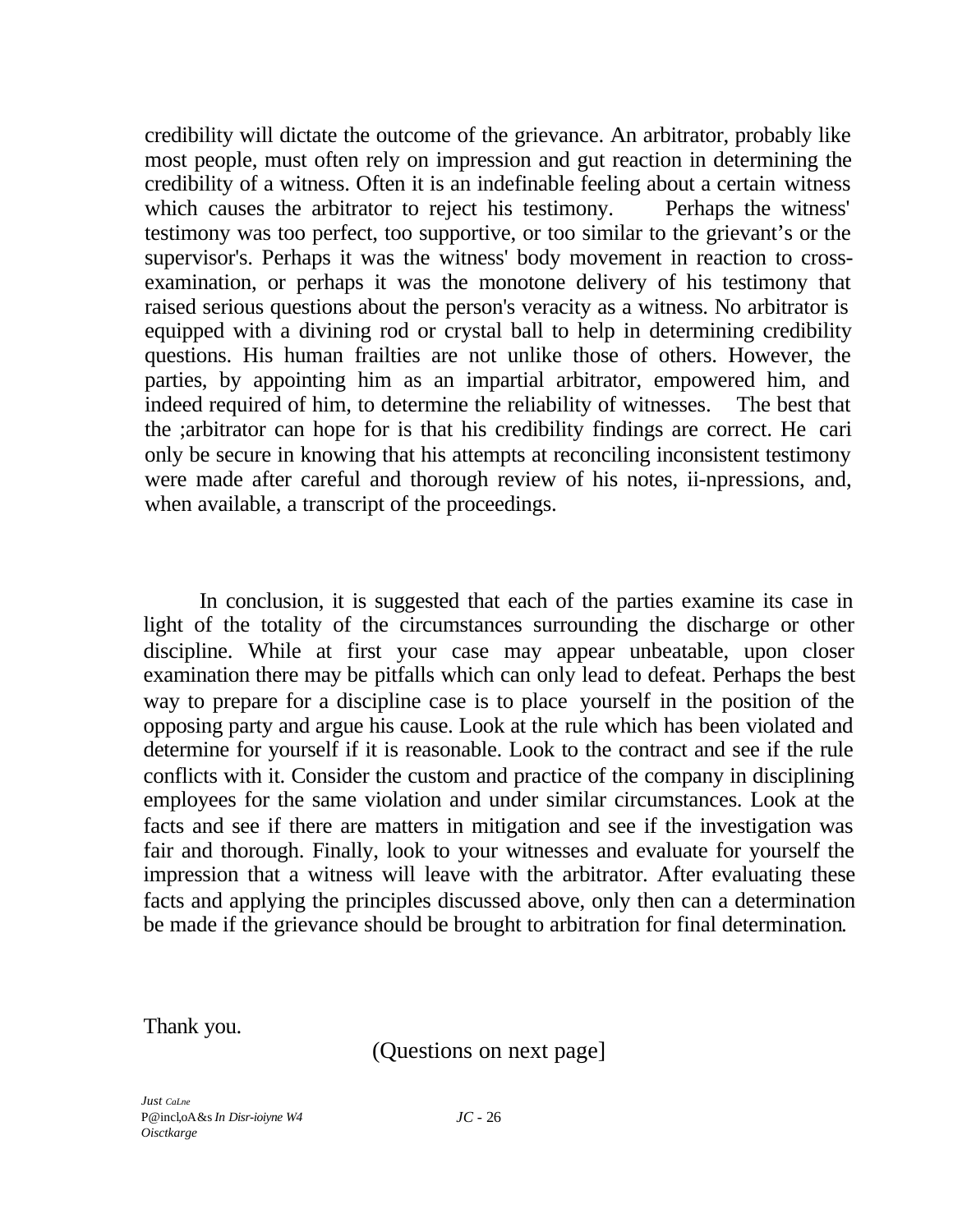True. False.

2. Employer has right to impose rules unilaterally so long as they meet certain **Criteria** 

True False

3. Rule is reasonable if it relates to performance **of** job and is applied consistently.

True False,

4 The severity of the misconduct will determine whether or not progressive or corrective discipline should be considered.

True False.

5. If progressive discipline is not specifically mentioned in the contract, the arbitrator may not impose it.

True False.

6. Mitigation/extenuation are not enough alone to overturn a removal for serious misconduct.

True False,

7. Realizing credibility is not an exact science, the arbitrator is empowered to rely upon impression and gut reaction.

True. False

 $\sim$ 

, . -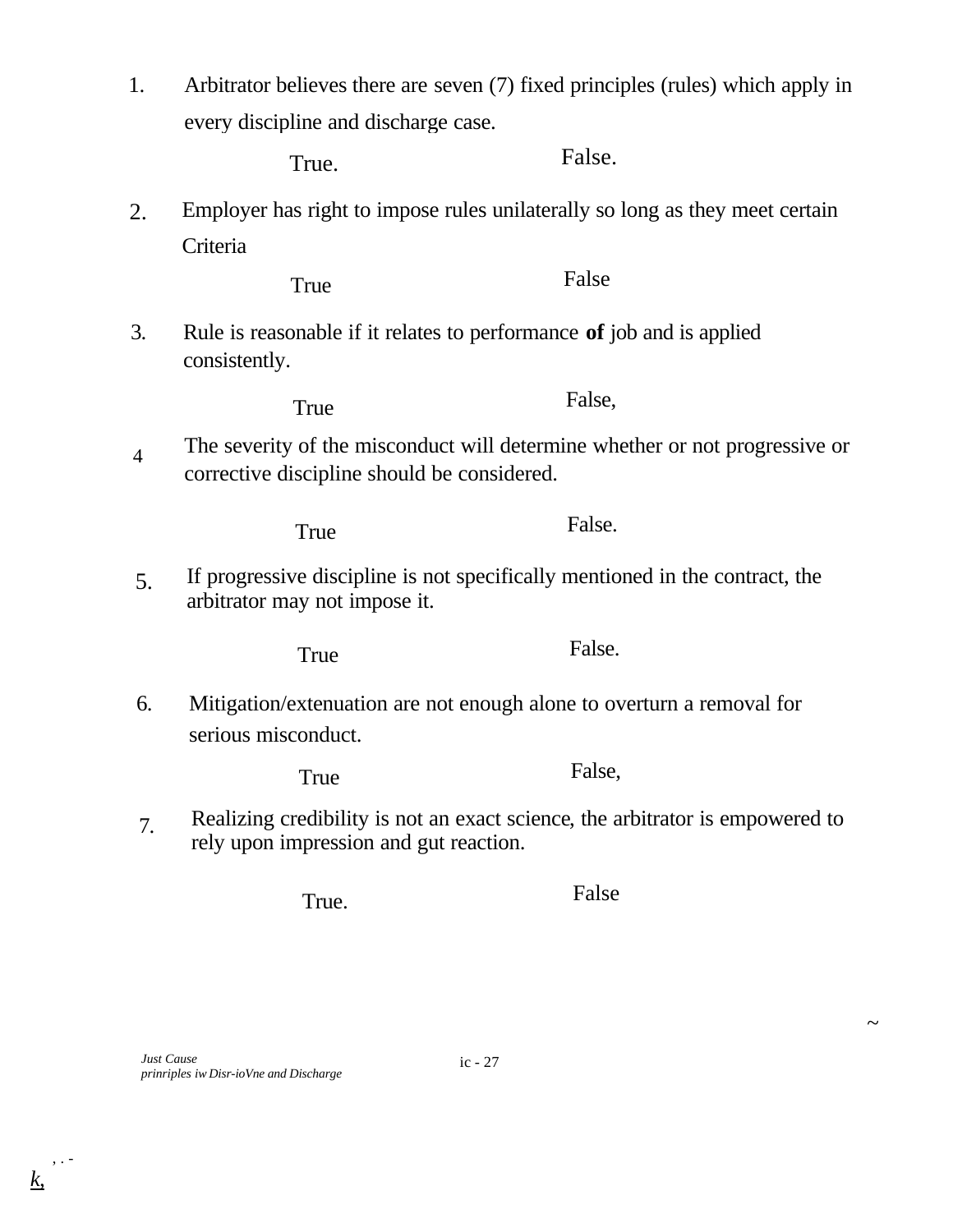## **SOURCES**

1971 through 1994 Collective Bargaining Agreements

41<sup>st</sup> Annual Meeting N.A.A.

42<sup>nd</sup> Annual Meeting N.A.A.

Winning Arbitration Advocacy – Hill, JR., Sincropi, & Evenson

Roberts' Dictionary of Industrial Relations, 3<sup>rd</sup> Edition

Fairweather's - Practice and Procedure in Labor Arbitration

Due Process/Just Cause Handout - Tunstall & Corriveau

Classics of the Courtroom - Volume XIII

Federal Merit Systems Reporter

Arbitration Views & News, UAW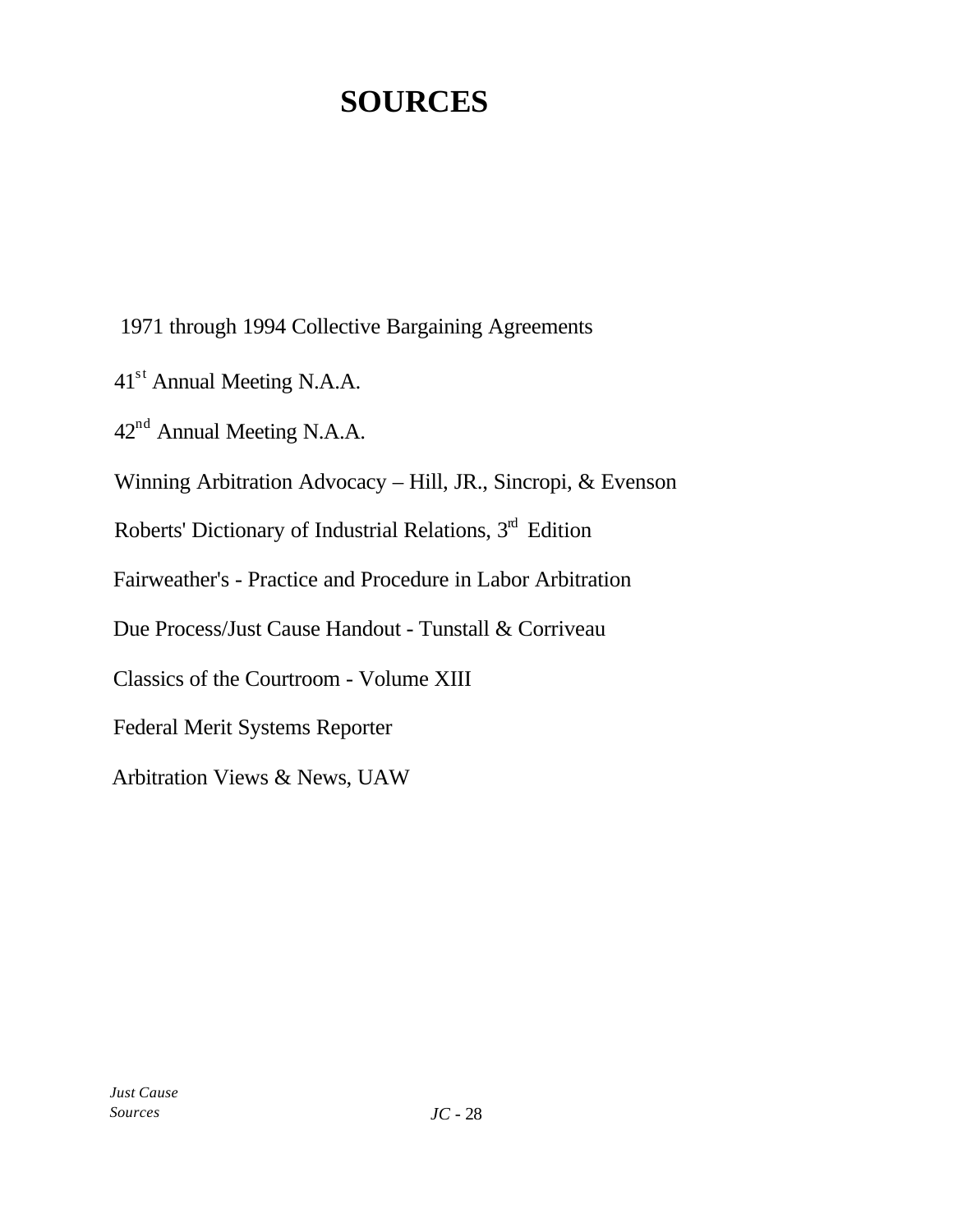# **THE QUESTIONS**

#### *1. Did the company give to the employee forewarning or foreknowledge of the possible or probable disciplinary consequences of the employee's conduct?*

Note 1: Said forewarning or foreknowledge may properly have been given orally by management or in writing through the medium of typed sheets or booklets of shop rules and of penalties for violation thereof.

Note 2: There must have been actual oral or written communication of the rules and penalties to the employee.

Note 3: A finding of lack of such communication does not in all cases require a 'no' answer to Question No. 1. This is because certain offenses such as insubordination, coming to work intoxicated, drinking intoxicating beverages on the job, or theft of the property of the company or of fellow employees are so serious that any employee in the industrial society may properly be expected to know already that such conduct is offensive and heavily punishable.

Note 4: Absent any contractual prohibition or restriction, the company has the right unilaterally to promulgate reasonable rules and given reasonable orders; and same need not have been negotiated with the union.

2. Was the company's rule or managerial [sic] reasonably related to (a) the orderly, efficient, and safe operation of the company's business and (b) the performance that the company might properly expect of the employee?

Note 1: Because considerable thought and judgment have usually been given to the development and promulgation of written Company rules, the rules must almost always be held reasonable in the terms of the employer's business needs and Usually in terms of the employee's performance capacities. But managerial orders often given on the spur of the moment, may be another matter. They may be reasonable in terms of the company's business needs, at least in the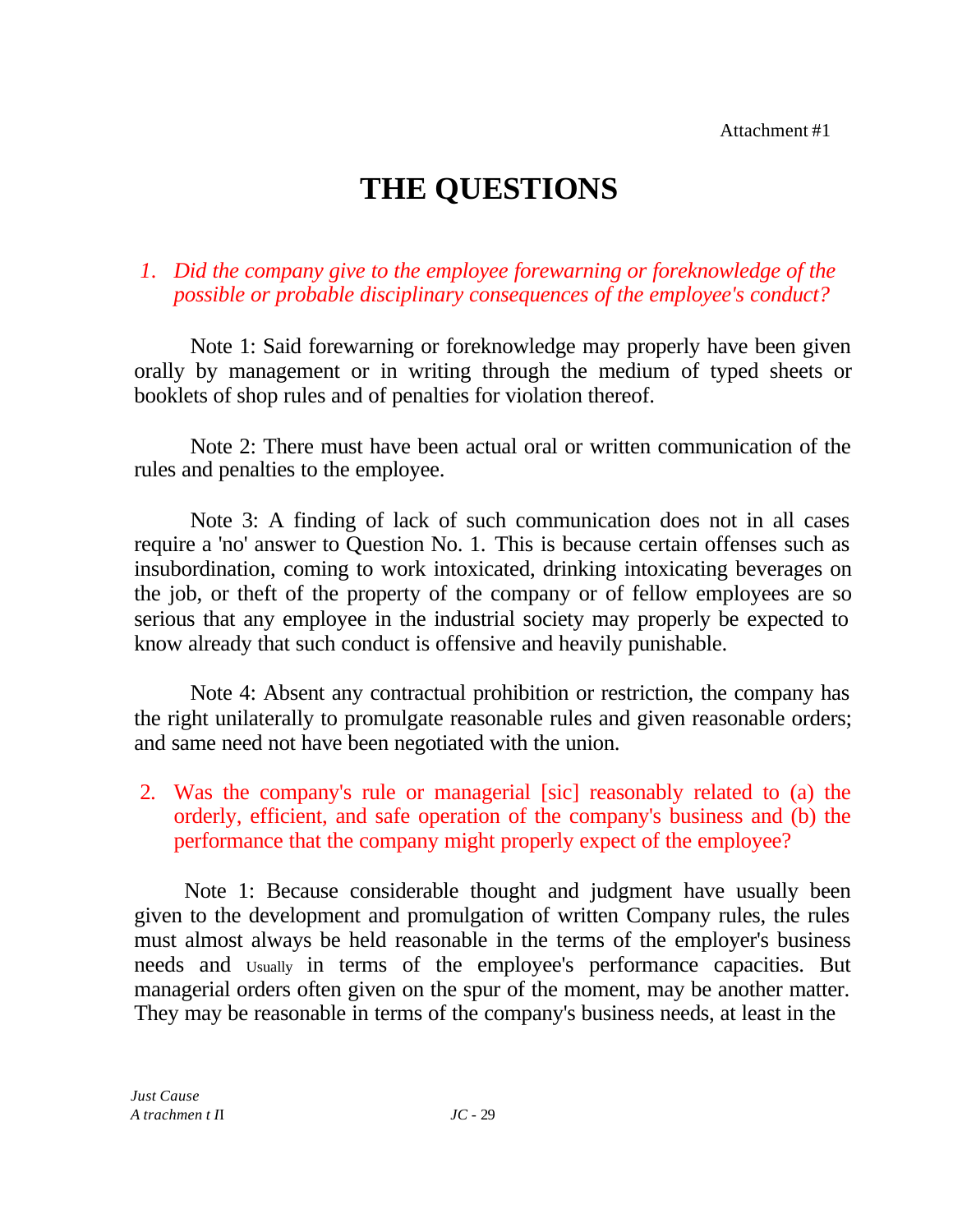short run, but unreasonable in terms of the employee's capacity to obey. Example: A foreman orders an employee to operate a high-speed band saw known to be unsafe and dangerous.

Note 2: If an employee believes that a company rule or order is unreasonable, he must nevertheless obey same (in which case he may file a grievance thereover) unless he sincerely feels that to obey the rule or order would seriously and immediately jeopardize his personal safety and/or integrity. Given a firm finding to the latter effect, the employee may properly be said to have had justification for his disobedience.

3. Did the company, *before* administering discipline to an employee, make an effort to discover whether the employee did in fact violate or disobey a rule or order of management?

Note 1: This Question (and No. 4) constitutes the employee's 'day in court" principle. An employee has the right to know with reasonable precision the offense with which he is being charged and to defend his behavior.

Note 2: The company's investigation must normally be made *before* its disciplinary decision is made. If the company fails to do so, it's failure may not normally be excused on the ground that the employee will get his day in court through the grievance procedure after the exaction of discipline. By that time there has usually been too much hardening of positions. In a very real sense the company is obligated to conduct itself like a trial court.

Note 3: There may of course be circumstances under which management must react immediately to the employee's behavior. In such cases the normally proper action is to suspend the employee pending investigation, with the understanding that (a) the final disciplinary decision will be made after the investigation and (b) if the employee is found innocent after the investigation, he will be restored to his job with full pay for time lost.

3. Was the company's investigation conducted fairly and objectively?

 Note 1: At said investigation the management official may be both prosecutor and judge, but he may not also be a witness against the employee.

Note 2: It is essential for some higher, detached management official to assume and conscientiously per-form the judicial role, giving the commonly accepted meaning to that term in his attitude and conduct.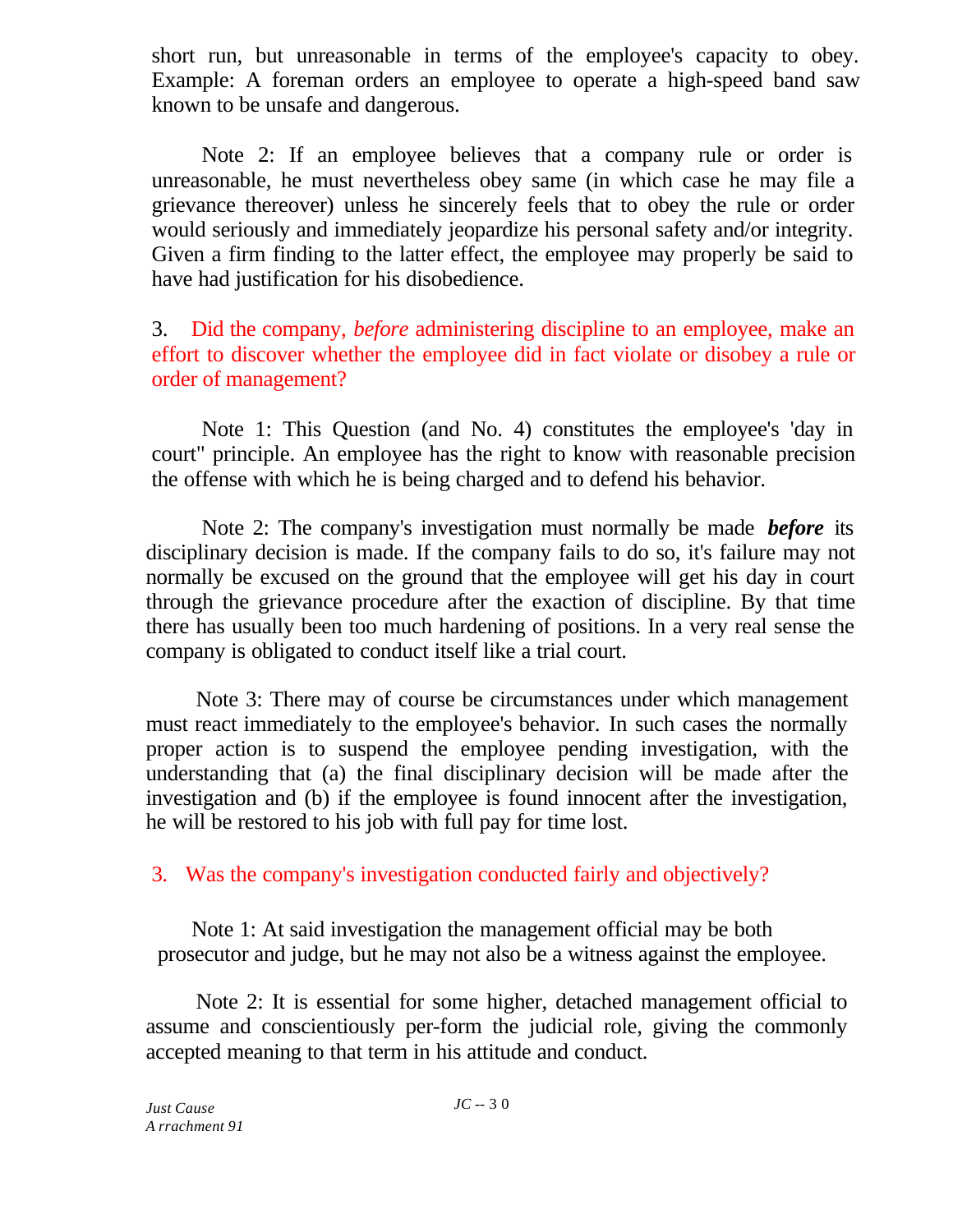Note 3: In some disputes between an employee and a management person there are not witnesses to an incident other than the two immediate participants. In such cases it is particularly important that the management 'judge' question the management participant rigorously and thoroughly just as an actual third party would.

Note 4: The company's investigation should include an inquiry into possible justification for the employee's alleged rule violation.

Note 5: At his hearing the management 'judge' should actively search out witnesses and evidence, not just passively take what participants or 'volunteer' witnesses tell him.

#### **5. At the investigation did the company 'judge' obtain substantial and compelling evidence or proof that the employee was guilty as charged?**

Note 1: It is not required that the evidence be fully conclusive or "beyond all reasonable doubt." But the evidence must be truly weighty and substantial and not flimsy or superficial.

Note 2: When the testimony of opposing witnesses at the arbitration appeals hearing is irreconcilably in conflict, an arbitrator seldom has any means for resolving the contradictions. His task is then-to determine whether the management 'judge' originally had reasonable grounds for believing the evidence presented to him by his own people instead of that given by the accused employee and his witnesses. Such grounds may include a decision as to which side had the weightier reasons for falsification.

#### **6. Has the company applied its rules, orders, and penalties evenhandedly and without discrimination to all employees?**

Note 1: A 'no' answer to this question requires a finding of discrimination and warrants negation or modification of the discipline imposed.

Note 2: If the company has been lax in enforcing its rules and orders and decides henceforth to apply them rigorously, the company may avoid a finding of discrimination by telling all employees beforehand of its intent to enforce hereafter all rules as written.

Note 3: For an arbitral finding of discrimination against a particular grievant to be justified, he and other employees fund guilty of the same offense must have been in reasonabl)t comparable circumstances.

Note 4: The comparability standard considers three main items--the degree of seriousness in the offense, the nature of the employees' employment records, and the kind of offense. (a) Many industrial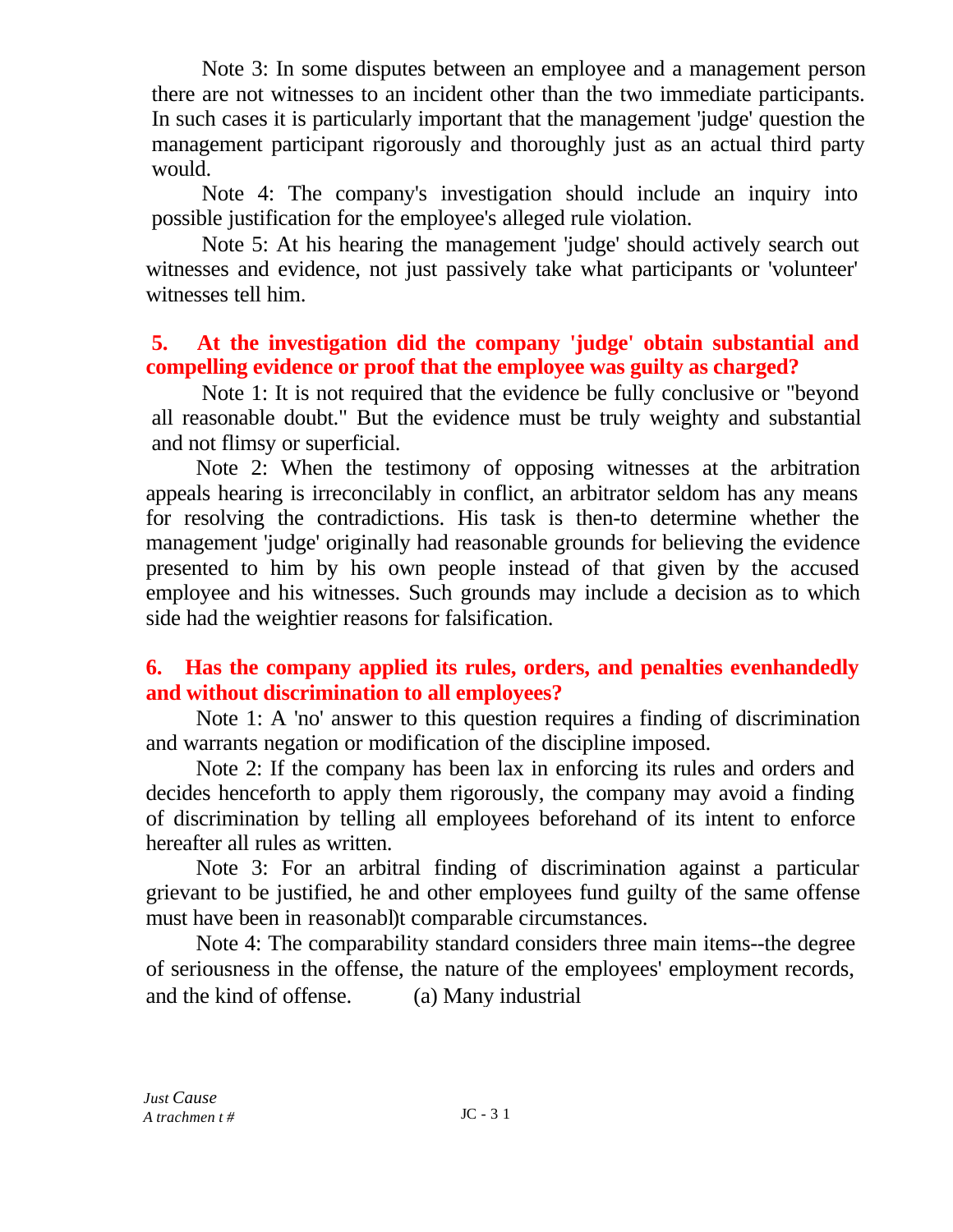offenses, e.g., in-plant drinking and insubordination, are found in varying degree. Thus, taking a single nip of gin from some other employees bottle inside the plant is not serious an offense as bringing in the bottle and repeatedly tippling from it in the locker room. Again, making a small, snide remark to and against a foreman is considerably less offensive than cussing him out with foul language, followed by a fist in the face. (b) Even if two or more employees have been found guilty of identical degrees of a particular offense, the,, employer may properly impose different degrees of discipline on them, provided their records have been significantly different. The man having a poor record in terms of previous discipline for a given offense may rightly, i.e., without true discrimination, be given a considerably heavier punishment than the man whose record has been relatively unblemished in respect to the same kind of violation. The words "same kind of violation,' just above, have importance. It is difficult to find discrimination between two employees found guilty of totally different sorts (not degrees) of offenses. For example, poor work performance or failure to call in absences have little comparability with insubordination or theft.

#### **7. Was the degree of discipline administered by the company in a particular case reasonably related to (a) the seriousness of the employee's proven offense and (b) the record of the employee in his- service to the company?**

Note 1 : A trivial proven offense as such does not merit harsh discipline unless the employee has properly been found guilty of the same or other offenses a number of times in the past. (There is no rule as to what number of previous offenses constitutes a 'good,' and 'fair,' or a 'bad' record. Reasonable judgement thereon must be used.)

Note 2: An employee's record of previous offenses may never be used to discover whether he was guilty of the immediate or latest one. The only proper use of his record is to help determine the severity of discipline once he has properly been found guilty of the immediate offense.

Note 3: Given the same proven offense for two or more employees, their respective records provide the only proper basis for "discriminating" among them in the administration of discipline for said offense. Thus, if employee A's record is significantly better than those of employees B, C, and D, the company may properly give a lighter punishment than it gives the others for the same offense,-; and this does not constitute true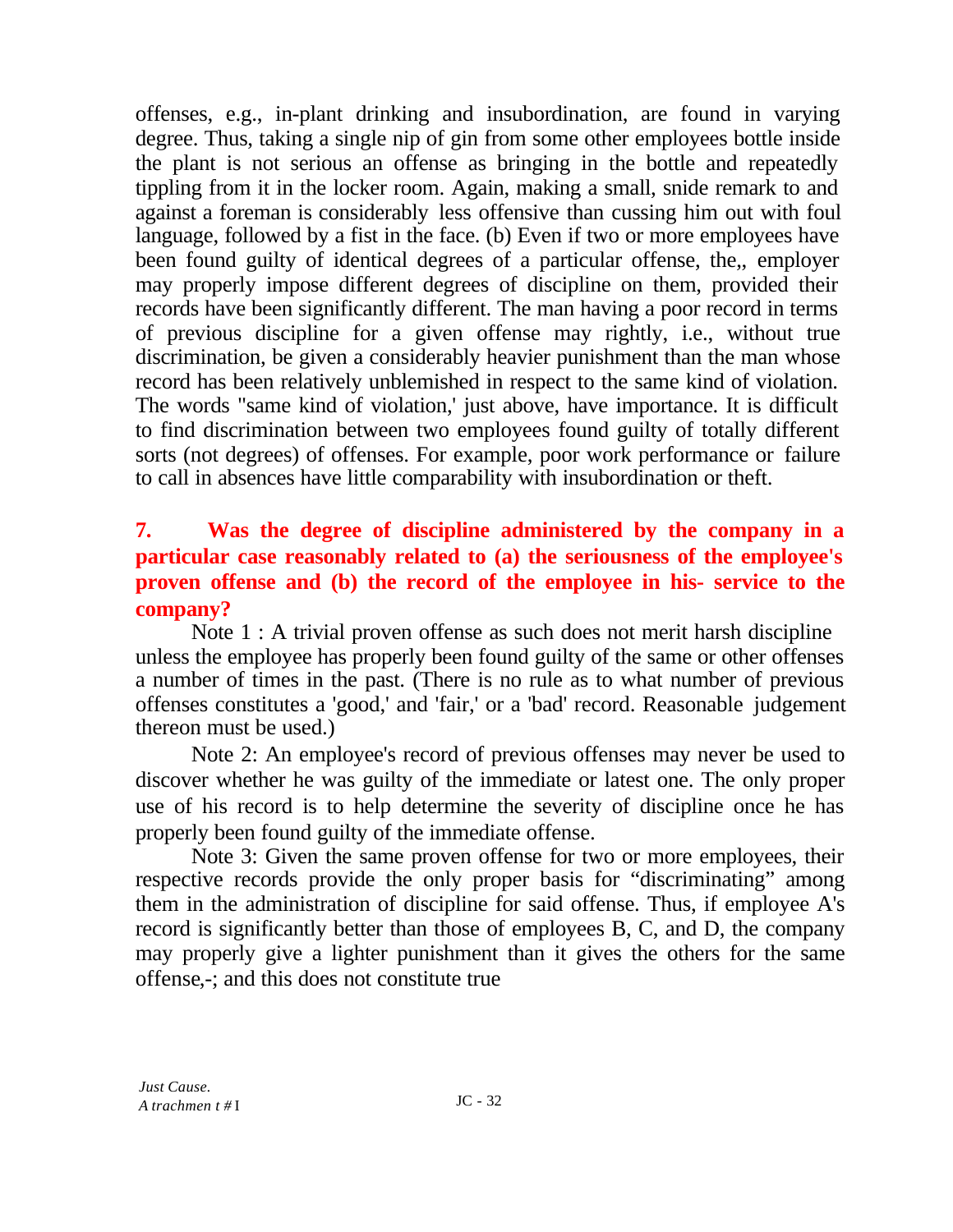discrimination.

Note 4: Suppose that the record of the arbitration hearing establishes firm "yes" answers to all the first six questions. Suppose further that the proven offense of the accused employee was a very serious one, such as drunkenness on the job; but the employee's record had been previously unblemished over a long, continuous period of employment with the company. Should the company be held arbitrary and unreasonable if it decided to discharge such an employee? The answer depends of course on all the circumstances. But, as one of the country's oldest arbitration agencies, the National Railroad Adjustment Board, has pointed out repeatedly in innumerable decisions on discharge cases, leniency is the prerogative of the employee rather than of the arbitrator; and the latter is not supposed to substitute his judgment in this area for that of the company unless there is compelling evidence that the company abused its discretion. This is the rule, even though the arbitrator, if he had been the original 'trial judge,' might have imposed a lesser penalty. In general, the penalty of dismissal for a really serious first offense does not in itself warrant a finding of company unreasonableness.'

'Grief Bros. Coperage **Corp 42** LA **555 (Daugherty** 1964).

*Just Cause A trachmen t #* I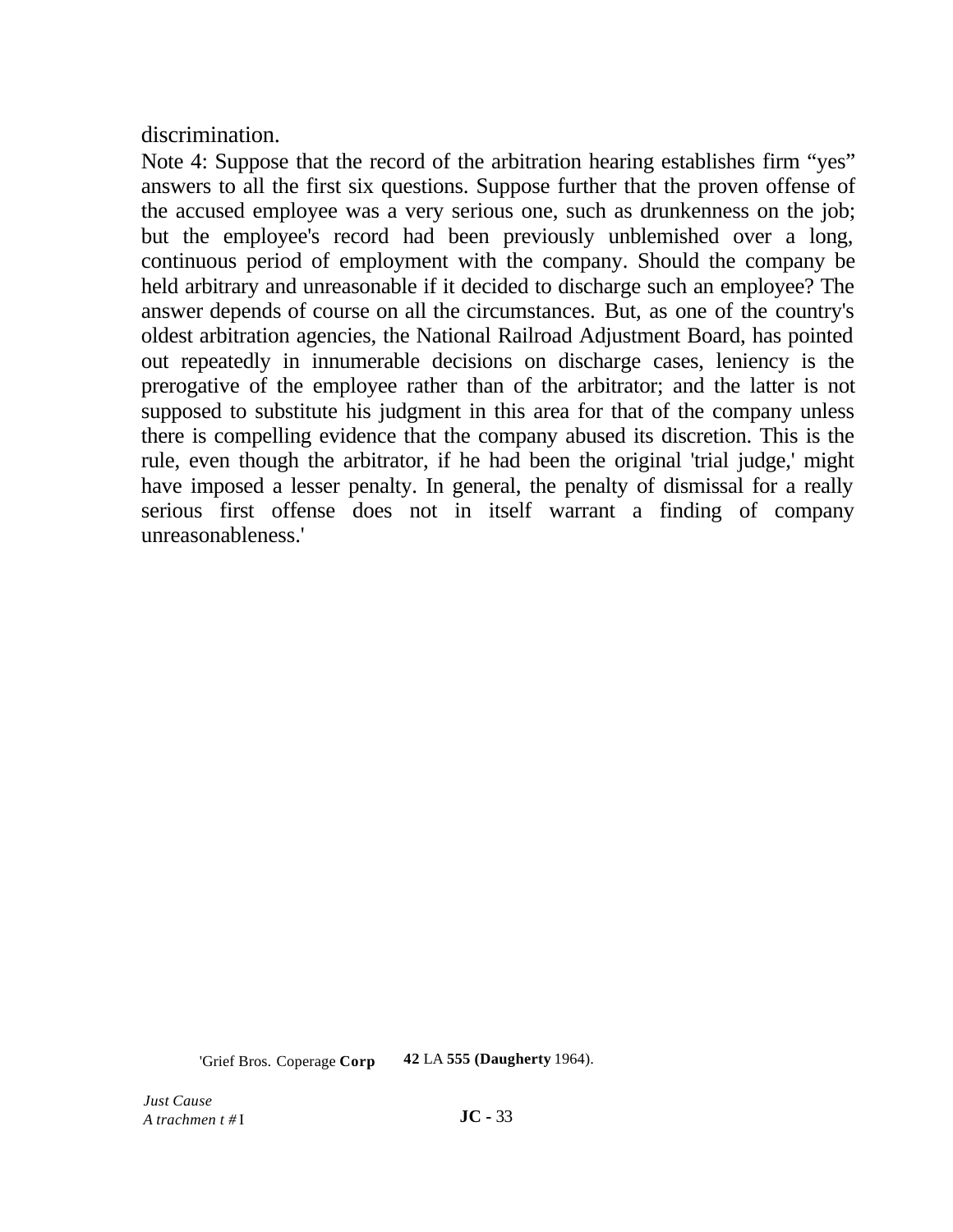1. If there is a 'no' answer to any of the seven questions, normally there is no cause for discipline.

2. Arbitrators are entitled to substitute their judgment for management's only if there is an abuse of managerial discretion.

3. A full and fair investigation must normally be made before a disciplinary decision is made, since the subsequent use of the grievance procedure will not suffice to give the employee his 'day in court.'

4. At the investigation the "judge" for the company must obtain substantial evidence that the employee is guilty.

ARBITRATION 1989 THE ARBITRATOR'S DISCR ---TION DURING AND AFTER THE HEARING PROCEEDINGS OF THE IFORTY-SECOND ANNUAL MEE--.TING NATIONAL ACADEMY OF ARBITRATORS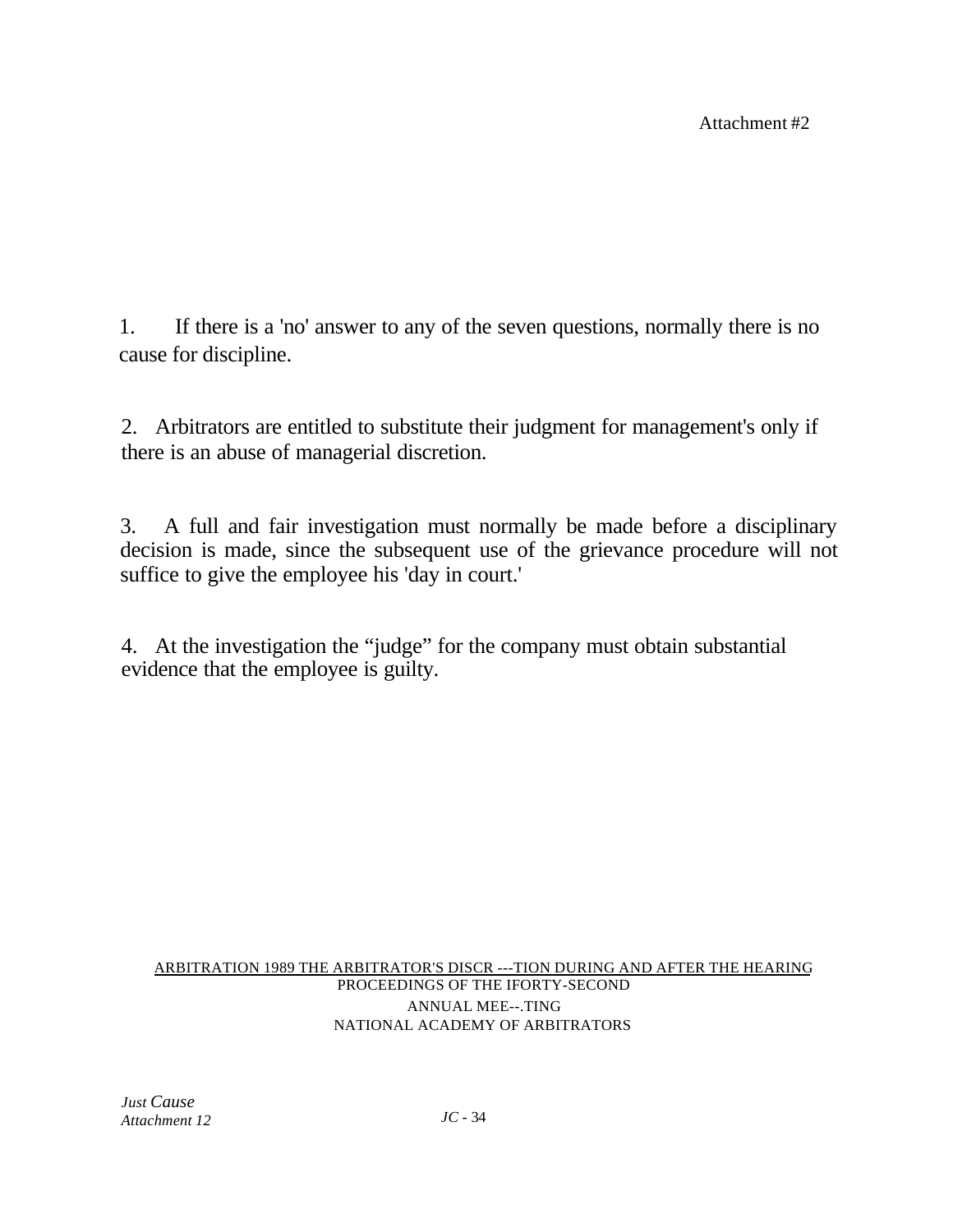Attachment #3

## **ARBITRAL DISCRETION THE TESTS OF JUST CAUSE**

#### JOHN E. DUNSFORD

Ten years ago at the Dearborn meeting of the Academy, a reckless program chairman invited two lawyers to play devil's advocates and tell the arbitrators what they were doing wrong in discipline and discharge cases. The results confirmed the truth of an old adage: Be careful what you ask for, you might get it. One of the speakers, William M. Saxton, went on a fishing expedition for prize specimens in the published opinions.' He came back with a good catch of 'howlers':

1 - For example, the arbitrator who found a company did not have just cause to discipline a grievant for using the 'F" word to tell a supervisor what he could do with himself. The rationale was that the charge of profanity did not meet the definition of Webster's Third International Dictionary, Unabridged, since the four letter word does not violate sacred things.

2. Or the case in which no culpability was found of a grievant who, on being discovered sleeping, told the foreman, 'I'll take care of you." When the foreman asked 'Do you mean that as a threat'? Grievant said, "You take it whichever way you want to.' The arbitrator concluded the remark wasn't threatening because, after all, the choice was left to the foreman as to what the grievant meant.

'Saxton, *The Discipline and Discharge Case: Two Devil's Advocates on "at Arbitrators Are Doing Wrong,* in Arbitration of Subcontracting and Wage Incentive Disputes, Proceedings of the 32nd Annual Meeting, National Academy of Arbitrators, eds. James L. Stern and Barbara D. Dennis (Washington: BNA Books, 1980), 63.

<sup>\*</sup> Past President, National Academy of Arbitrators; Chester A. Myers Professor of Law, Saint Louis University, St. Louis, Missouri.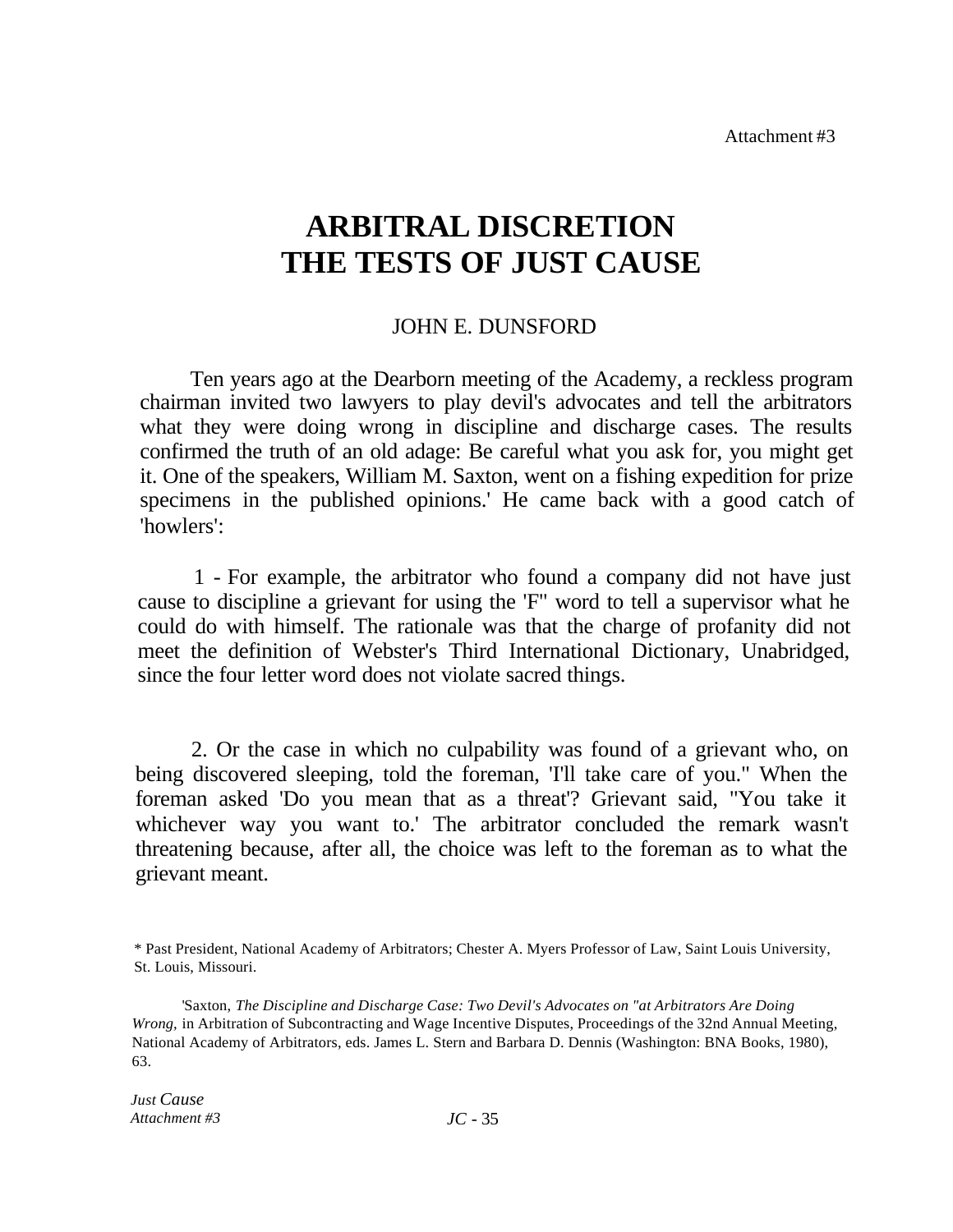3. Or another, one of my favorites, in which the arbitrator set aside a discharge of an employee who was found with company property in his lunch box at the end of a shift. The arbitrator found that the discharge was invalid for failure of the company to read the grievant his Miranda rights before ordering him to open the lunch box.

In all these cases the arbitrators were working under the conventional standard in collective bargaining Agreements that requires 'just cause' for a company to discipline. Their application of that standard was, to say the least, eccentric. Acknowledging the imprecision and elusiveness of the concept, the Dearborn speaker pointed out that this did not mean that the parties "committed the definition to the arbitrator's whim." Far less was it intended as a springboard for the launching of the arbitrator's pet ideas for innovation in the workplace.

Despite the sardonic glee with which Saxton tackled his assignment (a compliment to his zeal as an advocate), the examples which he cited were generally thought to be aberrant, at least among experienced professional arbitrators. Members of the Academy defended themselves by repeating the remark of the Chicago politician: 'Half the lies they are spreading about us are not even true." The speaker warned, however, that labor and management were reticent to choose new arbitrators because of a decline in confidence and 'the fact that plain and commonly understood concepts such as just cause have been bent out of shape." Perhaps the complaints of the devil's advocates were exaggerated, but the robust criticism was a sharp reminder of the potential for abuse in the spaciousness of the just cause standard.

It is commonplace in articles and books on labor arbitration to comment that the meaning of just cause is rarely defined in the contract. Standing as a major restriction on the freedom of management in imposing discipline on employees, the concept is variously expressed by a requirement that the company have just cause, or proper cause, or sufficient cause, or just cause, the particular version seldom being

2 id. at 64. *3 Id. a*t 67.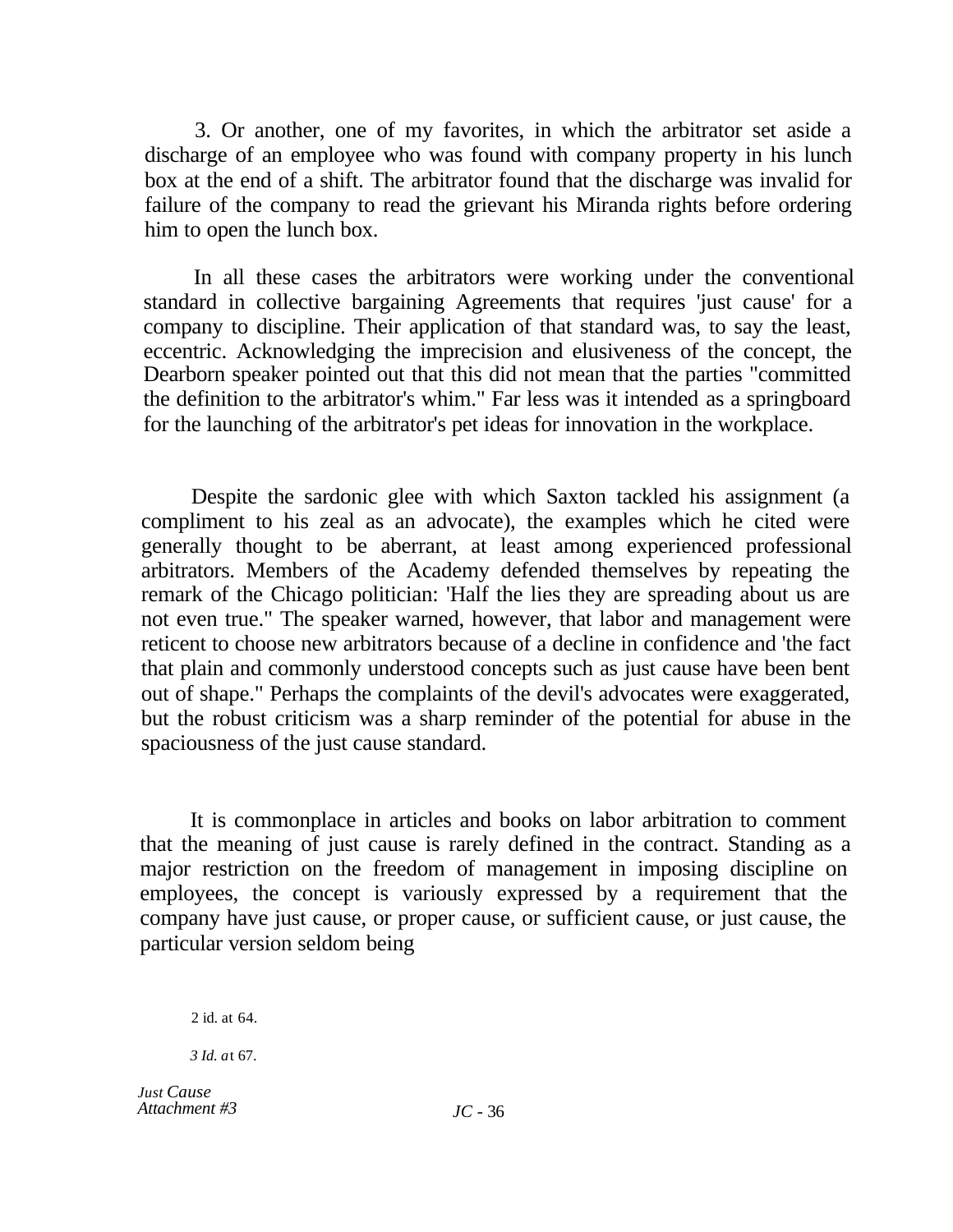thought significant in assessing the precise degree of restriction. The simplest definition of the term is tautological, namely, that the company must show that it had some cause for the discipline, and the cause relied on must be just. But this, admittedly, only restates the question if it does not beg it. For how does one determine what is properly a cause for discipline in the industrial setting? And in that framework what are the attributes of justices?

Stated in this broad fashion, these questions apparently did not bother the early arbitrators. The concept of just cause appears to have emerged by spontaneous generation as soon as unions were in a position to negotiate for the security of the job. And arbitrators hit the ground running in their application of the concept, grappling with it in individual cases without any discernible need to discourse on its essential meaning. One looks in vain among the proceedings in the early years of the Academy to find a formal discussion of the phrase, though one may assume the members put their heads together in the corridor to swap stories about interesting cases they had heard. Occasionally, a thoughtful arbitrator would pause in the flow of an opinion to venture a general definition. One of those early comments was dropped by Harry Platt in a case in 1947, explaining how an arbitrator goes about deciding what is sufficient cause:

Except for some tinkering to render it gender neutral, this definition by Platt may be as good as anything that has been offered in the intervening years.

One may speculate as to why the lack of a set of criteria to define just cause was not seen as a serious disadvantage by the early arbitrators.

*'Riley Stoker Corp.,* 7 LA lplatt, 1947)

To be sure, no standards exist to aid an arbitrator in finding a conclusive answer to such a question and, therefore, perhaps the best he can do is to decide what reasonable men, mindful of the habits and customs of industrial life and of the standards of justice and fair dealing prevalent in the community, ought to have done under similar circumstances and in that light to decide whether the conduct of the discharged employee was defensible and the disciplinary penalty just. 4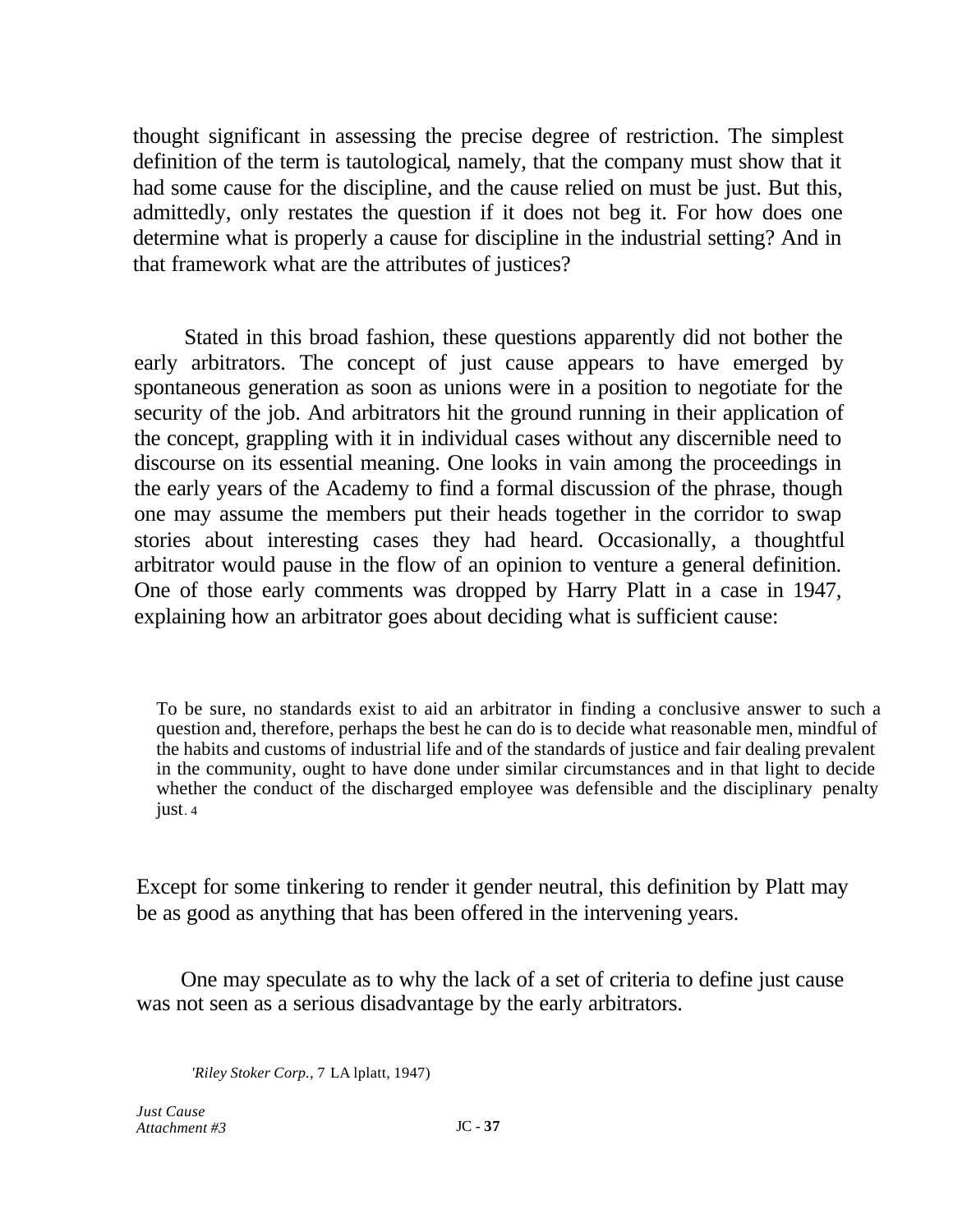Was it because they were too intrigued with the challenge of breaking down each separate disciplinary problem into its component parts to worry about a deeper, more philosophical view? Or was it because, being practical men and women struggling to understand the individualized relationships within a shop, they intuited that the broad notion of just cause was defined only through many discrete judgments made in response to the exigencies of the situations before them?

This is not to ignore the fact that general principles and rules reflecting the preferred view on this or that facet of discipline began to emerge in arbitral decisions as time went on.' For example, the principle developed that an employee should obey an order from supervision and file his grievance later, subject to certain safety exceptions. The requirement of corrective discipline began to surface in the opinions, depending on the nature of the industrial offense for which discipline was imposed. Consistency in the application of discipline within a plant was recognized as a factor in evaluating it justness. These few examples are mentioned to illustrate the point that the idea of just cause began to translate into a set of rules and principles responsive to recurring problems.

Yet for some people the continuing open-endedness of the concept remains a frustration. Their instinct is to develop more exact criteria for a definition of just cause, a goal which is understandable. Theoretically at least, just cause is so expansive a notion that fears are inevitably aroused about an uncabined arbitral discretion. If considered in the abstract, the prospect of unprincipled decision making is highly unsettling both to the parties and their representatives, particularly lawyers who value few things more than predictability. Moreover, for the purpose of training newcomers who need an introduction to the elements that go into make up the idea of just cause, the hope of supplying a comprehensive

<sup>5</sup>

Some of the principles and standards developed by arbitrators are set forth in Seward, *Grievance Arbiftdon-77?e Old Fronder,* in Arbitration and the Expanding Role of Neuvals, proceedings of the 23rd Annual Meeting. National Academy of Arbitrators, eds. Gerald G. Somers and Barbara D. Dennis (Washington :BNA Books, 1970), 1 53, 1 58. *See also Robbins, Unfair Di@;missal., Emerging Issues in t@e Use of Arbitration as a Dispate Resolutfon Aftemative for the Nonunion Workforce, 1* 2 Fordham Urb. L.J. 437, 447-450 (particularly n. 48)(1984).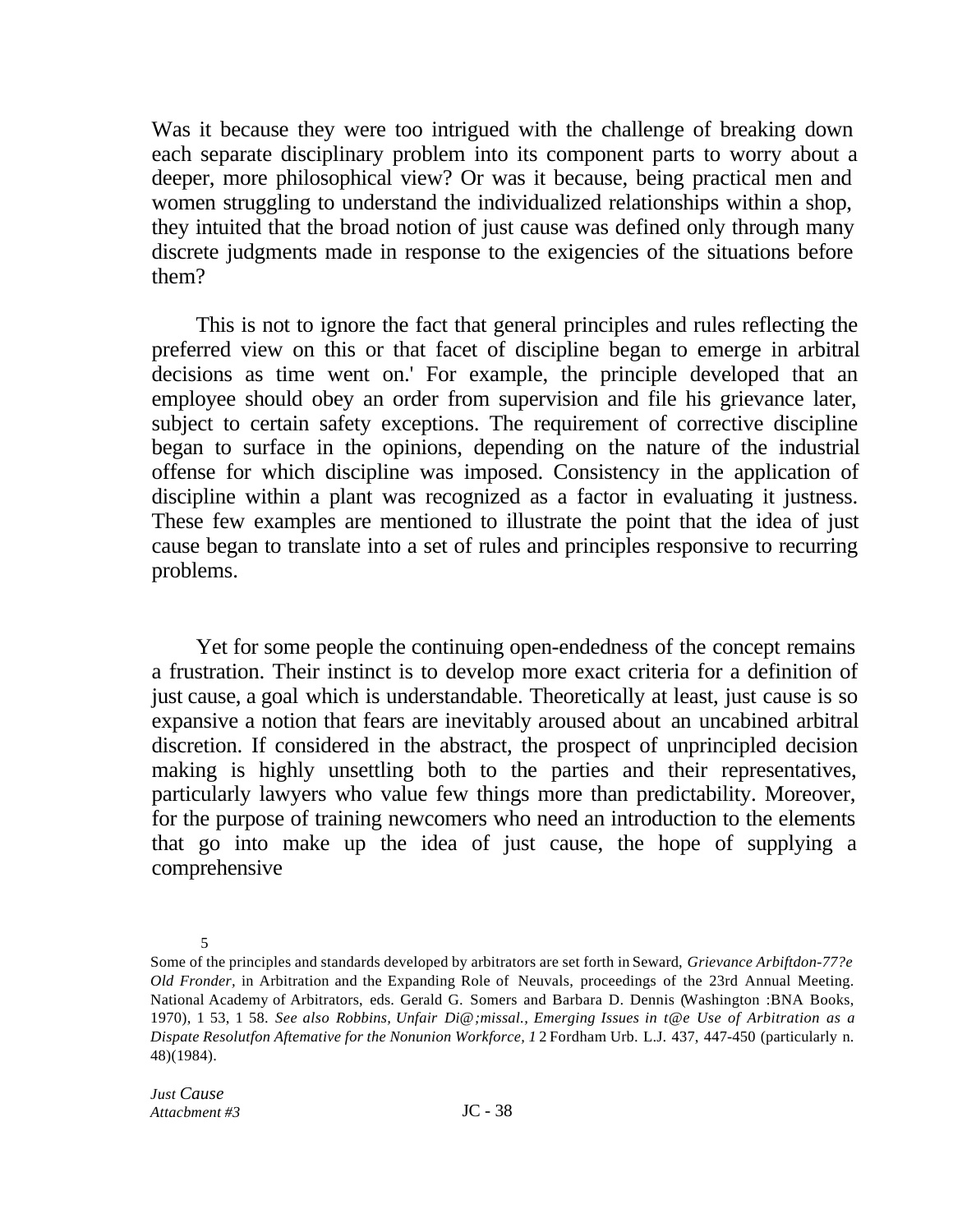and detailed definition of the phrase can be exciting. To put things in a proper perspective, however, one should recognize that fears regarding an unbridled freedom of the arbitrator in the discipline case can be exaggerated.

In the first place, and surprising to some, the issue of whether a given type of employee conduct is in nature objectionable in the industrial setting is seldom in dispute. When asked to recall cases in which they had to decide whether the very character of an act brought it within the legitimate boundaries of managerial discipline, most arbitrators will have trouble producing any examples. Work rules, either unilaterally promulgated by management or agreed to by the par-ties, tend to remove such questions from the table. And where work rules are missing, the parties are seldom at loggerheads over the basic obligations of an employee. Instead, the real disputes arise over whether those obligations have been breached.

Occasionally, to be sure, it will happen that the parties disagree regarding the activities which may represent cause for discipline. The subject of off-duty misconduct comes to mind as offering instances of this type. But these are the rare cases. Usually the dispute centers on such things as the factual determination of whether the grievants did the acts with which they are charged, the quantum of proof which is required, the significance of the failure to follow customary procedures, whether the punishment imposed is commensurate with the seriousness of the offense.

There are still other factors which serve to diminish the putative sweep of the arbitrator's power to expand the meaning of just cause. External law may impose limits to the application of discipline (for example, discharge for excessive garnishments on single indebtedness), and the parties are likely to advise the arbitrator of such matters. There may be past practices affecting the subject under review at hearing, or prior awards which the par-ties themselves expect to be honored if they are found to apply. These channel, and thus confine, the decision maker's thinking. In addition, and permeating the entire picture, the professional reputation of the arbitrator is at stake. To remain active in the process, she or he must meet the expectations of the parties in the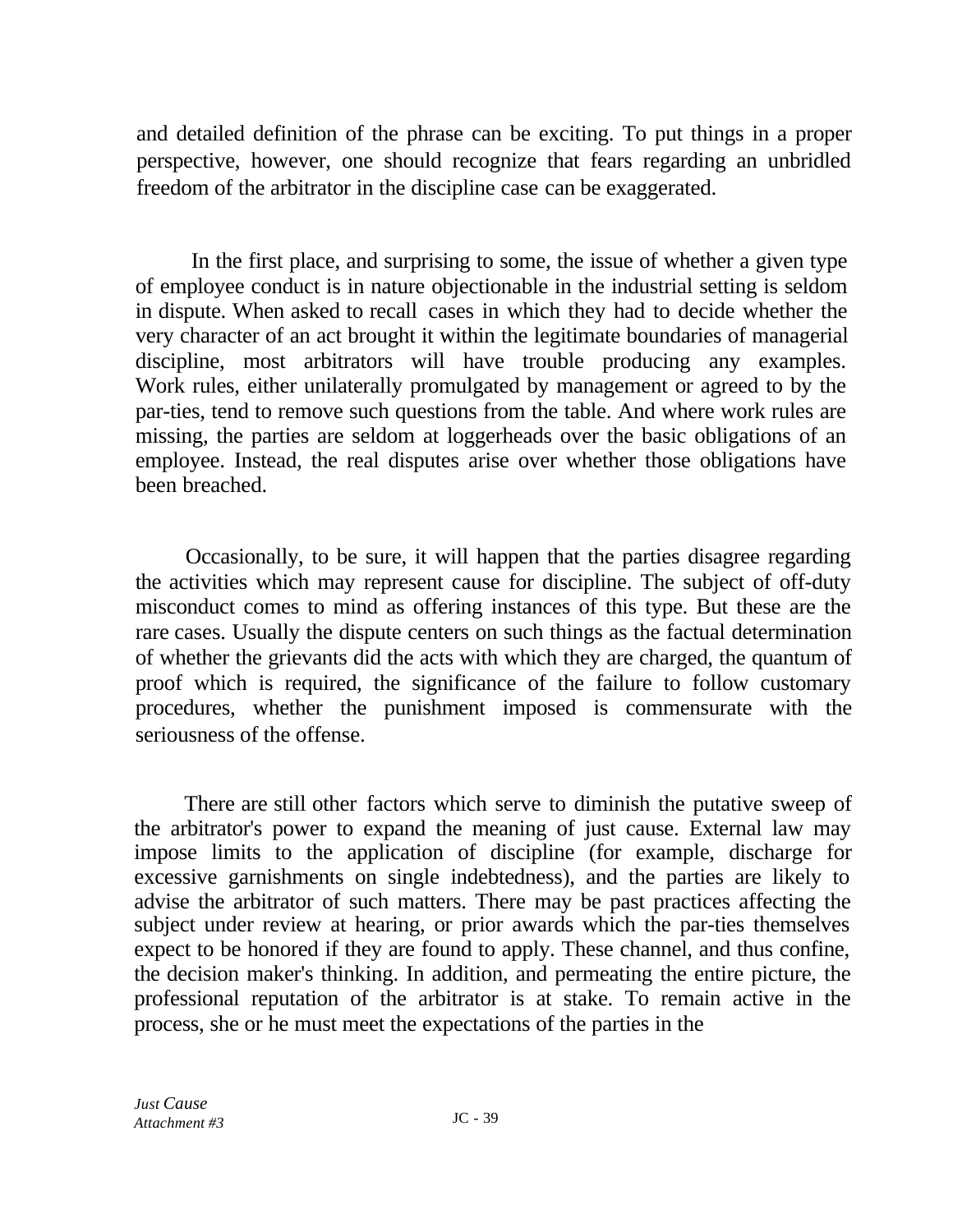decision to be rendered. The urgent need by the arbitrator to retain acceptability exerts a gravitational pull toward the exercise of judgment which is appropriate and conventional in the disciplinary setting.

Still, despite these built-in limitations on an arbitrator's conduct, the impulse persists in some quarters to translate the disciplinary concept into a set of tests or prescribed rules. This impulse can be detected in operation both internally within the profession of arbitration, and externally from the courts. What are the merits of proposals to systematize the criteria for just cause? Should there be tests established for defining the meaning of the term? Is the world of industrial discipline at loose ends?

#### *The Seven Tests*

Perhaps the most widely known attempt to reduce just cause to precise criteria is the checklist of seven tests devised by the late Carroll R. Daugherty, a member of this Academy and a professor of labor economics and labor relations at Northwestern University. The tests were first published by him in the early 1 960s as an appendage to an arbitration opinion,' and were given their final formulation in another case in 1 972.' The latter version is attached as an addendum to this paper.

My thesis with regard to these tests may be stated brief ly. If taken as an introduction to an academic discussion of just cause in the classroom, or a schematic for organizing a textbook or commentary," the seven tests may have some utility. But employed as agenda for resolving disputes in arbitration, the tests are in my judgement misleading in substance and distracting in application. Worse yet, they assume controversial positions with regard to the role of the arbitrator without frankly addressing the value judgments they embody.

*6Grief 8ros. Cooperage Corp.,* **42** LA **555** (Daugherty, **1964).**

*'?Wbirlpool Corp.,* 58 LA 421 (Daugherty, 1972).

'See Koven & Smith, Just Cause: The Seven Tests (San Francisco: Coloracre Publications 1985).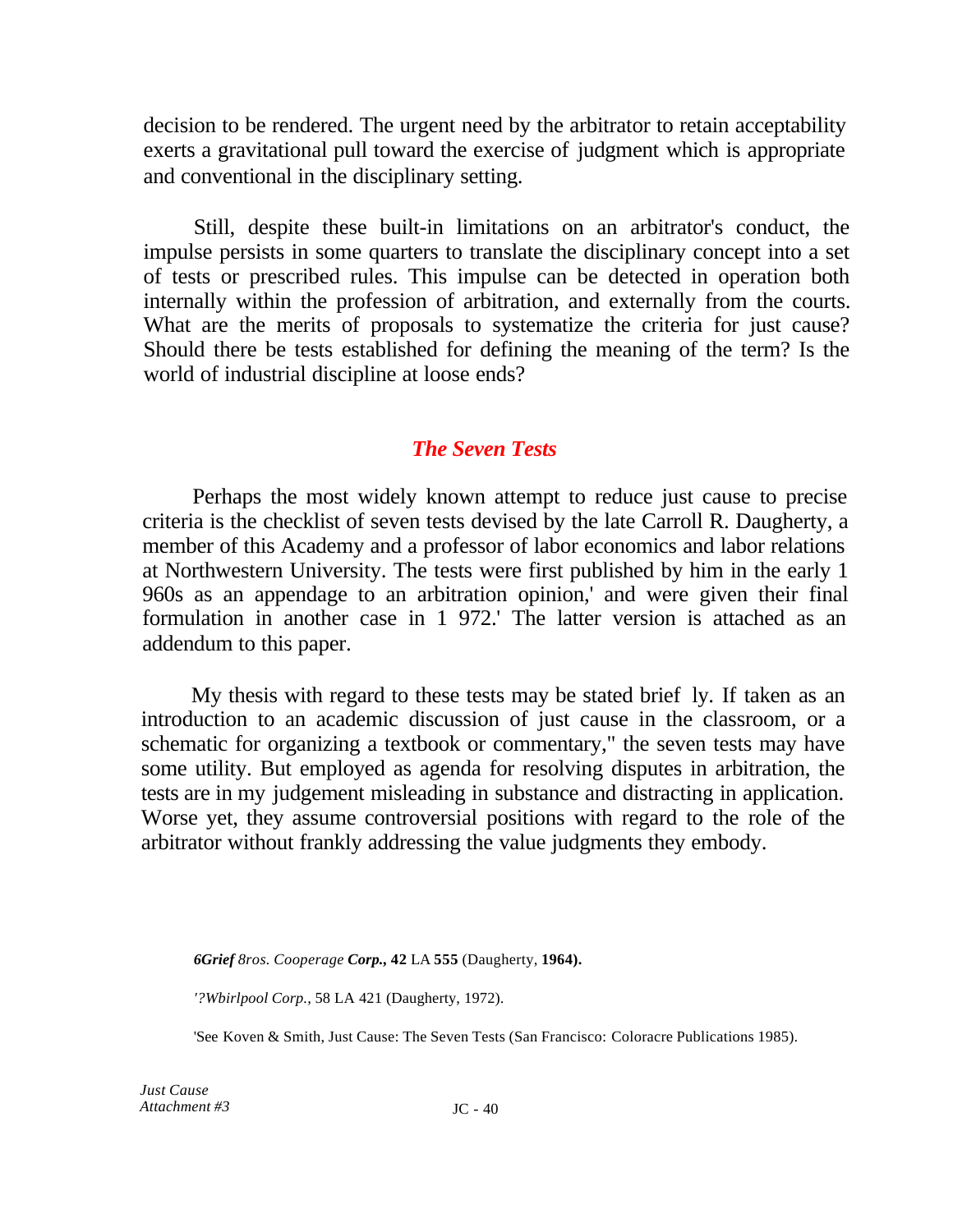In launching this broadside against the Daugherty tests as they are offered as a guide for deciding arbitration cases, I am in an embarrassing position. Daugherty was undeniably an established arbitrator, whose writings in industrial relations are substantial and respected. This estimable man had a career of distinction serving in the Roosevelt administration as the chief economist at the Bureau of Labor Statistics and at the Wage and Hour Administration. He also directed the Wage Stabilization Division of the National War Labor Board. His recent death makes my criticism the more unseemly as one recalls the proverb: "It doesn't take a very brave dog to bark at a dead lion.' I trust my evaluation of the efficacy of the Seven Tests is received in the spirit in which it is offered, which is one of respectful though vigorous dissent.

The tests are presented in the form of seven questions, a negative answer to any one of which is normally supposed to indicate that just cause does not exist for the discipline. Daugherty recognized that his guidelines would not apply with precision in every case. However, by the time he refined them into their ultimate expression, he contemplated the possibility that occasionally a strong 'yes' to one question might overwhelm a weak 'no' to another, producing a decision in which both the company and the grievant would properly be taken to task for their deficiencies. From such refinements one is left undecided whether to emphasize the flexibility of the guidelines or to assume that they can be administered rather rigidly if only the correct weight is assigned to each answer. This tension is never dissipated.

In the final preface to his final expression of the tests, Daugherty cautions that it is impossible to develop a formula in which facts can be fed into a computer to produce a correct answer in a mechanical fashion. At the same time he proceeds to give instructions on those questions, by number, which can be omitted if the contract limits the scope of the arbitrator's inquiry, and emphasizes that without such restrictions in a given case it is not only proper but necessary to consider the evidence on all seven questions and their accompanying notes.

In their substance many of the Seven Tests are unexceptional. They highlight such things as the obligation to give notice to employees of conduct which is forbidden; the need for work rules which are related to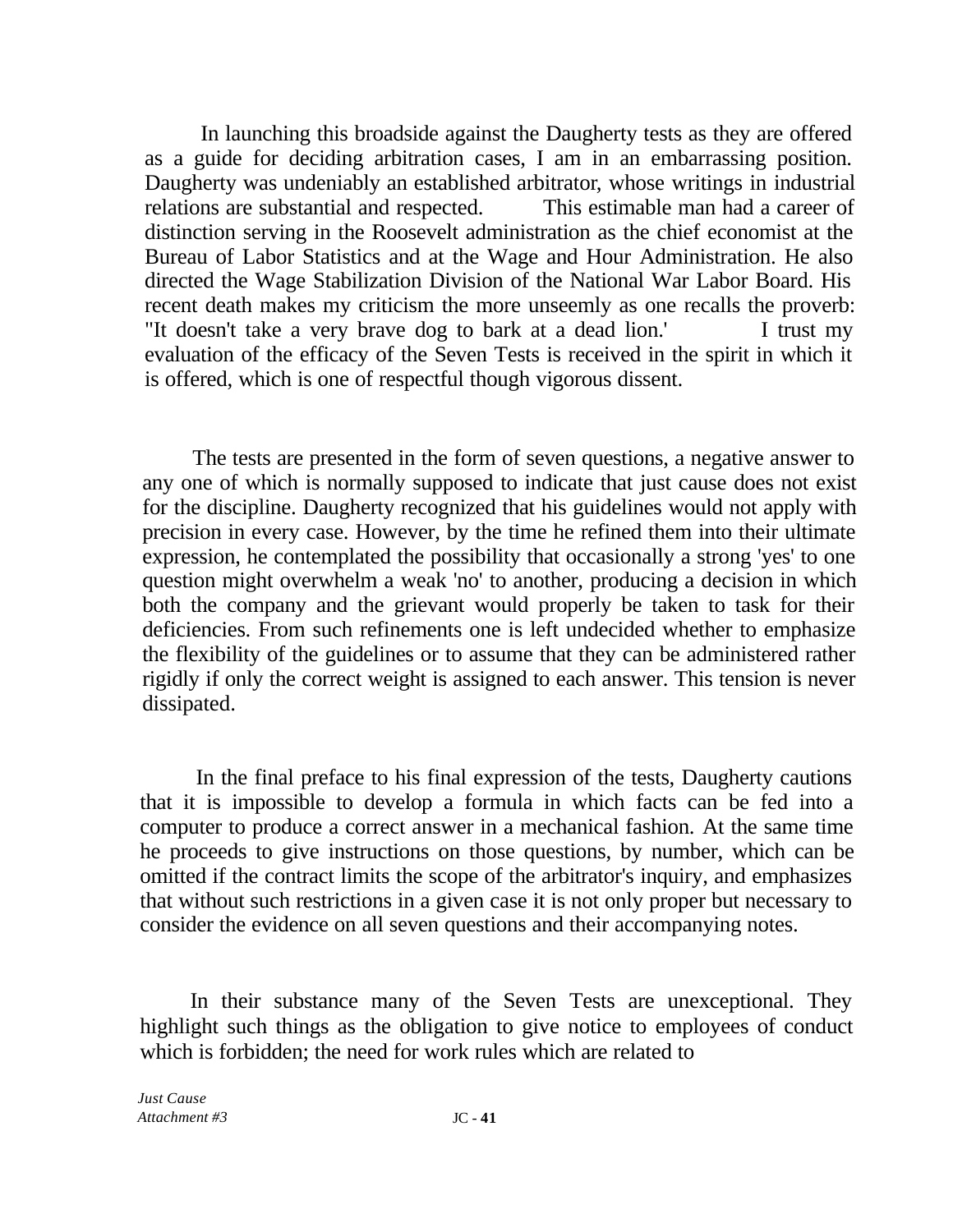the orderly, efficient, and safe operation of the business; the requirement of evenhandedness in administering discipline; and the necessity for a proper proportionality between offense and **penalty.**

A jarring note is sounded, however, in connection with the subject of managerial investigation of an alleged offense prior to imposing discipline. In effect, through three of his seven questions, Daugherty lays it down that in order for just cause to be found for discipline the company must have conducted a fair and objective investigation prior to any discipline being imposed, through an official unconnected with the events in arbitration, where substantial and compelling evidence of guilt is obtained. It must be understood that in Daugherty's views these criteria are imposed by the arbitrator, separate and apart from any contractual requirements.

These requirements have often been uncritically repeated by both practitioners and arbitrators, in stating what just cause requires. While these tests concededly embody sound personnel policy in the administration of a disciplinary system and are admirable standards which many parties voluntarily follow, the proposition that an arbitral consensus dictates that their absence normally requires the invalidation of discipline is hard to justify either in practice or principle, at least in the private sector.

A good example of the tests in application is provided by the decision in *Grief Bros. Cooperage Corp.,'* a case of Daugherty's often cited for its embodiment of the Seven Tests. In that instance the grievant was a machine operator whose job required him to cap fiber drums with metal tops that he tapped on with a wooden mallet. Prior to the episode in dispute, the grievant had an unfavorable work record with several oral warnings and two suspensions. At the time in arbitration the foreman observed that two of the metal tops on the fiber drum had been damaged by unduly hard blows from the wooden mallet. The foreman also observed the grievant damage a drum by kicking it. The foreman fired the employee on the spot and later, in an altercation in the office, manhandled him. Although Arbitrator Daugherty admitted that the poor work record

*'Supra* note 6.

*Just Cause Attachment #3* JC - 4 2 ~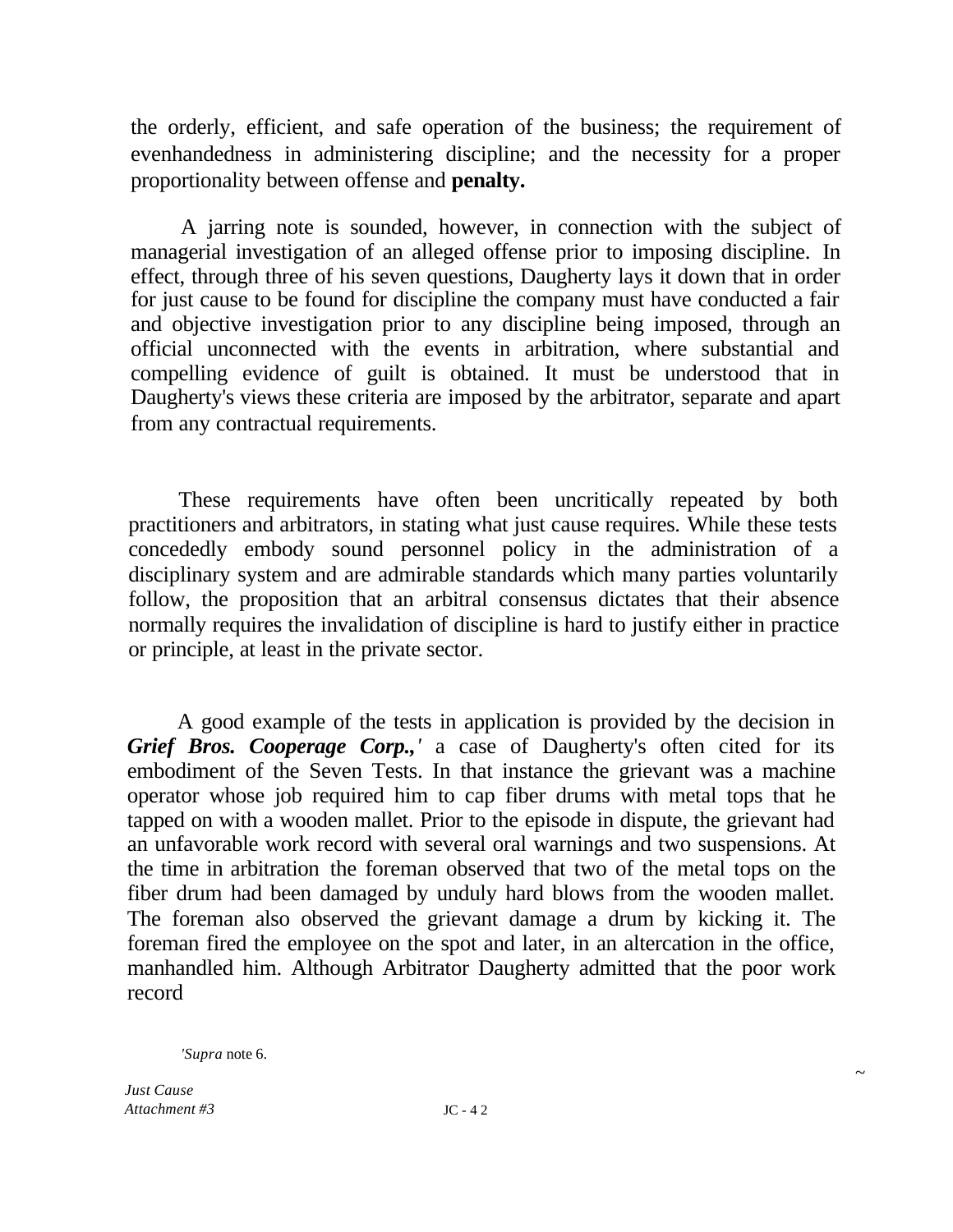of the employee otherwise supported discharge under the principles of progressive discipline, he reinstated the grievant because there was no predischarge investigation in accordance with his Seven Tests. Is comment in support of this result reads as follows:

[E]ven though the 'no' answers to Questions 3, 4, and 5 might appear to have been made on technical grounds, said answers have great weight in any discipline case. Every accused employee in an industrial democracy has the right to 'due process of law' and the right to be heard before discipline is administered. These rights are precious to all free men and are not lightly or hastily to be disregarded or denied. The Arbitrator is fully mindful of the Company's need for, equity in, and right to require careful, safe, efficient performance by its employees. But before the Company can discipline an employee for failure to meet said requirement, the Company must take the pains to establish such failure. Maybe X-was guilty as hell; maybe also there are many gangsters who go free because of legal technicalities. And this is doubtless unfortunate. But Company and government prosecutors must understand that the legal technicalities exist also to protect the innocent from unjust, unwarranted punishment. Society is willing to let the presumably guilty go free on technical grounds in order that free, innocent men can be secure from arbitrary, capricious action."'

Disregarding the dubious equation of industrial relations and the criminal law, it should first be emphasized that the present criticism is not directed at the right of Daugherty to interpret just cause-to impose the investigatory requirements he describes in Questions 3, 4, and 5. His judgment is what the parties bargained for, and his judgment is what they got. Even in that connection, however, one should note the incongruity of the remedy provided by Daugherty in the *Grief case:* reinstatement without back pay. After declaring that it violates due process to discipline before a formal investigation and a prior hearing, the arbitrator permits de facto the imposition of a four month suspension.

But, to repeat, the argument here is not with Daugherty's exercise of judgment in that particular case but rather the clear suggestion that the tests which he follows are part of the 'common law' of arbitration, that is, the product of the opinions of arbitrators generally. Even a

*<sup>&</sup>quot;Id.* at 557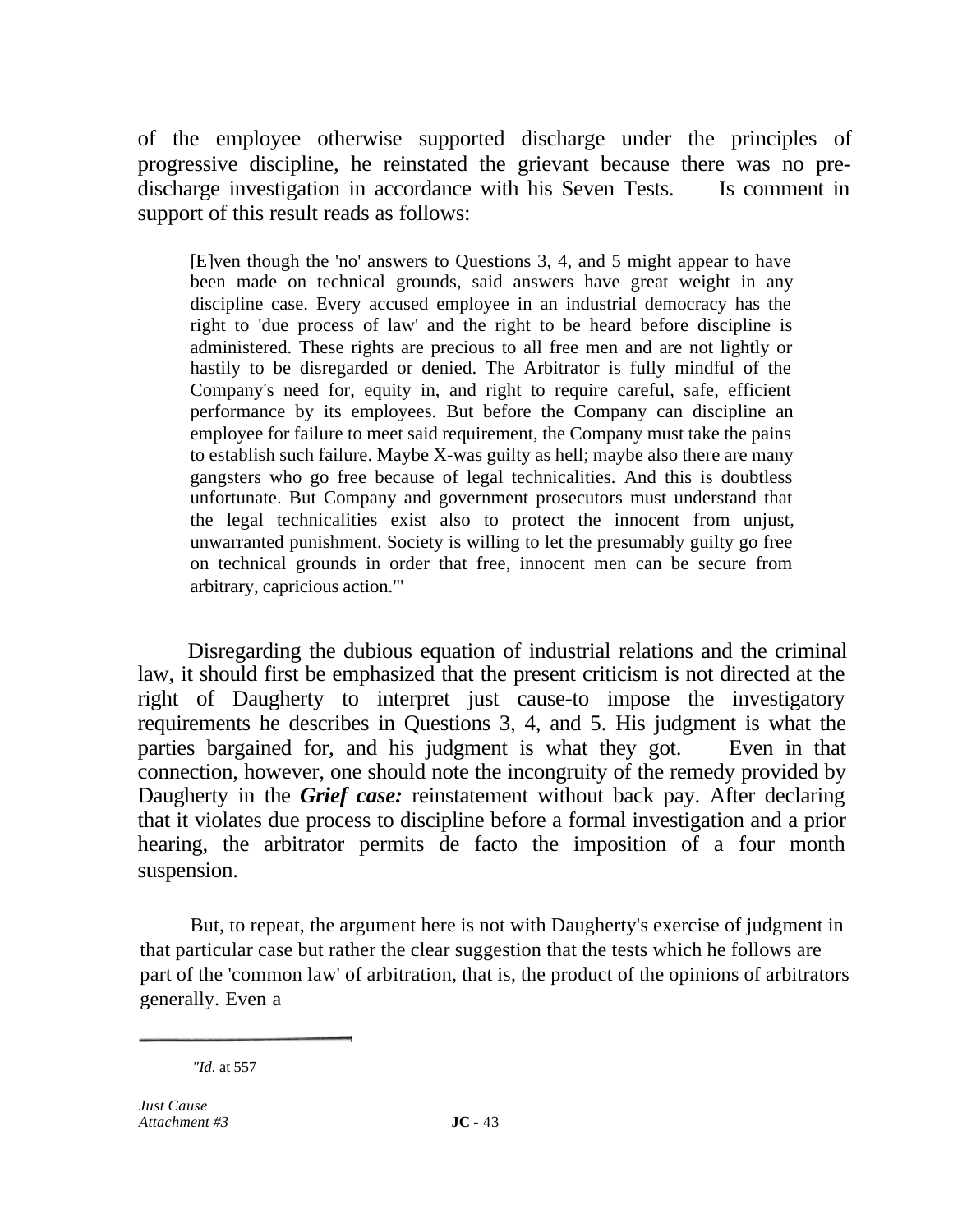cursory survey of the literature and published cases reveals that arbitrators differ radically on the issue of whether a failure to accord a complete and fair investigation and hearing prior to the arbitration requires an invalidation of discipline under the just cause standard." In fact, a substantial number of reputable arbitrators approach such problems by measuring the significance of the claim of procedural deficiency (even those based on the terms of the contract, much less those derived from the so-called 'common law" of arbitration) against the harm done to the interests of the grievant by the omission. It may be debatable what is the better view of the matter in applying the just cause concept. What is not debatable is that the Seven Tests misstate the posture of arbitral thinking.

The dedication of three of the seven tests for just cause to the subject of the method and manner of the company's pre-disciplinary investigation may seem odd, since these questions are not directed to the merits of a case but rather to the way in which the company handled it in the early stages. The mystery deepens as one examines the notes which Daugherty appended to these three questions. These notes are not always reported when the seven basic tests are quoted. But in them Daugherty explains that he thinks of the company investigation as the employee's "day in court,' with the managerial person in charge of the investigation serving as a combination of judge and prosecutor. (This means, of course, that this person should not be a witness against the employee.) Further, since Daugherty conceives of the investigation as equivalent to the proceedings in a trial court, he also insists in one of his notes that the evidence presented to the company investigator must be weighty and substantial."'

11

12

In the earlier formulation in *Grief Bros., supta note* 6, Daugherty specifically states that the evidence required before the company 'judge' need not be 'preponderant, conclusive or 'beyond reasonable doubt." In the final formulation in *VVbirlpool, supra* note 7, the same note drops 'preponderant' but retains 'conclusive or 'beyond a reasonable doubt." Does this sugges-t the 'substantial' evidence should approach the standard of preponderance?

*See, e.g.,* Hill, Jr., & Sincropi, Remedies in Arbitration (Washington :BNA Books, 1981), 91-96. ('There is no uniform solution or preferred remedy when a procedural violation is found in a discipline or discharge case.'); Hogler, *Employee Discipline and Due Process Rights: Is There an Aopropriate Remedy?* 1982 Lab. L.J. 783; *Maui P@neapple Co., 86* LA 907 (Tsukiyama, 1986).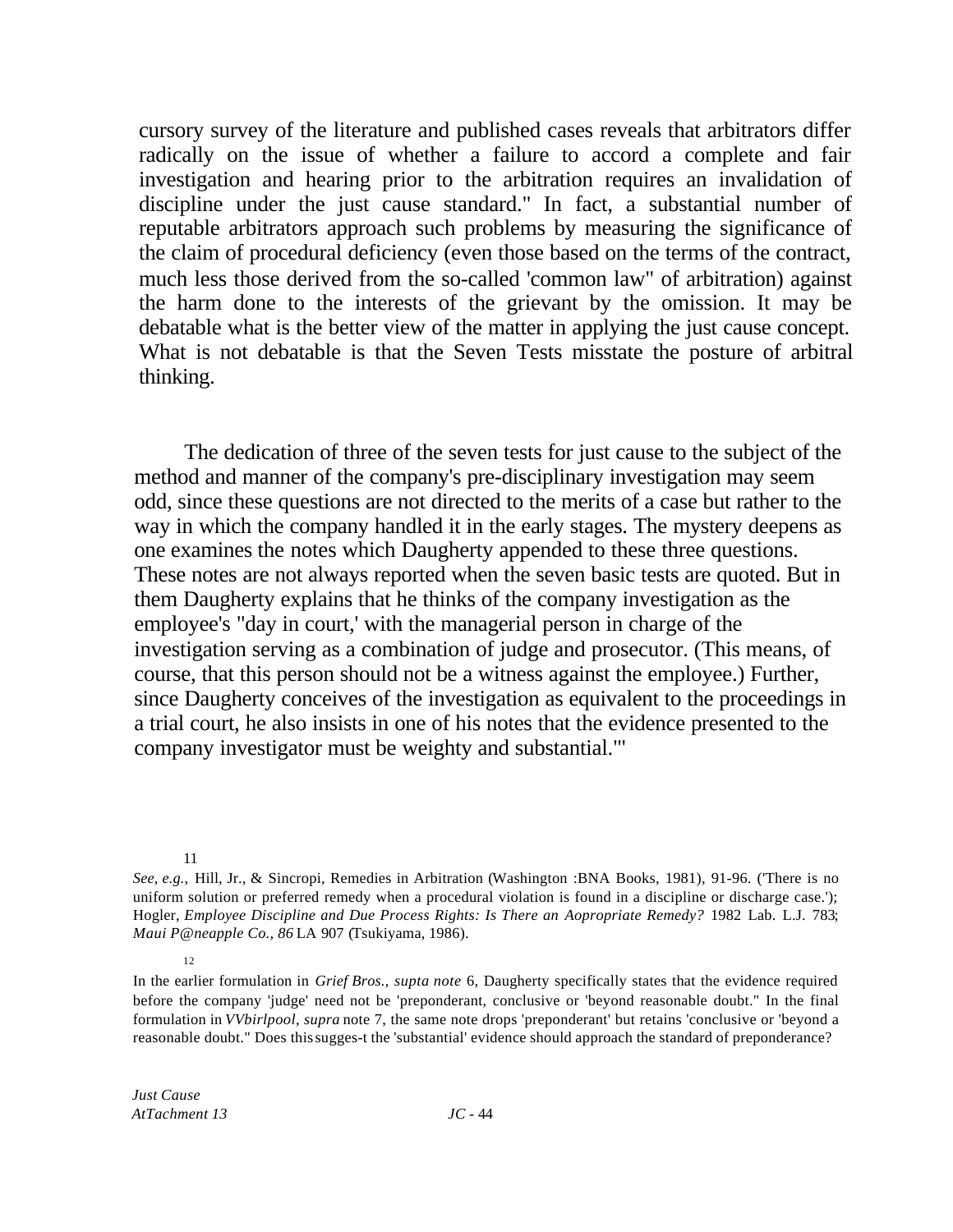Inasmuch as the company investigation serves the purpose of giving an employee his or her day in court, what is the function of the arbitrator in the Daugherty world view? He is quite specific in his answer **to** that question, in his comments introducing the Seven Tests in their final formulation:

It should be understood that, under the statement of issue as to whether an employer had just cause for discipline...it is the employer and not the disciplined employee who is 'on trial' before the arbitrator. The arbitrator's hearing is an appeals proceeding designed to learn...Whether the employer, as sort of trial court, had conducted, before making his decision, a full and fair inquiry into the employee's alleged 'crime'; whether from the inquiry said trial court had obtained substantial evidence of the employee's guilt. In short, an arbitrator tries' the employer to discover whether the latter's own 'trial' and treatment of the employee was proper. The arbitrator rarely has the means for conducting, at a time long after the alleged offense was committed, a brand new trial of the employee."

With the full picture of the Daugherty design of the arbitral process before us, it becomes quite clear why he concludes that a -"no" answer to any of the questions posed by his Seven Tests normally requires setting aside the discipline. Since the arbitrator is sitting as an appellate court, he merely has to decide if the 'trial court,' that is, management, has followed the proper procedures. That explains, too, why the standard for reviewing the discipline is whether it contained (quoting Daugherty) one or more elements of arbitrary, capricious, unreasonable or discriminatory action to such an extent that said decision constituted an abuse of managerial discretion warranting the arbitrator to substitute his judgment for that of the employer.  $_{14}$ 

What on its face, then purports to be a set of conventional tests for applying the just cause standard, actually masks a distinctive view of the arbitral function quite different from that experienced by most of the members of this Academy. In the context of the Seven Tests, the arbitrator is not expected to be a fact finder but instead simply reviews what management has already determined to be the facts.

```
13Supra note 7 at p. 427
14/ct.
```
*Just Cause Attachment 93*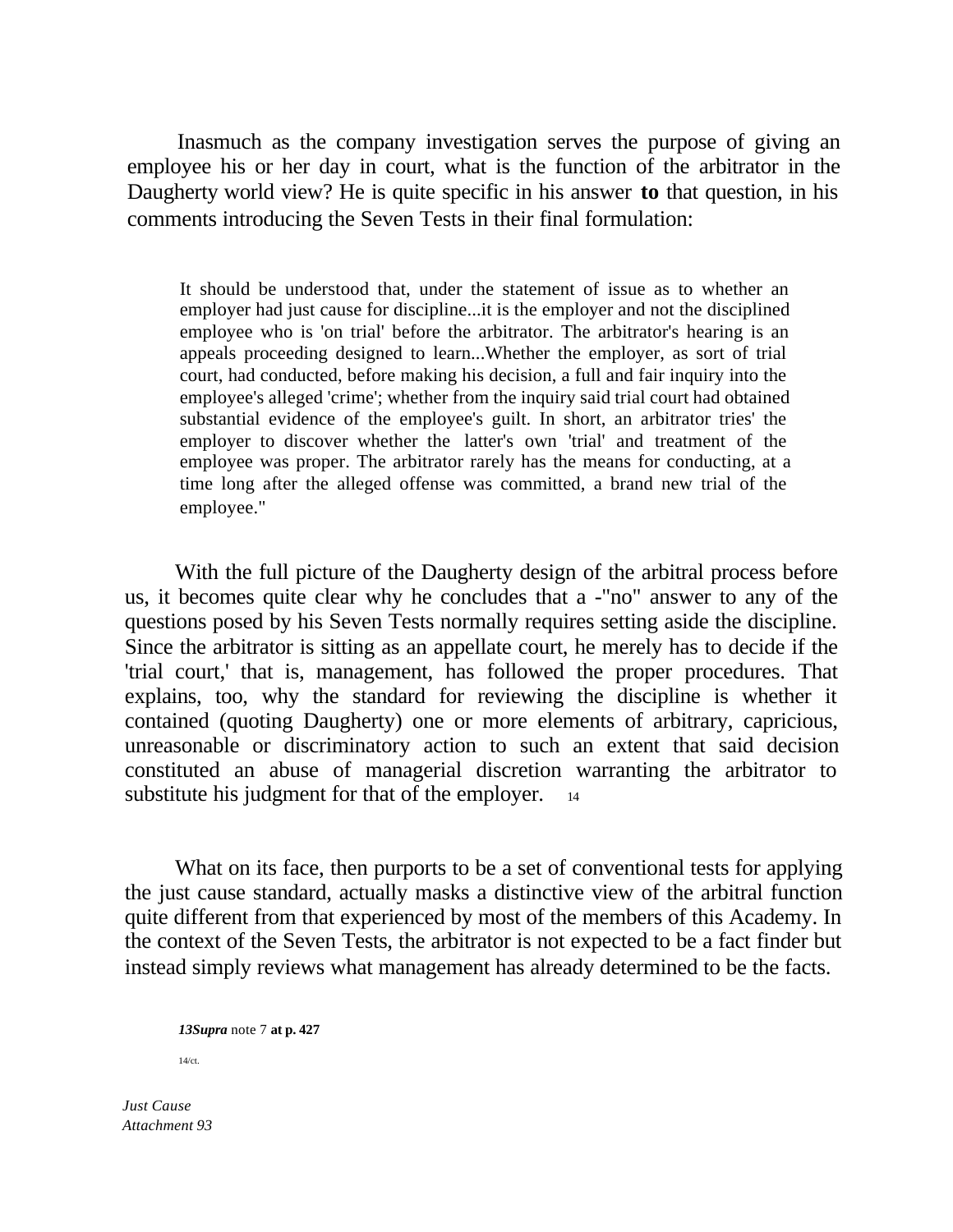Since arbitrators are one step removed from the level at which the operational decisions about discipline are concluded, they can only review what management has done to determine that it has not abused its discretion. Finally, arbitrators cannot substitute their judgment for that of management, since such an intrusion would disrupt the structured arrangement between the 'trial' court and the appellate body.

These views, I venture to say, will strike most arbitrators in the private sector as peculiar and misbegotten. They know that an important and often excruciatingly difficult part of the arbitral function is to determine the facts. Furthermore, in reviewing managerial judgments they do not usually feel limited merely to deciding whether there has been an abuse of discretion. It comes as a surprise, then, to learn that the Department of Education and Training of the American Arbitration Association (AAA) includes the Seven Tests in its Discipline Workshop Manual for the education of new advocates and arbitrators. While it is true that a full statement of Daugherty's philosophy of arbitration is not included in the AAA Manual, the tests as reported there still convey the following propositions:

1. If there is a "no" answer to any of the seven questions, normally there is no cause for discipline.

2. Arbitrators are entitled to substitute their judgment management's for only if there is an abuse of managerial discretion.

3. A full and fair investigation must normally be made before a disciplinary decision is made, since the subsequent use of the grievance procedure will not suffice to give the employee his 'day in court.'

4. At the investigation the 'judge' for the company must obtain substantial evidence that the employee is guilty.

These propositions are offered to the neophyte as a reliable guide for deciding if management had just cause for its action. Every one of them, I submit is highly controversial.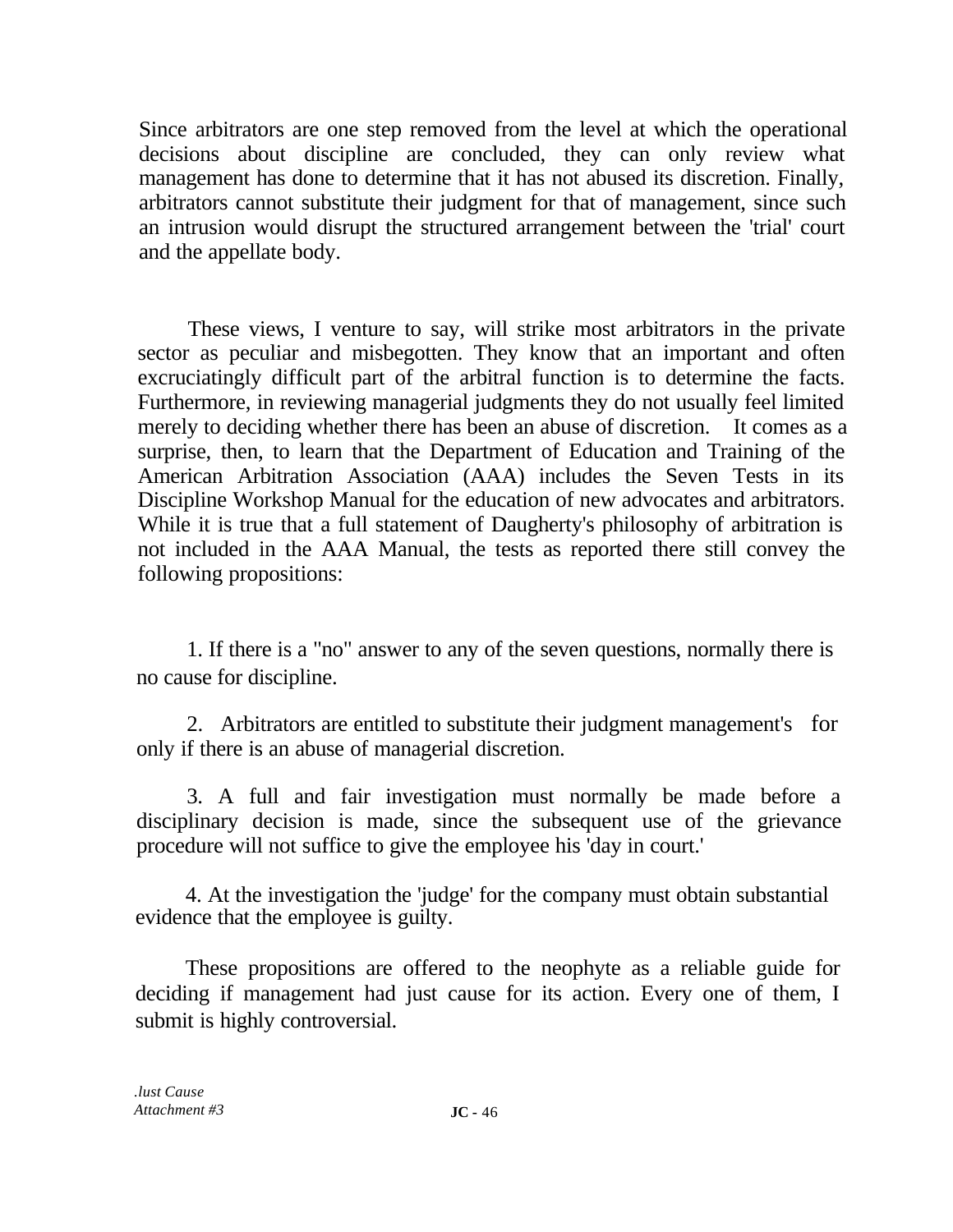It is also remarkable that the arbitrator training handbook of the Section of Labor and Employment Law of the American Bar Association reproduces as a "model' or 'instructional aid' one of Daugherty's opinions with the Seven Tests and accompanying notes attached. In the version of the tests used in that particular case, Daugherty discusses as a hypothetical case a long-term employee with an unblemished record who is discharged for drunkenness on the job. The question is asked: 'Should the company be held arbitrary and unreasonable if it decided to discharge such an employee?' His answer is, in part, as follows:

[L]eniency is the prerogative of the employer rather than of the arbitrator; and the latter is not supposed to substitute his judgment in this area for that of the company unless there is compelling evidence that the company abused its discretion. This is the rule, even though an arbitrator, if he had been the original trial judge might have imposed a lesser penalty. Actually, the arbitrator may be said in an important sense to act as an appellate tribunal whose function is to discover whether the decision of the trial tribunal (the employer) was within the bounds of reasonableness above set forth....'16

Few people will quarrel with the assertion that 'leniency is the prerogative of the employer rather than of the arbitrator." But it may be doubted that the comments of Daugherty in this context adequately address the underlying considerations involved in determining whether management has just cause for discharge as opposed to some letter form of discipline. Indeed, reading remarks such as these, one wonders that the Seven Tests have been called 'the most practical and incisive criteria for employee discipline and discharge."'

One explanation for the uncritical acceptance of the Seven Tests is that few people bother to read the full explanation by Daugherty of what his tests are supposed to accomplish. Nor does anyone take the time to investigate the assertion that the tests are merely the compilation of what

lsbarreca, Miller & Zimny, Labor Arbitrator Development: A Handbook (Washington: BNA Books, 1983), 408.

*<sup>&</sup>quot;Id.* At 418.

<sup>&</sup>quot;17 Arbitration Times, Spring 1 988, at 2 (newspaper of the American Arbitration Association).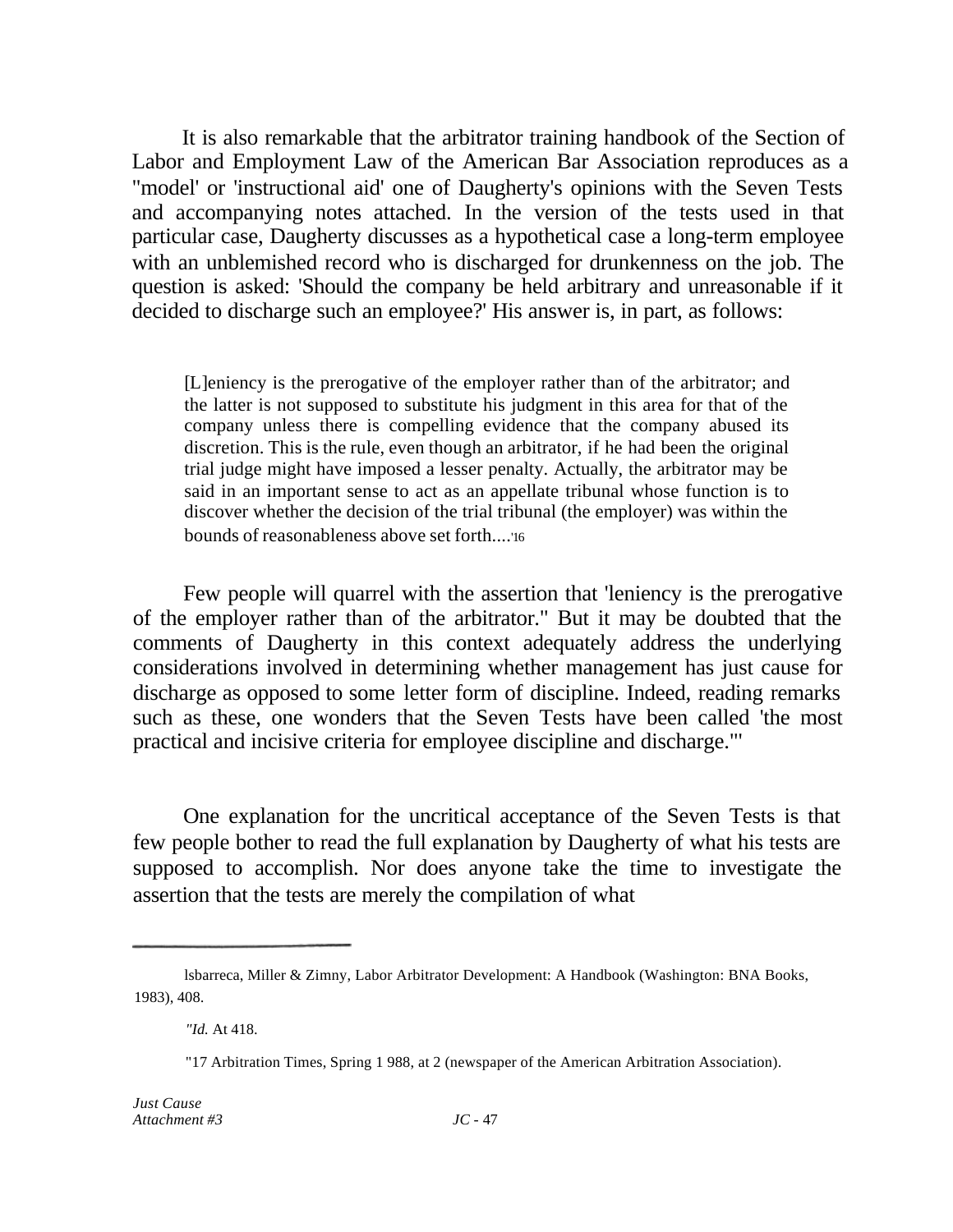arbitrators through the years have developed as a 'common law.' That is certainly inaccurate with respect to the subjects of Questions 3, 4, and 5.

Perhaps the greatest reason that the tests have been blindly endorsed is that most people do not appreciate the professional background out of which Daugherty developed them. Indeed, if one limits them to the environment in which they were conceived and nurtured, the tests make environment good sense. As explained in an article by Donald S. McPherson tracing the development of the Seven Tests," 18 the inspiration came out of Daugherty's experience as a referee on the National Railroad Adjustment Board. The tests were a product of his deep concern about the due process rights of employees working on the railroad, which he may also have believed were rooted in constitutional requirements applicable to the railroad industry.

As a referee Daugherty did not hear witnesses testify about the events surrounding the discipline. The grievant did not appear before him. Instead, he heard representatives of the par-ties argue over the meaning of facts uncovered earlier by the investigation of management and presented to a division of the Adjustment Board. The nature of his work consisted of reviewing, as an appellate court would, what others had done in imposing discipline. With such a limited function, the importance of an insistence upon procedural safeguards, such as a full investigation, becomes obvious. Yet it is interesting to note that, even before the Third Division of the National Railroad Adjustment Board in 1958 when Daugherty for the first time set forth the substance of his tests in deciding a case, a dissenting opinion by the railroad employer members sharply criticized his setting aside a discharge on a narrow technical point. The dissenting members of the Division objected that 'the conduct **of** hearings and appeals in disciplinary proceedings does not require adherence to all the attributes of hearings and appeals of criminal cases, nor of civil liberty cases, in the Courts."<sup>19</sup>

"National Railroad Adjustment Board, Third Division, Vol. 81, Award No. 8431, at 174, 178 (Daugherty, 1958).

lsMcPherson, *The Evolving Concept of Just Cause: Carro# R. Daugherty and the Requirement of Disciplinary Due Process,* 38 Lab. L.J. 387 (1987).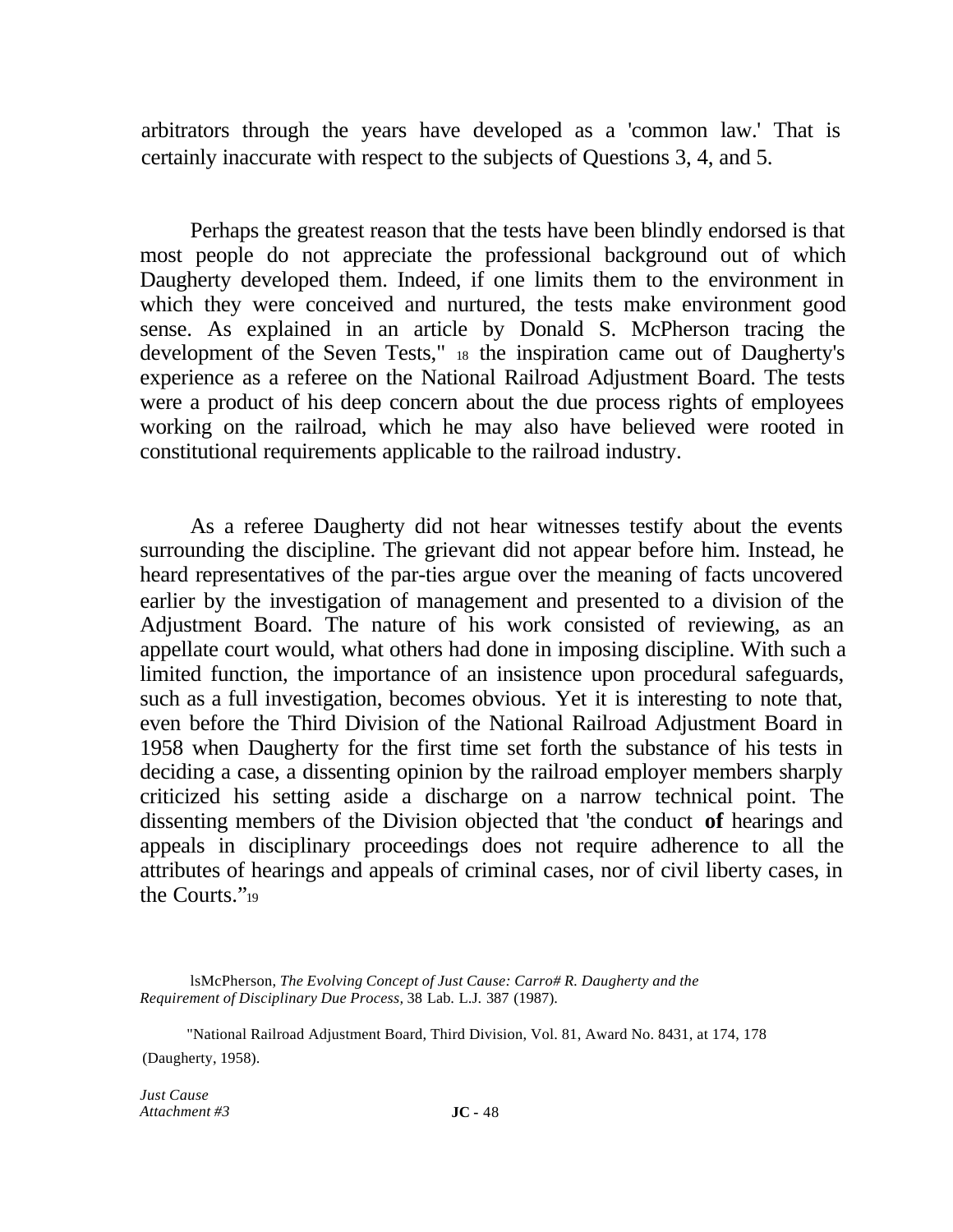Whatever their virtues in the railroad industry, the undiscriminating transfer of these tests to the private sector, where hearings before an arbitrator are de novo and an almost infinite variety of grievance arrangements are found, is inappropriate. Designed for an arbitration system different from the one in which they are now employed, the tests generate a vague confusion about the meaning of due process further compounded by the pretense that they simply reflect prevailing practice.

There is another criticism of the Seven Tests which, in the final analysis, may be the most serious of all. At least in the manner in which Daugherty employed them, they not only produce an opinion in format which is as convoluted as a Rube Goldberg invention but also threaten to distort the process by superimposing artificial problems of the arbitrator's own making upon the real issues which are separating the parties.

The classic form of a Daugherty opinion is a short statement of the facts, followed by a plunge into a discussion seriatim of the seven numbered questions, either assuming the reader knows the questions or will consult an attached copy of them (with comments) at the foot of the opinion. Though Daugherty maintained (erroneously, I believe) that the tests are products of the 'common law" development of the definition of just cause by other arbitrators, the inner structure of his opinions actually has more of the flavor of a civil law approach. The pattern of the common law is to decide only that which is unavoidable to resolve a dispute, moving inductively from one case to another, with principles evolving as circumstances require. In contrast, the Daugherty format carries with it a complex of problems from outside the relationship, and then seeks to resolve them with the principles contained in the statement of the Seven Tests.

Thus, the appendix setting forth the Seven Tests in a Daugherty opinion serves as a kind of code against which the decision maker measures the events revealed by the case. A reader must move from the numbered answers in the opinion to the numbered questions of the appendix. The sensation is similar to assembling a packaged bicycle by following the instruction sheet. In form, the disjointed opinion has little cohesion.